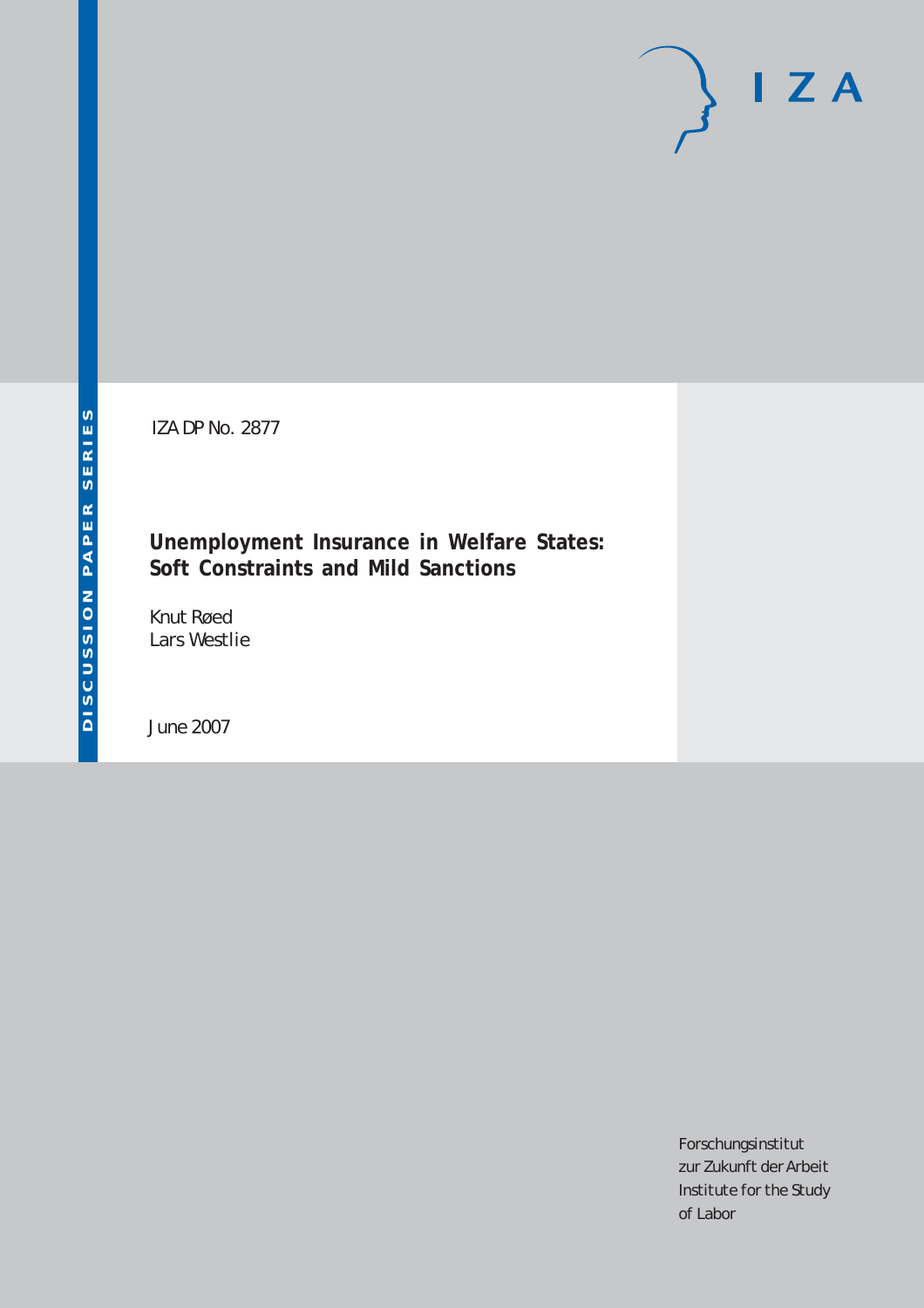# **Unemployment Insurance in Welfare States: Soft Constraints and Mild Sanctions**

# **Knut Røed**

*Ragnar Frisch Centre for Economic Research and IZA* 

### **Lars Westlie**

*Ragnar Frisch Centre for Economic Research* 

# Discussion Paper No. 2877 June 2007

IZA

P.O. Box 7240 53072 Bonn Germany

Phone: +49-228-3894-0 Fax: +49-228-3894-180 E-mail: [iza@iza.org](mailto:iza@iza.org)

Any opinions expressed here are those of the author(s) and not those of the institute. Research disseminated by IZA may include views on policy, but the institute itself takes no institutional policy positions.

The Institute for the Study of Labor (IZA) in Bonn is a local and virtual international research center and a place of communication between science, politics and business. IZA is an independent nonprofit company supported by Deutsche Post World Net. The center is associated with the University of Bonn and offers a stimulating research environment through its research networks, research support, and visitors and doctoral programs. IZA engages in (i) original and internationally competitive research in all fields of labor economics, (ii) development of policy concepts, and (iii) dissemination of research results and concepts to the interested public.

IZA Discussion Papers often represent preliminary work and are circulated to encourage discussion. Citation of such a paper should account for its provisional character. A revised version may be available directly from the author.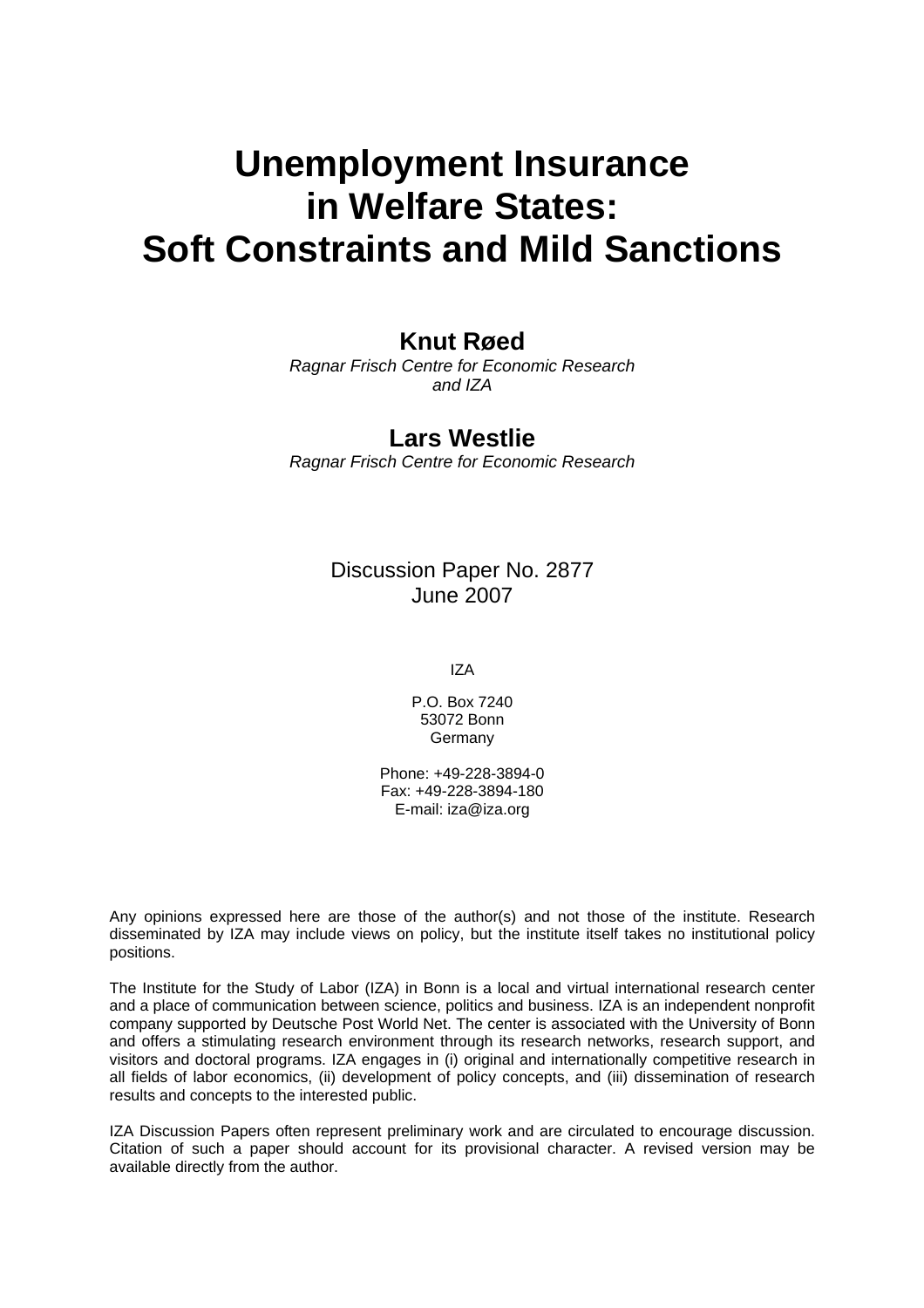IZA Discussion Paper No. 2877 June 2007

# **ABSTRACT**

# **Unemployment Insurance in Welfare States: Soft Constraints and Mild Sanction[s\\*](#page-2-0)**

Based on a sequence of reforms in the Norwegian unemployment insurance (UI) system, we show that activity-oriented UI regimes – i.e., regimes with a high likelihood of required participation in active labor market programs, duration limitations on unconditional UI entitlements, and high sanction probabilities – deliver substantially shorter unemployment spells than pure income-insurance regimes. Soft constraints, in the form of activity requirements or small benefit cuts after a pre-specified UI duration, have many of the same behavioral consequences as threats of complete benefit termination. Early introduction of a soft constraint appears particularly effective; our results show that the expected unemployment duration falls by half a day for each week the soft constraint is moved ahead in the UI spell. Mild sanctions, in the form of temporary benefit terminations in response to inadequate search effort or excess choosiness, cause a significant rise in the job hazard.

JEL Classification: C14, C15, C41, J64, J65, J68

Keywords: competing risks, unemployment insurance, timing-of-events, NPMLE, MMPH

Corresponding author:

 $\overline{a}$ 

Knut Røed The Ragnar Frisch Centre for Economic Research Gaustadalléen 21 N-0349 Oslo Norway E-mail: [knut.roed@frisch.uio.no](mailto:knut.roed@frisch.uio.no)

<span id="page-2-0"></span><sup>\*</sup> This paper is part of a Strategic Institute Program on Labor Market and Pension Research, financed by the Norwegian Ministry of Labor and Social Inclusion and the Norwegian Ministry of Finance. Thanks to Erik Biørn, Bernt Bratsberg, Oddbjørn Raaum, and Ola Ribe for valuable comments.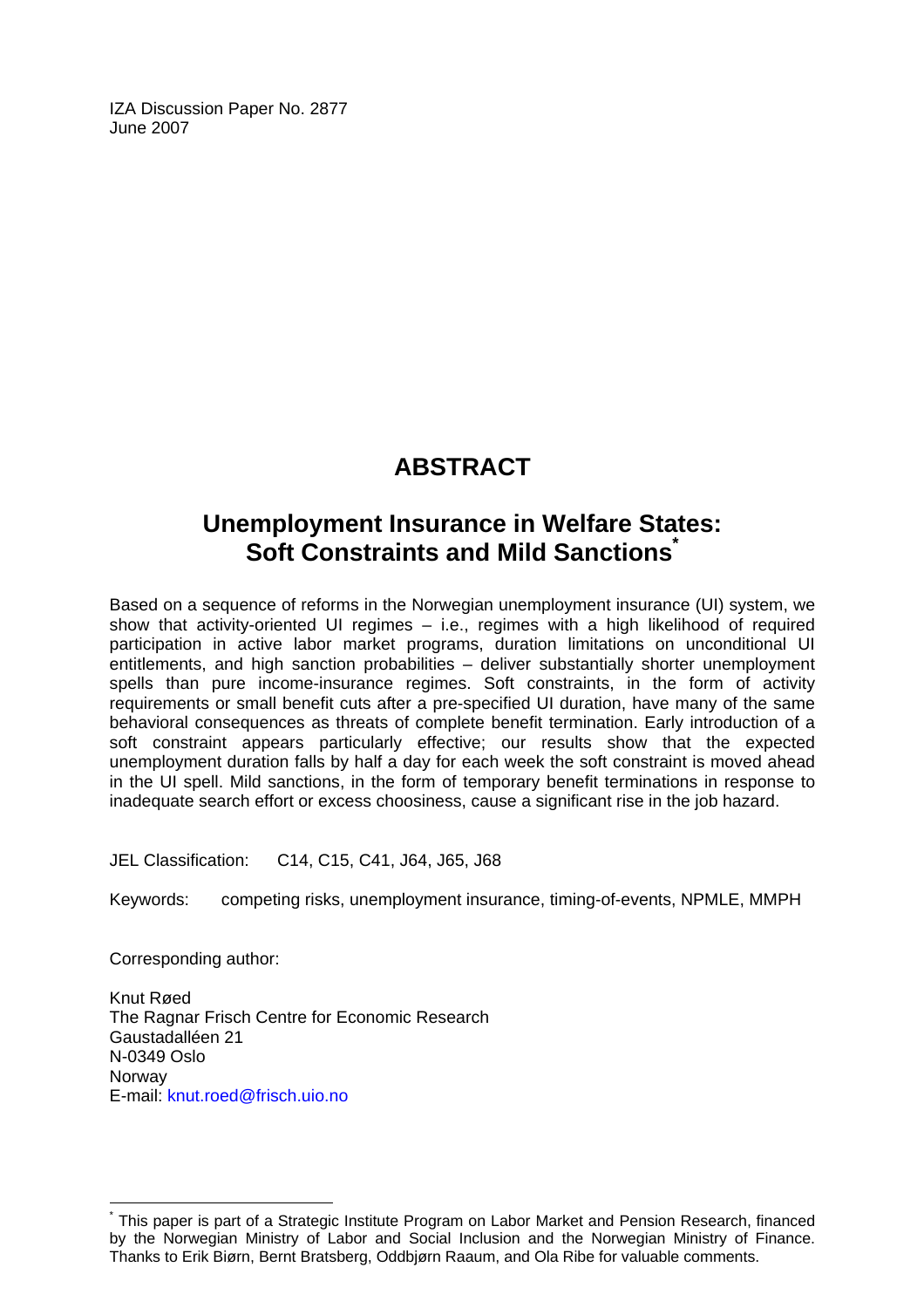### **1 Introduction**

Welfare states face a dilemma regarding the design of unemployment insurance (UI) systems. On the one hand, the relatively generous replacement ratios that are embedded in these systems call for tight benefit duration limits, strict work-tests, and austere sanction practices in order to offset moral hazard problems. On the other hand, the prevalence of multiple layers in the social security safety net, e.g., in the form of sickness insurance, rehabilitation benefits, housing subsidies, and means-tested welfare assistance, often render threats of complete benefit termination incredible. Given a political obligation of poverty prevention, a more thrifty UI system may simply shift insurance costs over to other social security programs. European policy makers have responded to this dilemma by developing "soft" duration constraints and "mild" sanction practices within their UI systems. For example, rather than setting a definite maximum UI benefit period (which presumably would be recognized by many claimants as a time-inconsistent threat, in the sense that they are confident that some support will be provided if really needed), duration limitations are often confined only to the most generous and unconditional form of income support. When this period expires, benefits may still be maintained, but at a somewhat lower level than before and/or conditional on participation in Active Labor Market Programs (ALMP). Sanctions are imposed (usually at the discretion of case workers) when claimants fail to respond to summons by the employment office, when suitable job offers are rejected, or when job search efforts are deemed inappropriate. But normally, a sanction means that benefits are terminated or reduced for a relatively short period of time only, e.g., 4-8 weeks.

The purpose of the present paper is to evaluate empirically the behavioral effects of soft constraints and mild sanctions within a well-developed welfare state economy, i.e., Norway. We focus on two questions. The first is the extent to which the various policy measures elicit the intended behavioral responses in terms of more vigorous job search and, consequently, higher job finding rates. The second is the extent to which they generate the unintended side effect of benefit shifting. The latter of these topics has so far been virtually ignored in the literature, despite its potential empirical importance (25 percent of the completed unemployment spells in our data end in a transition to another type of benefit). In order to identify the causal effects of interest, we take advantage of the fact that Norway has been through substantial reforms in its UI maximum duration regulations. Our empirical basis is a set of merged administrative register data that track all registered unemployment spells and their outcomes on a monthly basis from November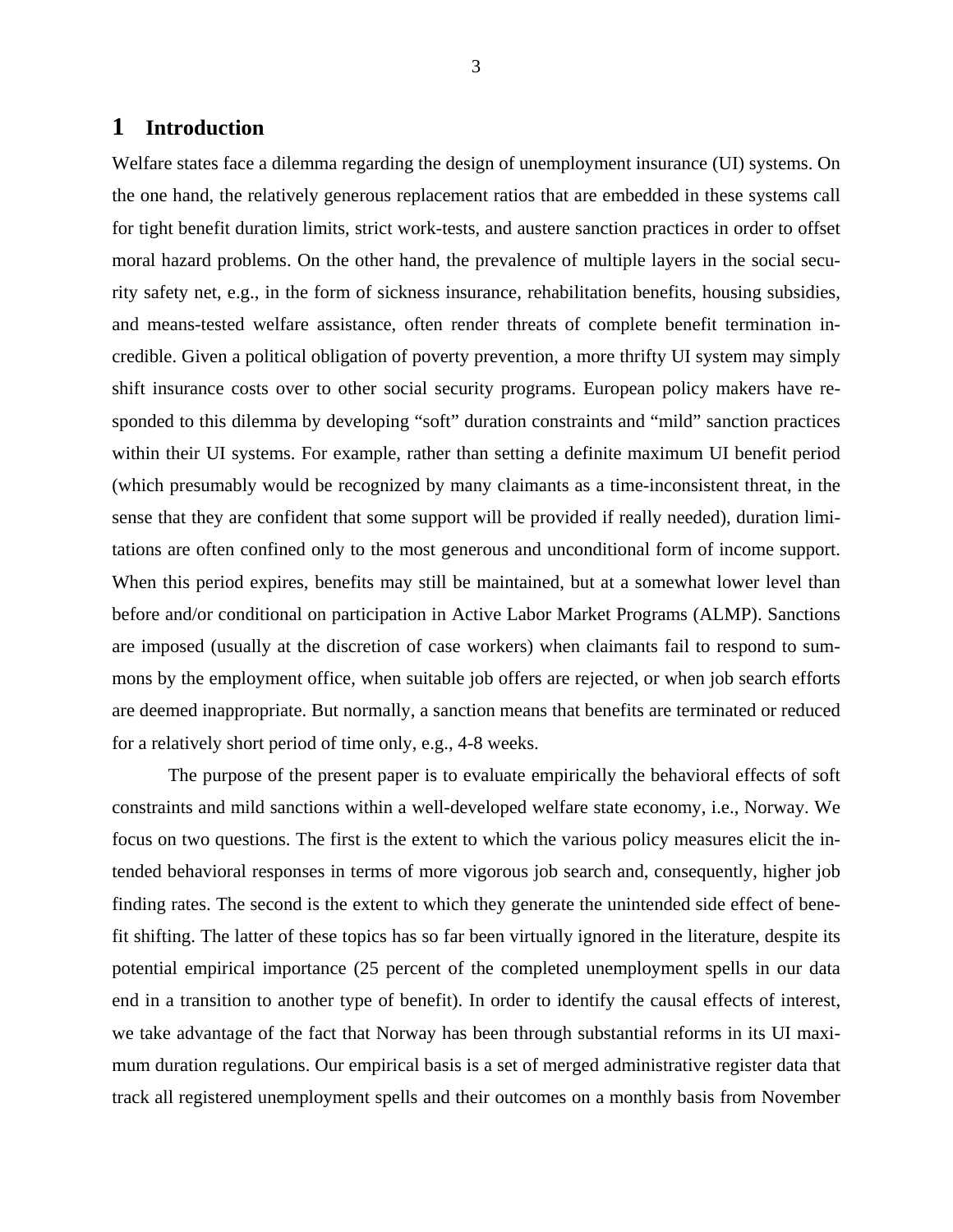1993 to October 2001 (1.1 million spells). The data allow us to investigate the impact of UI regimes on the transition rates into employment, to other kinds of publicly provided benefits, to active labor market programs, and to ordinary educational activities. Hence, we explicitly distinguish impacts on the job hazard from impacts on other exit rates out of registered unemployment; see Card, Chetty, and Weber (2007) for recent evidence indicating that this distinction is of paramount importance.

As we explain in the next section, there exists a rich, yet inconclusive, literature on the behavioral impact of benefit duration constraints and sanctions in European UI systems. The inconclusiveness emanates from institutional differences and data limitations, as well as from methodological difficulties. An important issue that arises in analyses of benefit exhaustion effects is how to control for other sources of duration dependence in the hazard rates. Unemployment duration may have a direct effect on the escape rates from unemployment for a number of reasons, such as discouragement, loss of general skills, and statistical discrimination against long-term unemployed. For a given individual, one additional month of insured unemployment obviously also implies that the point of exhaustion has come one month closer, hence there is a fundamental colinearity problem associated with these two variables. This is why institutional reforms become important for identification; the existence of regime shifts breaks the perfect correlation between spell duration and benefit exhaustion in the data. There is, however, an important conceptual difference between the role of unemployment duration with respect to discouragement and statistical discrimination, on the one hand, and the role of unemployment duration with respect to exhaustion of benefit entitlements, on the other: While the latter of these duration concepts has a clear-cut interpretation and can be accurately measured (given sufficiently reliable data), the former is both vague and ill-defined. For example, a number of persons move into and out of unemployment several times during a short time interval. While benefit exhaustion rules regulate the conditions under which repeated spells are to be counted as belonging to the same maximum benefit duration period or not, there are no rules that can be called upon to tell us whether they should also be counted as one spell in terms of, e.g., discouragement or discrimination effects.

The standard procedure used by econometricians is to reset the "duration clock" every time a new spell starts, implying that persons moving frequently into and out of unemployment never become "long-term unemployed". This procedure may be inadequate in terms of capturing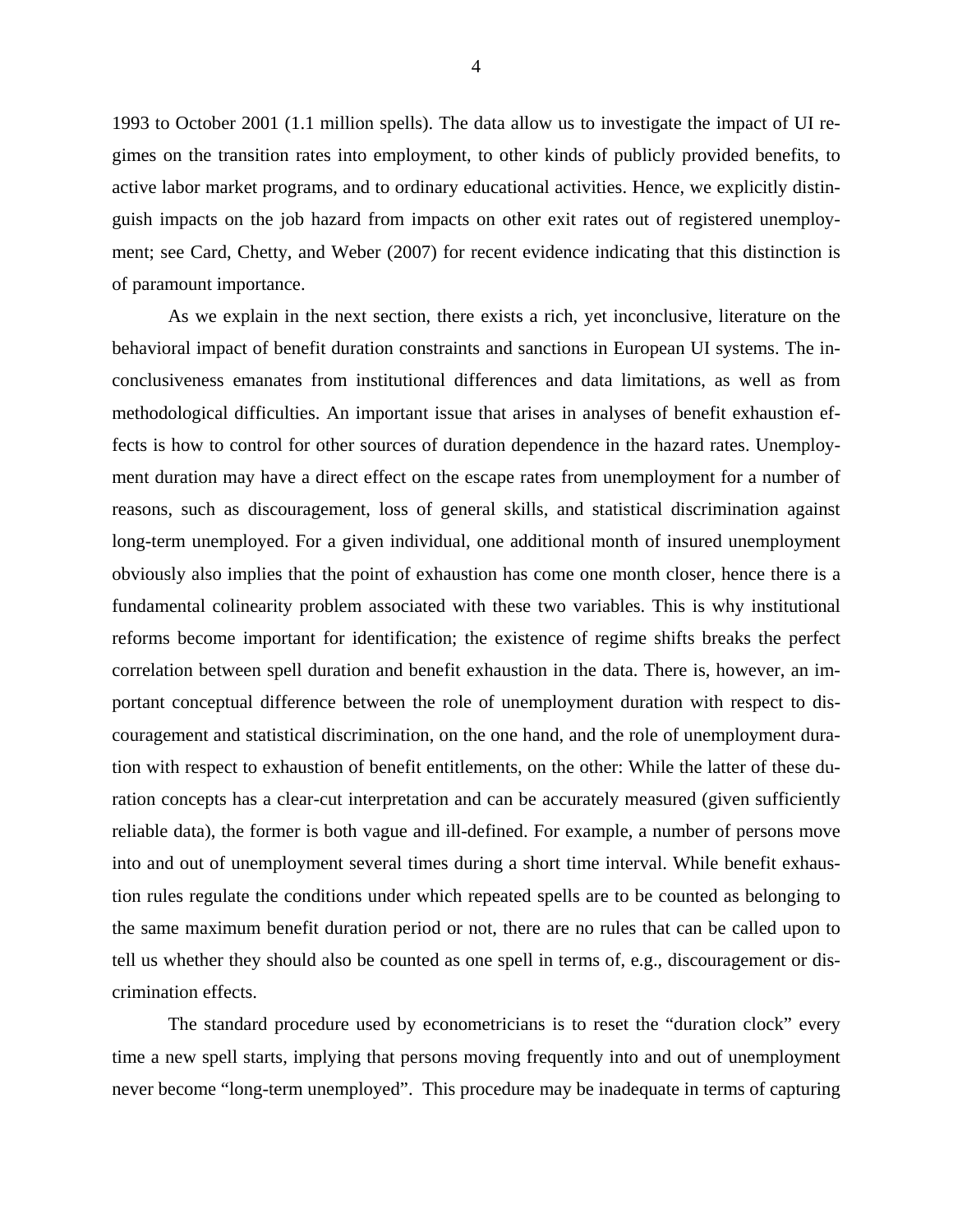the true pattern of structural duration dependence. And, more seriously in the present context, it may be responsible for inducing a bias in parameters that are identified on the basis of institutional reforms. The reason for this is that since the level of unemployment typically varies over time, it is generally not the case that the unmeasured parts of unemployment durations (from previous spells) are equally distributed between pre and post reform periods. If the analysis controls for the duration of the ongoing spell, but fails to consider the duration of past spells, the estimated spell duration parameters will fail to pick up the true duration dependence effects. And even more seriously, if benefit exhaustion is accurately recorded, this variable will serve as a proxy for past unemployment, hence its impact on the employment hazard will not only reflect a causal exhaustion effect.

In the present paper, we take advantage of the fact that the data contain information on individual unemployment exposure during a four-year period prior to each new unemployment spell, and we control for "lagged" duration (related to previous spells), as well as for "ongoing" duration in our efforts to identify benefit exhaustion effects. Around 65 percent of the entrants into unemployment in our data have been unemployed before during the last four years, and as much as 43 percent of the entrants completed a previous spell less than one year prior to the start of the new one. We analyze repeated spells within a simultaneous modeling framework; hence, "lagged" unemployment duration is treated as related to "current" unemployment duration not only through its causal effect, but also through the persistence of unobserved covariates.<sup>[1](#page-5-0)</sup> We set up a competing risks hazard rate model with six endogenous events. Three of these events, i.e., full employment, a shift to another type of benefit, and a start of ordinary education, are final, in the sense that they terminate the unemployment spell.<sup>[2](#page-5-1)</sup> The other three events, i.e., a start of ALMP participation, a benefit sanction, and access to some part-time work, do not terminate a spell, but are allowed to have causal effects on subsequent hazard rates. Unobserved heterogeneity is modeled in terms of a joint discrete mixture distribution, estimated by means of the nonparametric maximum likelihood estimator (NPMLE); see Lindsay (1983) and Heckman and

 $\overline{a}$ 

<span id="page-5-0"></span><sup>&</sup>lt;sup>1</sup> Note that there is an "initial conditions problem" associated with lagged unemployment that was experienced prior to our modeling period. We return to this issue later on. 2

<span id="page-5-1"></span> $2$  The term "full employment" is used to denote employment that is combined with termination of the registration as unemployed job seeker. A number of individuals get some (occasional) part-time work while continuing to search for more satisfactory employment. This is defined as a transition to part-time work without terminating the spell.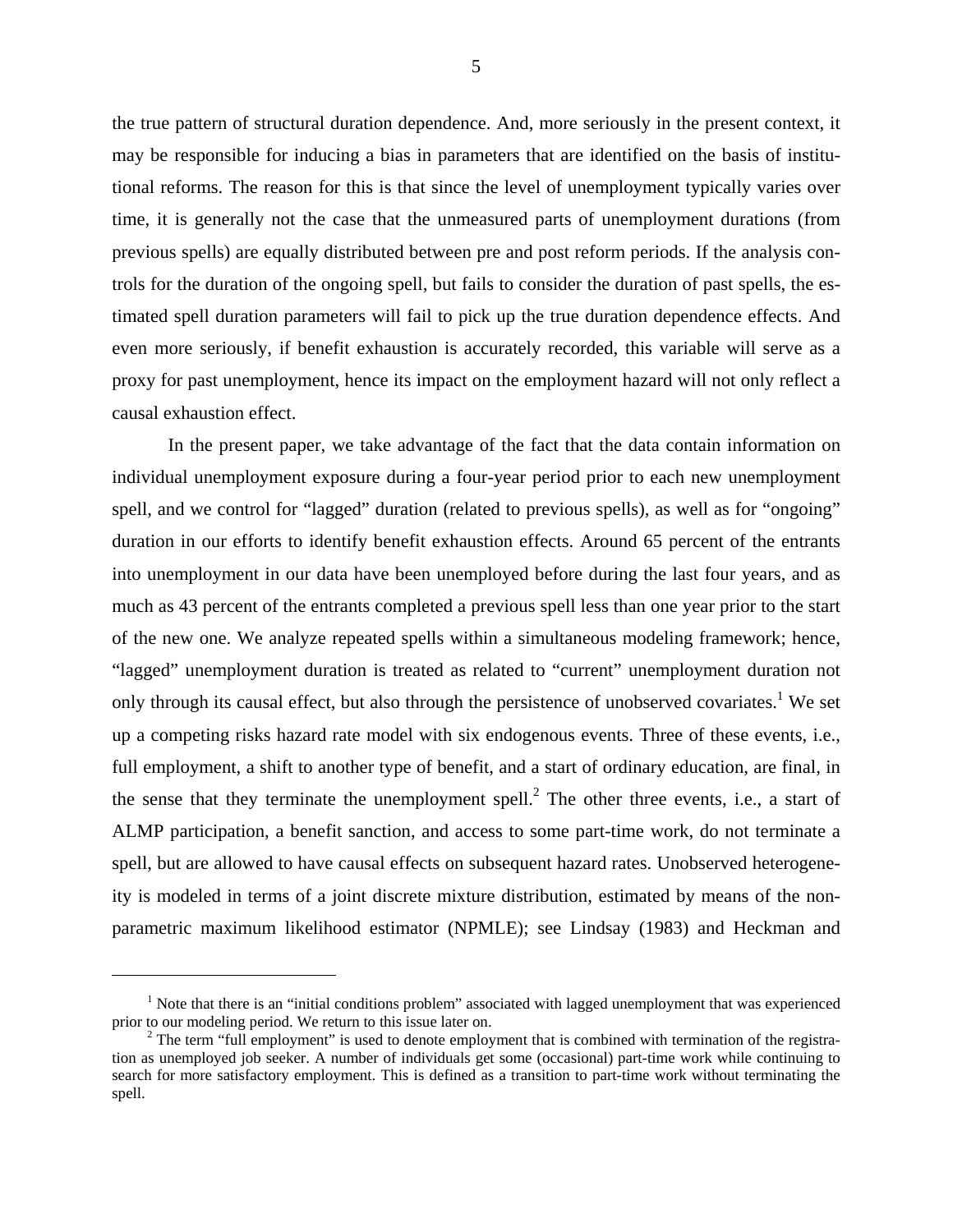Singer (1984). In contrast to most existing applications, we impose no a priori restrictions on the number of support points. As a result, we end up with as much as 41 support points for our sixdimensional vector of unobserved heterogeneity.

A main finding of our paper is that an "activity-oriented" UI regime – with a high probability of required ALMP participation, duration-limited unconditional UI entitlements, and high sanction probabilities – delivers substantially shorter unemployment spells than a more "payment-oriented" insurance system, without altering the final outcomes of the spells very much. In line with the existing literature, we find a strong, but myopic, response to UI exhaustion; the job hazard rises significantly during the very last months of the entitlement period. More interestingly, the behavioral response seems to be almost the same regardless of the "harshness" of the duration constraint. A soft constraint offering generous benefit renewal options and/or participation in paid labor market programs generates basically the same responses as a hard constraint offering no further income support from the employment office. A possible interpretation of this finding is that all constraints that have been used in Norway are really soft, given the existence of alternative (means-tested) transfer schemes. However, the predicted fall in average unemployment duration associated with a reduction in the UI period through the imposition of a soft constraint is around half a day for every week's reduction. This effect is of exactly the same magnitude as that reported by Card and Levine (2000) on the basis of an extended benefit program in New Jersey, USA. We find this similarity intriguing, given that for most job-seekers, the soft constraint imposed in Norway does not really affect the absolute duration limit of UI benefits at all; it only advances the moment at which some form of activity is demanded. The favorable result of "activity-orientation" is obtained despite that *actual* participation in labor market programs is found to contribute to longer unemployment durations, ceteris paribus. When both lockin effects and post-program effects are taken into account, ALMP lengthens the participant's expected unemployment duration (including the participation period) by approximately five weeks. On the other hand, it also raises the probability that the participant's spell eventually ends in employment rather than in withdrawal from the labor force by around two percentage points.

In the next section, we briefly review the existing evidence. Section 3 provides a description of the data, the state space, and of the policy reform used to identify the effects of interest. Section 4 presents our econometric method, and Section 5 discusses the results. Section 6 concludes.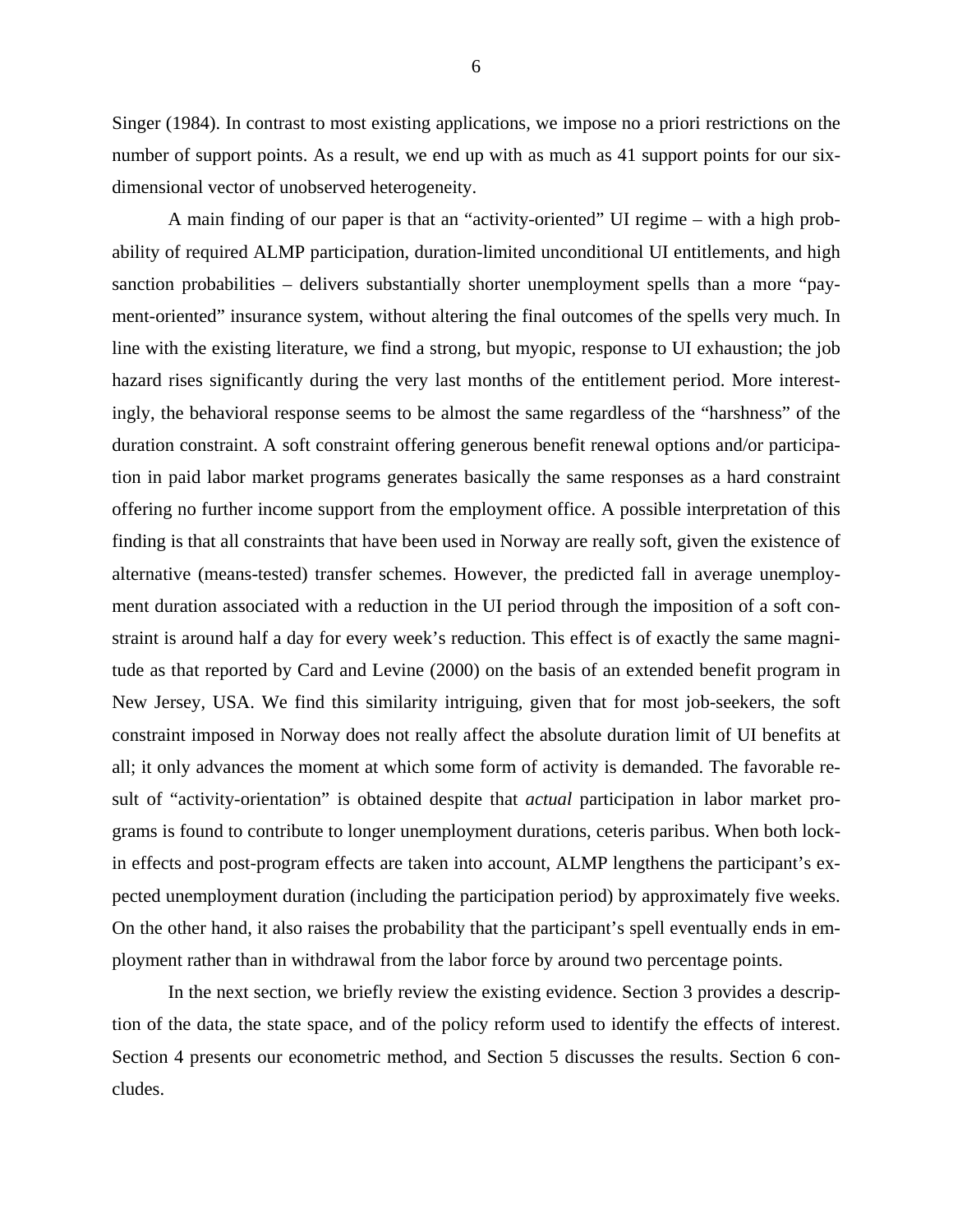### **2 Previous Research**

<u>.</u>

Existing empirical evidence from the U.S. clearly establishes that the threat of losing UI benefit entitlements within the near future has a significant impact on the claimants' exit and/or job finding rates (Katz and Meyer, 1990; Meyer, 1990; Card and Levine, 2000). Evidence from Europe is less clear-cut. An influential early contribution to this literature is Hunt (1995), who, based on a set of UI duration extensions for elderly workers in West Germany during the 1980's, concludes that the behavioral impact of the maximum benefit duration in Germany is of the same magnitude as in the U.S. Similar, though somewhat weaker, responses are reported for Austria by Winter-Ebmer (1998), also based on a benefit extension for elderly workers. The generality of these findings may be limited, however, since they are based on reforms that to some extent were aimed at coaxing elderly people to leave the labor market, in the hope that this would create jobs for younger folks. Hence, the results may to some extent be driven by the (fully intended) usage of the UI system as an informal route towards early retirement. Indeed, Fitzenberger and Wilke (2004) show that conditional on the job seekers' eventual return to employment the reforms in West Germany had no effect at all on the speed at which this happened.

There is also some quasi-experimental evidence from Denmark, based on a sequence of reforms that imposed stricter activity requirements. The maximum duration of unconditional UI benefits in Denmark has gradually been reduced from four to one year, after which continued income support is conditional on participation in ALMP. The empirical evidence suggests that these reforms had a large positive effect on the transition rate from unemployment to employment, particularly in the period just prior to exhaustion of unconditional benefits (Geerdsen,  $2006$ ).<sup>[3](#page-7-0)</sup> Sweden has for a long time practiced a UI system with a relatively short unconditional UI benefit period (60 weeks). After that, continued income support is conditional on participation in ALMP. There is some evidence (Carling *et al.*, 1996; Carling, Holmlund and Vejsiu, 2001, Røed, Jensen, and Thoursie, 2007) indicating that there is a spike in the job hazard rate in the period just prior to exhaustion of unconditional benefits. The findings in Carling Holmlund

<span id="page-7-0"></span> $3$  Note that Danish evidence is not based on positively identified job transitions; rather a job transition is inferred from the observation that a person leaves unemployment while at the same time does not show up in other public registers (covering other transfers and/or educational activities). Although this is probably appropriate in most cases, it is clearly a danger that the few "transitions to nowhere" that always occur in a dataset, will be concentrated precisely around the time of benefit exhaustion. Hence, for the purpose of identifying the nature of exhaustion effects properly, directly identified job transitions may be required.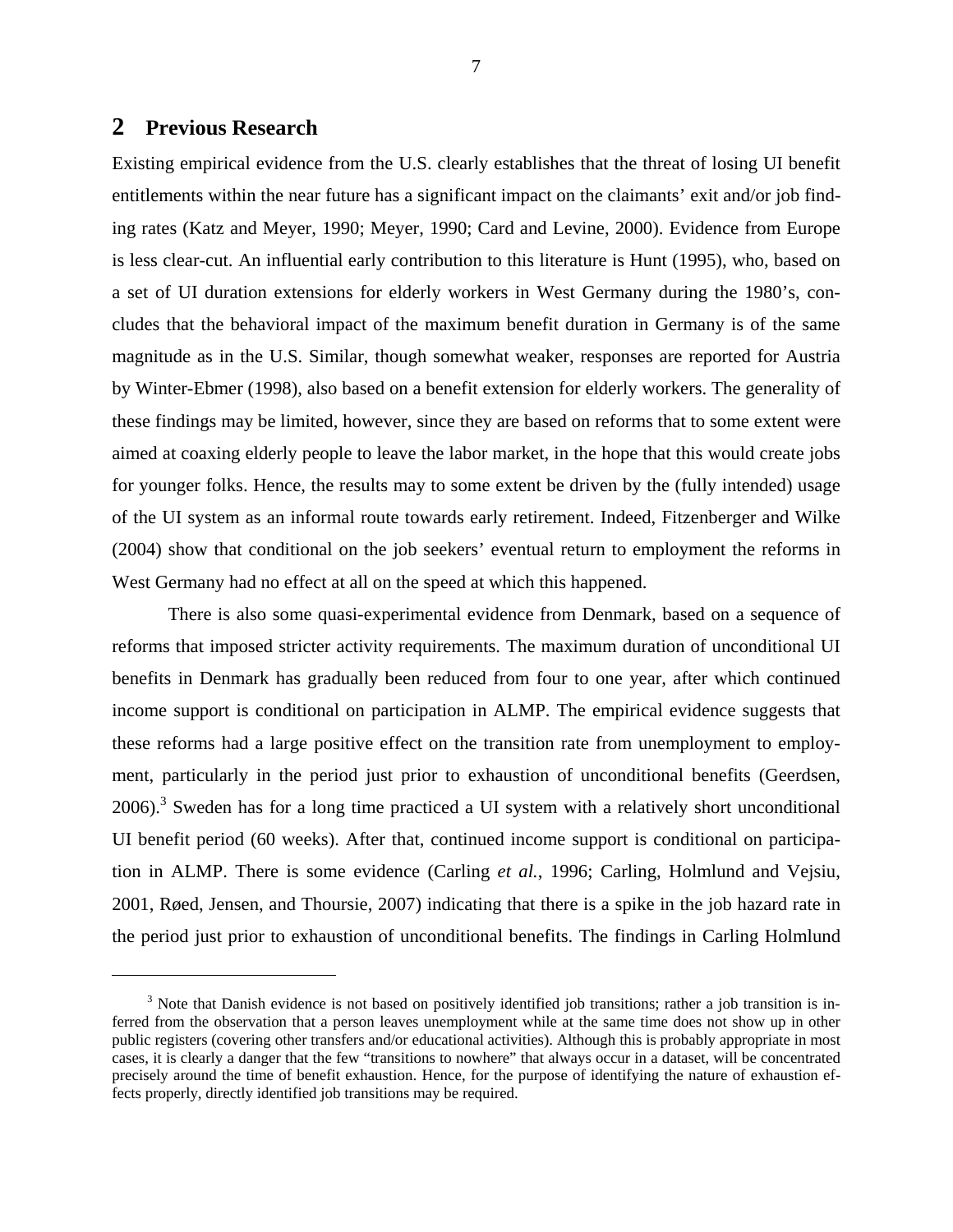and Vejsiu (2001), however, are challenged by Johansson and Selén (2002) on the ground that the employment concept used includes some forms of subsidized employment, and that the results critically hinges on these outcomes.

In contrast to Denmark and Sweden, the Norwegian UI system has no clearly defined activation period. For most of the 1990's, the benefit period has been divided into two distinct parts, separated by a quarantine period (see next section for details). After 1991, an exemption rule made job seekers entitled to escape the quarantine, insofar as they were not themselves to blame for their continued unemployment. Existing evidence (Røed and Zhang, 2003; 2005) indicate that there was a conspicuous spike in the job finding rate around the time of exhaustion of the first benefit period, despite the generous exemption rules and renewal options. The only reform-based evidence from Norway, however, is provided by Bratberg and Vaage (2000), who evaluate the introduction of the exemption rule from the quarantine, which they argue, in practice, extended the length of the UI period to more than three years. And interestingly, their main conclusion is that the softening of the UI duration constraint did not affect the transition rate into employment at all.

Direct evidence regarding the impact of sanctions is limited. Abbring, Van den Berg, and Van Ours (2005) use the timing of events approach (Abbring and Van den Berg, 2003) to examine the impact of sanction practices for unemployed job seekers in the Netherlands. Their finding is that sanctions, in terms of punitive benefit curtailments in response to inadequate job search, have substantial favorable effects on re-employment rates. There is, to our knowledge, no Scandinavian evidence on this issue.

There is also little evidence regarding the impact of UI benefit exhaustion on the take-up rates of other social security benefits. For Norway (Røed and Zhang, 2005; Henningsen, 2006) and Sweden (Larsson, 2006), there exists some evidence that the take-up rate of sickness benefits increases as the point of UI exhaustion comes closer.

### **3 Data and Policy Reform**

The data that we use comprise all new unemployment spells recorded in Norway during the period from November 1993 to October 2001, with information on past unemployment back to 1989. Throughout this period, a number of different UI regimes have been at work, depending on individual characteristics as well as on time, see Table 1. The Norwegian UI system is compulsory. The requirement for being entitled to UI benefits is (with some exceptions) defined in terms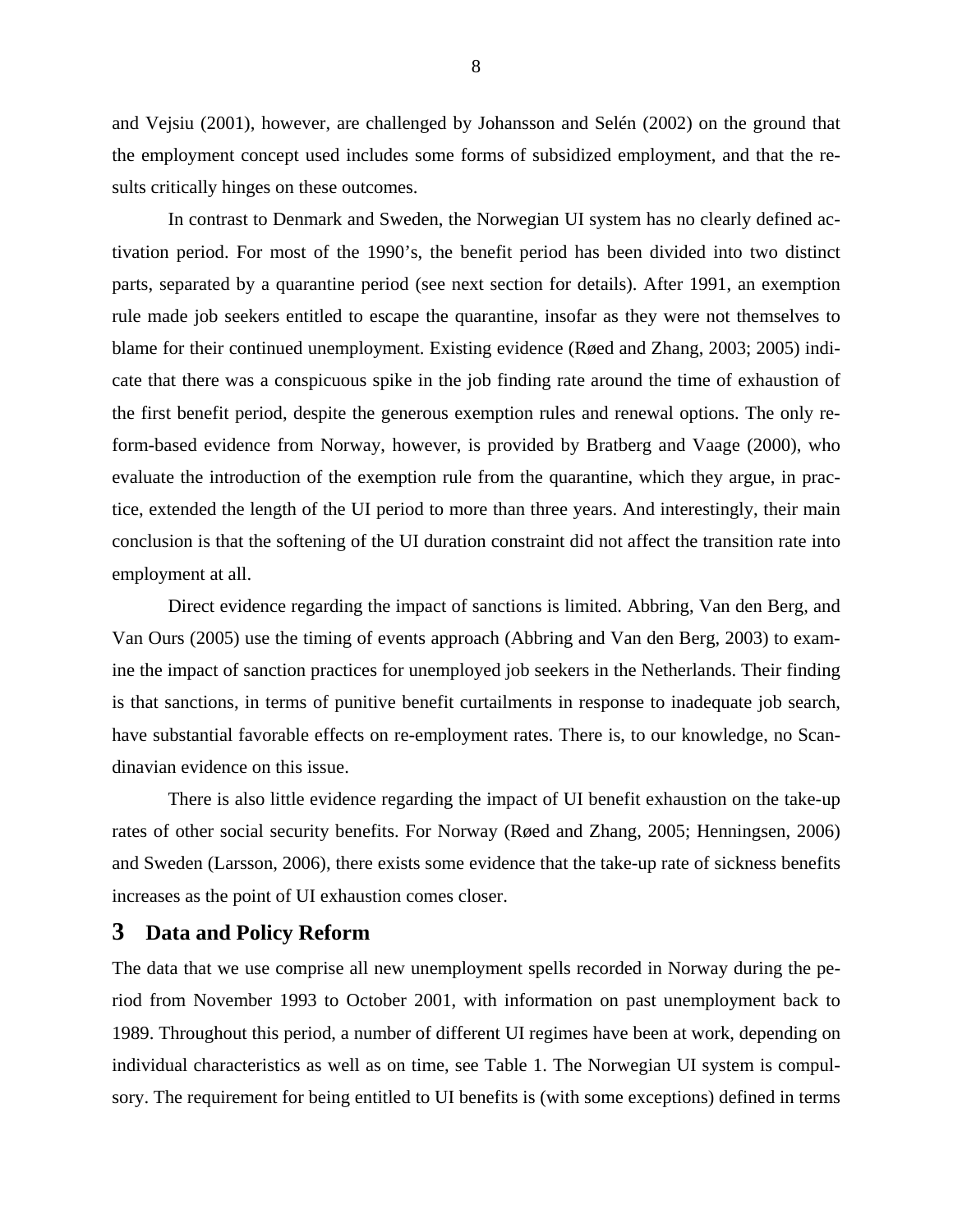of earnings in the calendar year directly preceding the year in which the unemployment spell started, or the average of the last three years (see Røed, and Zhang, 2005, for details). These earnings must exceed approximately 8,000 USD. If this condition is satisfied, the UI benefit is set to 62.4 percent of previous earnings, up to a ceiling (in the base earnings) of around 40,000 USD. These basic rules have been stable throughout the period, apart from some minor increases in the minimum income requirements. However, the rules regarding maximum benefit duration, and the way they have been practiced have changed substantially. Until 1997, the standard maximum benefit duration was 80 weeks. But, after a 13-week quarantine period, a new 80-week period could be granted at a benefit level 10 percent lower than in the first period. It was possible to apply for benefits even in the quarantine period (i.e., an exemption). It was also possible to apply for a benefit extension of 13 weeks after exhaustion of the second benefit period. The absolute maximum duration was  $80+13+80+13=186$  weeks. We therefore view this system as having a 186-week absolute duration limit, but with soft constraints imposed after 80 and 173 weeks. In January 1997 this system was replaced by a single maximum benefit period of 156 weeks for most of the job seekers, but only 78 weeks for individuals with low previous earnings (below approximately 15,000 USD per year). However, individuals with the longest UI durations who also had a strong attachment to the labor force prior to the unemployment spell are, according to this new system, also entitled to a so-called "wait-period benefit" after the 156-week bene-fit period is exhausted.<sup>[4](#page-9-0)</sup> Wait-period benefits pay around two thirds of previous UI benefits, but they have no maximum duration limit. Wait-period benefits are only supposed to be handed out if no suitable ALMP can be offered, and job seekers rejecting ALMP participation will lose their

Throughout the period, there has been a special rule regarding former state-employees, who lost their jobs due to reorganizations within the public sector. These individuals have been entitled to maximum benefit durations from 3 to 17 years, depending on age, without the need to apply for extensions.<sup>[5](#page-9-1)</sup> There have also been separate rules for individuals who have completed

wait-period benefit entitlement.

 $\overline{a}$ 

<span id="page-9-0"></span><sup>&</sup>lt;sup>4</sup> "Strong attachment" is defined as at least three years of work experience during the four years prior to the year of entry into unemployment.

<span id="page-9-1"></span> $5$  The benefit level is in these cases calculated as 66% of the wage rate at the time of job loss multiplied by min(tenure,30) divided by 30; i.e. the replacement ratio is 66% for individuals with at least 30 years tenure in the state sector.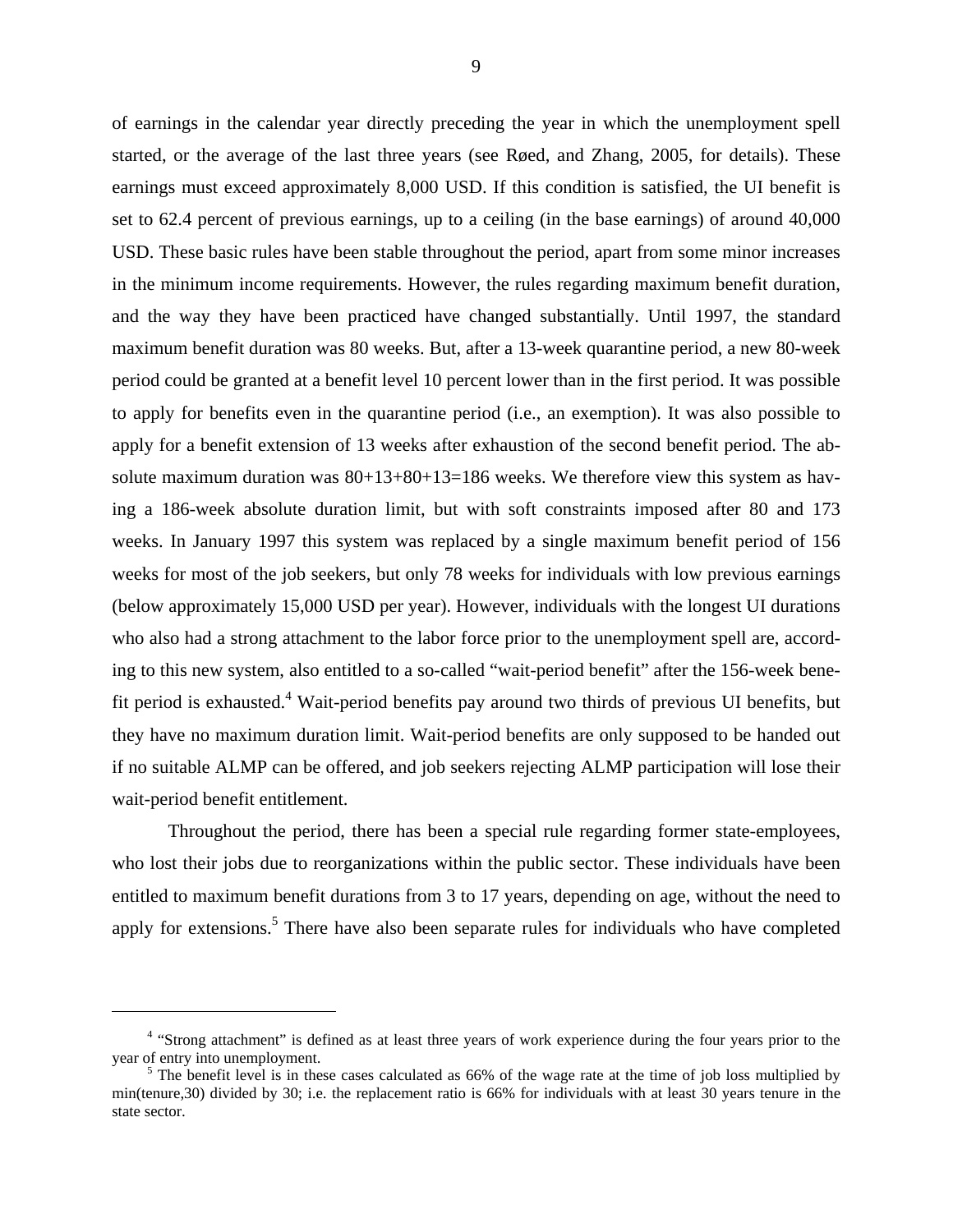military service, in that they have been exempted from the standard eligibility requirements, but also had shorter maximum benefit duration (26 weeks).

Labor market programs have, throughout the period, been particularly targeted at the long-term unemployed. In the pre-1997 system, the Public Employment Service (PES) also had a

|             | Table 1                                                                                                                                                                                                                                                   |                                                                                                                                                        |                                                                                  |
|-------------|-----------------------------------------------------------------------------------------------------------------------------------------------------------------------------------------------------------------------------------------------------------|--------------------------------------------------------------------------------------------------------------------------------------------------------|----------------------------------------------------------------------------------|
|             | A Summary of the UI Benefit Regimes in Norway 1993-2002                                                                                                                                                                                                   |                                                                                                                                                        |                                                                                  |
| Regime      | Description                                                                                                                                                                                                                                               | Requirement                                                                                                                                            | Applies to spells starting                                                       |
| T           | Old regime: 80 week UI period, followed by 13<br>week quarantine (subject to exemption) followed<br>by new 80-week period (on slightly reduced bene-<br>fits) followed by an additional 13 week period (on<br>application)                                | Satisfying<br>$UI$ in-<br>come criterion,<br><sub>or</sub><br>has just completed<br>military service                                                   | Before August 1995                                                               |
| $\rm II$    | New regime, without eligibility for wait-period<br>benefits: 156 week UI period.                                                                                                                                                                          | Satisfying the high-<br>est of the two UI<br>income criteria                                                                                           | From January 1997                                                                |
| $\rm III$   | New regime, with eligibility for wait-period bene-<br>fits: 156 week UI period, followed by indefinite<br>wait-period benefits (two thirds of UI benefits)                                                                                                | Satisfying the high-<br>est of the two UI<br>income criteria and<br>a requirement of<br>strong labor force<br>attachment<br>during<br>past three years | From January 1997                                                                |
| IV          | New regime for persons with low past income: 78<br>week UI period.                                                                                                                                                                                        | Satisfying the low-<br>est of the two UI<br>income criteria                                                                                            | From January 1997                                                                |
| V           | Intermediate regime: 80 week UI period, followed<br>by the possibility of applying for a new 78-week<br>period (on slightly reduced benefits).                                                                                                            | Satisfying<br>UI<br>$in-$<br>come criterion                                                                                                            | August<br>1995-December<br>1996                                                  |
| VI          | New regime for individuals completing military<br>service: 24 week UI period.                                                                                                                                                                             | Just completed mili-<br>tary service                                                                                                                   | From January 1997                                                                |
| VII         | Regime for individuals previously employed in<br>the state sector: Long benefit periods, depending<br>on age at the time of job loss:<br>$<$ 35:<br>3 years<br>35-39: 5 years<br>40-44: 7 years<br>45-49: 9 years<br>Until retirement at 67 years<br>>49: | Lost a job in the<br>state sector due to<br>reorganization                                                                                             | Whole period (a reduction<br>was imposed for new en-<br>trants after March 2002) |
| <b>VIII</b> | No benefits                                                                                                                                                                                                                                               | No requirements                                                                                                                                        | Whole period                                                                     |

practice of using labor market programs as a sort of work-test in relation to applications for exemptions from the 13-week quarantine period and for a second 80-week UI benefit period. An implication of this policy was that many individuals approaching the first 80-week limit could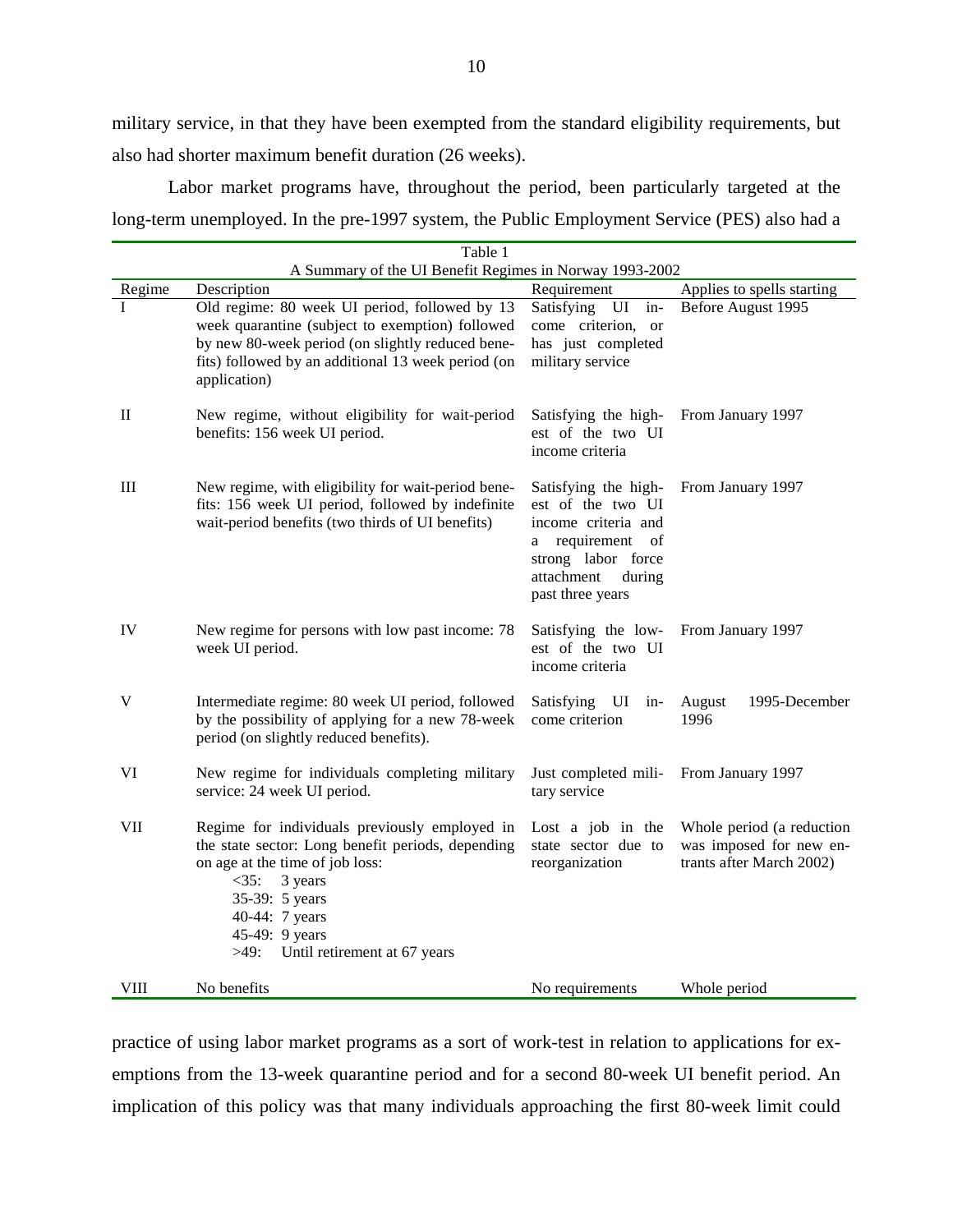not count on an automatic extension of the benefit period. A requirement of participation in ALMP in return for continued income support was a real "threat" (or opportunity). Individuals with an active unemployment spell (in the first UI benefit period) at the time of the reform (January 1997) remained in the old benefit regime, and had to apply for a second benefit period. But the 13-week quarantine period was removed for this group.

Benefit claimants have always been obliged to accept job offers deemed (by the case worker) to be appropriate, and rejection of such offers typically lead to a sanction in the form of an 8-week quarantine period without benefits. In practice, such quarantines are rarely imposed during the first months of a job search period.

Table 2 provides an overview of the data. In total, 665,068 individuals experienced some kind of unemployment from November 1993 to October 2001, divided into 1,145,777 spells. An interesting feature of the data is that a number of individuals have experienced repeated unemployment spells in different UI regimes.

| Table 2                                                    |           |
|------------------------------------------------------------|-----------|
| Overview of Spells and Individuals                         |           |
| Number of individuals                                      | 665,068   |
| Number of spells                                           | 1,145,777 |
| Percent of individuals with more than one spell            | 41.16     |
| Percent of individuals with spells in more than one regime | 24.99     |

The data have point-in-time structure, such that unemployment status is updated by the end of each calendar month. There are four different ways in which an unemployment spell can end during the observation period: a job is obtained, the job search period is terminated and another type of benefit is taken up instead (sickness benefit, rehabilitation benefit, disability benefit, or social assistance), an ordinary education is started, or the job-seeker dies or leaves the country (or we lose track of the individual in question for unknown reasons). There are also three other events of interest that occur, but which do not imply that the spell ends: a labor market program activity is started off, some part-time work is obtained (but not sufficient to terminate the job search) or a benefit sanction is imposed. The latter can of course only happen as long as benefits are claimed. Our data represent a substantial improvement over register data used in previous Norwegian (and other register-based) studies, in that we identify the destination of each transition out of unemployment more accurately. In particular, we believe that the present dataset is the first to identify all forms of benefit shifting, including transfers to social assistance (paid for by the municipalities). In contrast to many previous studies on Scandinavian register data (Røed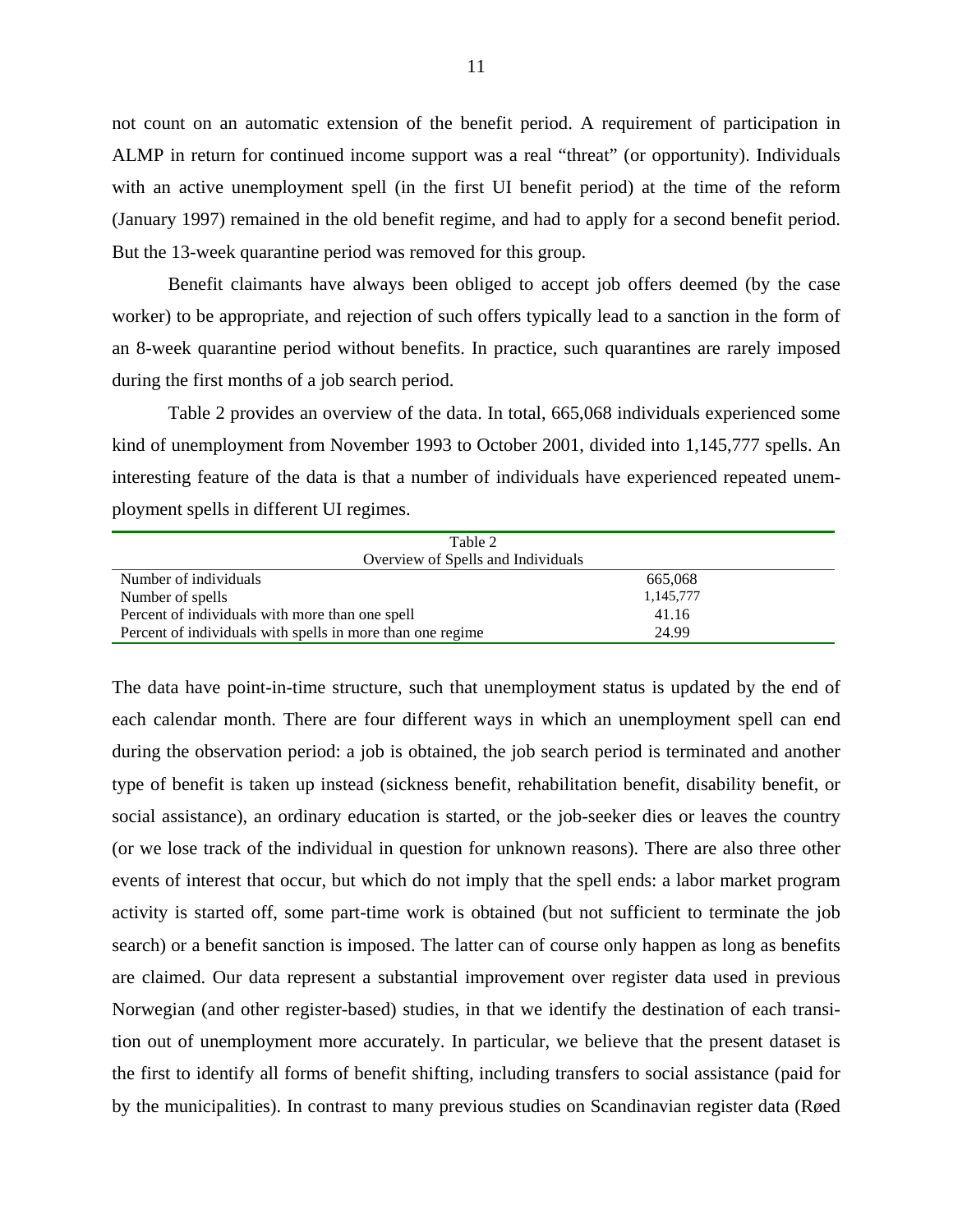and Zhang, 2003; 2005; Geerdsen, 2006), we have also identified all job transitions positively (either from new registrations in the so-called employee register or from verifiable earnings) rather than "inferring them" from the lack of other positively identified transitions. Table 3 provides a descriptive overview of the data. A key point to note is that only around 58 percent of the completed spells end in a direct transition to a job; 25 percent end in take-up of a new benefit, and 18 percent end in ordinary education. There are substantial differences in average spell duration between the different UI regimes, from 3.5 months for previous military personnel with a maximum benefit duration of only 24 weeks (regime VI) to 15.6 months for individuals with the most unlimited benefit duration (regime VII). These differences can of course not be interpreted as reflecting causal regime-effects. It is clear from Table 3 that there are large differences in the composition of entrants in to the various regimes. Hence, regime-assignment is clearly not random.

|                                                                                                                              |                               |        |              | Table 3   |       |                      |       |       |             |  |  |
|------------------------------------------------------------------------------------------------------------------------------|-------------------------------|--------|--------------|-----------|-------|----------------------|-------|-------|-------------|--|--|
|                                                                                                                              | <b>Descriptive Statistics</b> |        |              |           |       |                      |       |       |             |  |  |
|                                                                                                                              |                               |        |              |           |       | Regime (see Table 1) |       |       |             |  |  |
|                                                                                                                              | All                           | T      | $\mathbf{I}$ | $\rm III$ | IV    | V                    | VI    | VII   | <b>VIII</b> |  |  |
| Total number of spells                                                                                                       | 1145777                       | 244295 | 99699        | 108049    | 53531 | 242639               | 21186 | 1906  | 374472      |  |  |
| Mean duration (months)                                                                                                       | 6.23                          | 8.42   | 5.47         | 5.95      | 5.24  | 6.52                 | 3.47  | 15.63 | 5.14        |  |  |
| Percent of spells com-<br>pleted with a transition in<br>the observation period<br>Percent of completed<br>spells ending in: | 78.01                         | 83.4   | 75.76        | 75.09     | 73.34 | 82.34                | 81.45 | 68.47 | 73.66       |  |  |
| Employment                                                                                                                   | 57.58                         | 64.57  | 69.24        | 80.42     | 61.43 | 64.83                | 56.98 | 68.35 | 36.70       |  |  |
| Other benefit                                                                                                                | 24.68                         | 19.92  | 17.73        | 13.94     | 22.77 | 20.85                | 10.66 | 30.04 | 37.16       |  |  |
| Education                                                                                                                    | 17.74                         | 15.52  | 13.03        | 5.63      | 15.80 | 14.33                | 32.35 | 1.61  | 26.13       |  |  |
| Percent of spells right cen-<br>sored<br>Percent of right-censoring<br>due to:<br>Death, emigration, mili-                   | 21.99                         | 16.60  | 24.24        | 24.91     | 26.66 | 17.66                | 18.55 | 31.53 | 26.34       |  |  |
| tary service or child<br>birth                                                                                               | 22.69                         | 31.69  | 25.78        | 19.51     | 23.56 | 27.18                | 19.57 | 12.31 | 17.24       |  |  |
| The spell exceeds Octo-<br>ber 2001.                                                                                         | 18.55                         | 0.00   | 44.22        | 55.48     | 35.00 | 7.87                 | 28.19 | 68.73 | 11.28       |  |  |
| Unobserved reason                                                                                                            | 58.71                         | 67.89  | 29.99        | 25.01     | 41.45 | 64.95                | 52.24 | 18.97 | 71.53       |  |  |
| Percent of spells involv-<br>ing:                                                                                            |                               |        |              |           |       |                      |       |       |             |  |  |
| Discretionary sanction                                                                                                       | 1.40                          | 2.66   | 1.71         | 1.57      | 1.26  | 1.88                 | 0.64  |       |             |  |  |
| <b>ALMP</b>                                                                                                                  | 18.08                         | 21.75  | 9.39         | 8.86      | 9.92  | 14.72                | 8.43  | 15.32 | 24.56       |  |  |
| Part-time work                                                                                                               | 23.27                         | 35.55  | 27.64        | 31.14     | 27.09 | 30.72                | 18.03 | 39.19 | 6.68        |  |  |
| Average transition rate in                                                                                                   |                               |        |              |           |       |                      |       |       |             |  |  |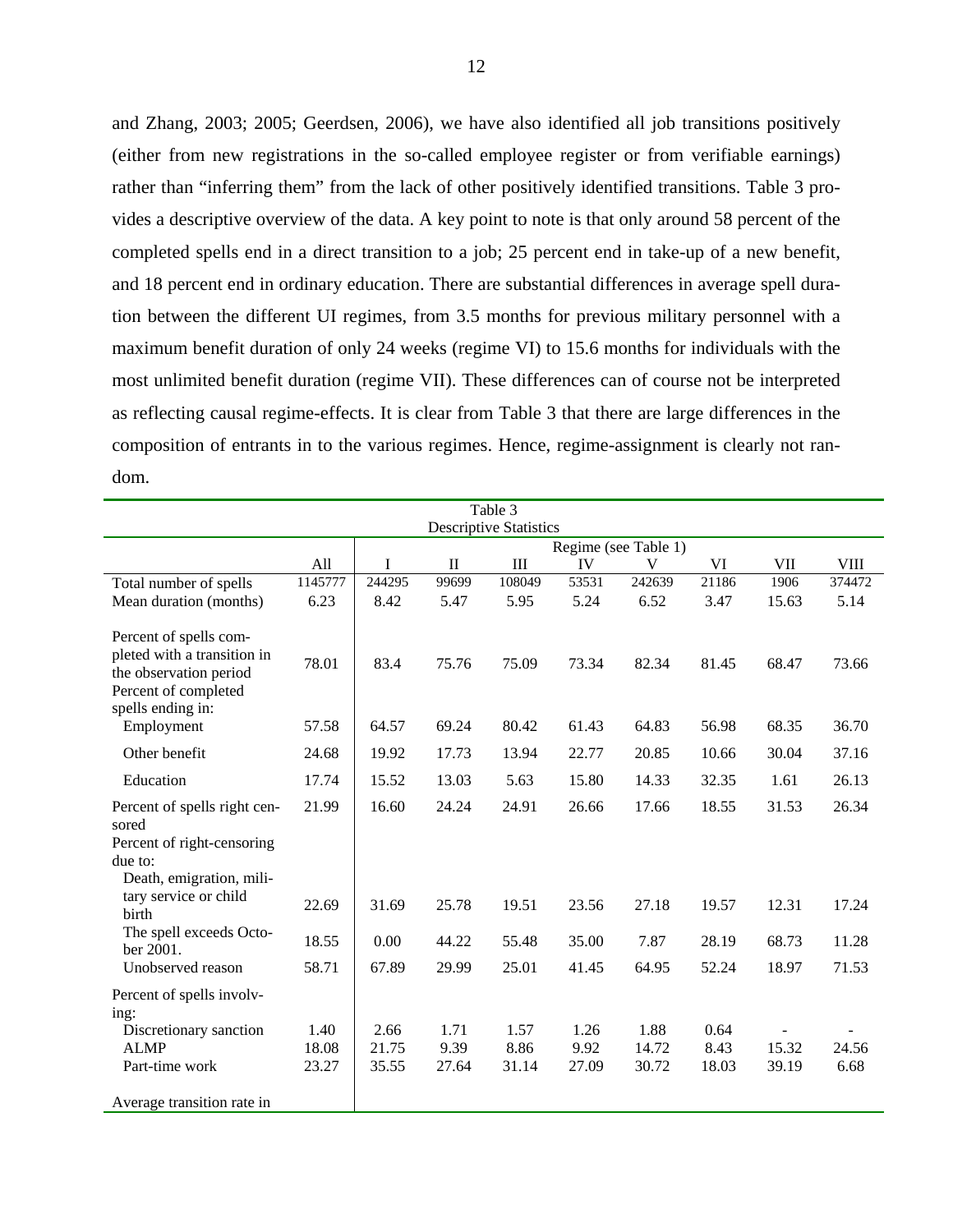| Table 3                                                                                                                                                         |                         |                         |                         |                               |                         |                           |                       |                         |                         |  |  |
|-----------------------------------------------------------------------------------------------------------------------------------------------------------------|-------------------------|-------------------------|-------------------------|-------------------------------|-------------------------|---------------------------|-----------------------|-------------------------|-------------------------|--|--|
|                                                                                                                                                                 |                         |                         |                         | <b>Descriptive Statistics</b> |                         |                           |                       |                         |                         |  |  |
|                                                                                                                                                                 | All                     | Ι                       | $\rm _{II}$             | $\rm III$                     | IV                      | Regime (see Table 1)<br>V | VI                    | $\rm{VII}$              | VIII                    |  |  |
| the first duration month to:<br>Employment                                                                                                                      | 12.47                   | 10.89                   | 18.13                   | 19.20                         | 14.63                   | 14.00                     | 16.50                 | 6.93                    | 8.54                    |  |  |
| Other benefit<br>Education                                                                                                                                      | 5.25<br>5.08            | 2.89<br>3.13            | 3.58<br>3.92            | 2.42<br>1.42                  | 4.50<br>4.98            | 4.24<br>4.12              | 2.62<br>12.34         | 1.99<br>0.16            | 8.98<br>7.96            |  |  |
| Share with unemployment<br>experience in the last four<br>years(percent)                                                                                        | 65.75                   | 76.81                   | 69.92                   | 56.53                         | 73.91                   | 75.89                     | 56.80                 | 53.67                   | 52.91                   |  |  |
| Average time since the<br>end of the last unemploy-<br>ment spell, conditional on<br>a previous spell                                                           | 12.39                   | 11.33                   | 14.03                   | 15.27                         | 11.90                   | 13.69                     | 12.60                 | 6.39                    | 10.85                   |  |  |
| Average months of unem-<br>ployment in a four year<br>period prior to the spell,<br>conditional on a previous<br>spell                                          | 11.74                   | 13.77                   | 10.81                   | 7.99                          | 12.63                   | 12.84                     | 6.62                  | 18.80                   | 10.38                   |  |  |
| Selected means and frac-<br>tions (taken over spells)<br>Men (percent)<br>Married (percent)<br>Fraction of women with<br>dependent children<br>$(per-$<br>cent) | 51.00<br>23.14<br>48.10 | 53.36<br>26.56<br>50.99 | 48.27<br>20.50<br>46.93 | 54.16<br>34.84<br>50.58       | 39.05<br>22.88<br>53.48 | 53.31<br>24.14<br>54.98   | 97.78<br>1.00<br>5.94 | 49.06<br>59.39<br>33.57 | 44.88<br>18.71<br>41.85 |  |  |
| Educational<br>attainment<br>(percent)                                                                                                                          |                         |                         |                         |                               |                         |                           |                       |                         |                         |  |  |
| Only compulsory educa-<br>tion                                                                                                                                  | 13.32                   | 12.74                   | 8.76                    | 9.35                          | 10.05                   | 11.31                     | 6.40                  | 10.02                   | 18.23                   |  |  |
| Lower secondary educa-<br>tion                                                                                                                                  | 49.62                   | 50.39                   | 45.71                   | 42.76                         | 49.54                   | 48.15                     | 55.23                 | 55.93                   | 52.76                   |  |  |
| Upper secondary educa-<br>tion                                                                                                                                  | 20.96                   | 22.09                   | 25.39                   | 26.15                         | 22.32                   | 23.04                     | 30.52                 | 20.20                   | 15.48                   |  |  |
| Lower university degree                                                                                                                                         | 10.61                   | 10.53                   | 12.70                   | 13.60                         | 12.11                   | 12.19                     | 6.25                  | 9.18                    | 8.27                    |  |  |
| Higher university degree                                                                                                                                        | 5.48                    | 4.25                    | 7.44                    | 8.13                          | 5.98                    | 5.30                      | 1.60                  | 4.67                    | 5.25                    |  |  |
| Work experience (years)                                                                                                                                         | 4.54                    | 6.19                    | 3.48                    | 11.41                         | 3.52                    | 5.99                      | 0.27                  | 19.04                   | 1.14                    |  |  |
| Age at spell start                                                                                                                                              | 29.14                   | 30.47                   | 28.81                   | 36.00                         | 28.93                   | 30.86                     | 21.32                 | 45.14                   | 25.67                   |  |  |
| Immigrants from OECD<br>countries (percent)                                                                                                                     | 3.19                    | 2.32                    | 4.43                    | 3.02                          | 3.19                    | 2.48                      | 0.23                  | 1.31                    | 4.10                    |  |  |
| Immigrants<br>from<br>Non<br>OECD countries (percent)                                                                                                           | 10.15                   | 3.94                    | 11.05                   | 5.20                          | 9.37                    | 5.19                      | 1.72                  | 2.36                    | 19.22                   |  |  |

# **4 The Statistical Model**

We set up a multivariate mixed proportional hazard rate model (MMPH) with six competing events *k=1,...,6*: employment (*k=1*), another benefit (*k=2*), education (*k=3*), ALMP (*k=4*), a benefit sanction (loss of UI benefits before the benefit period has expired) (*k=5*), and part-time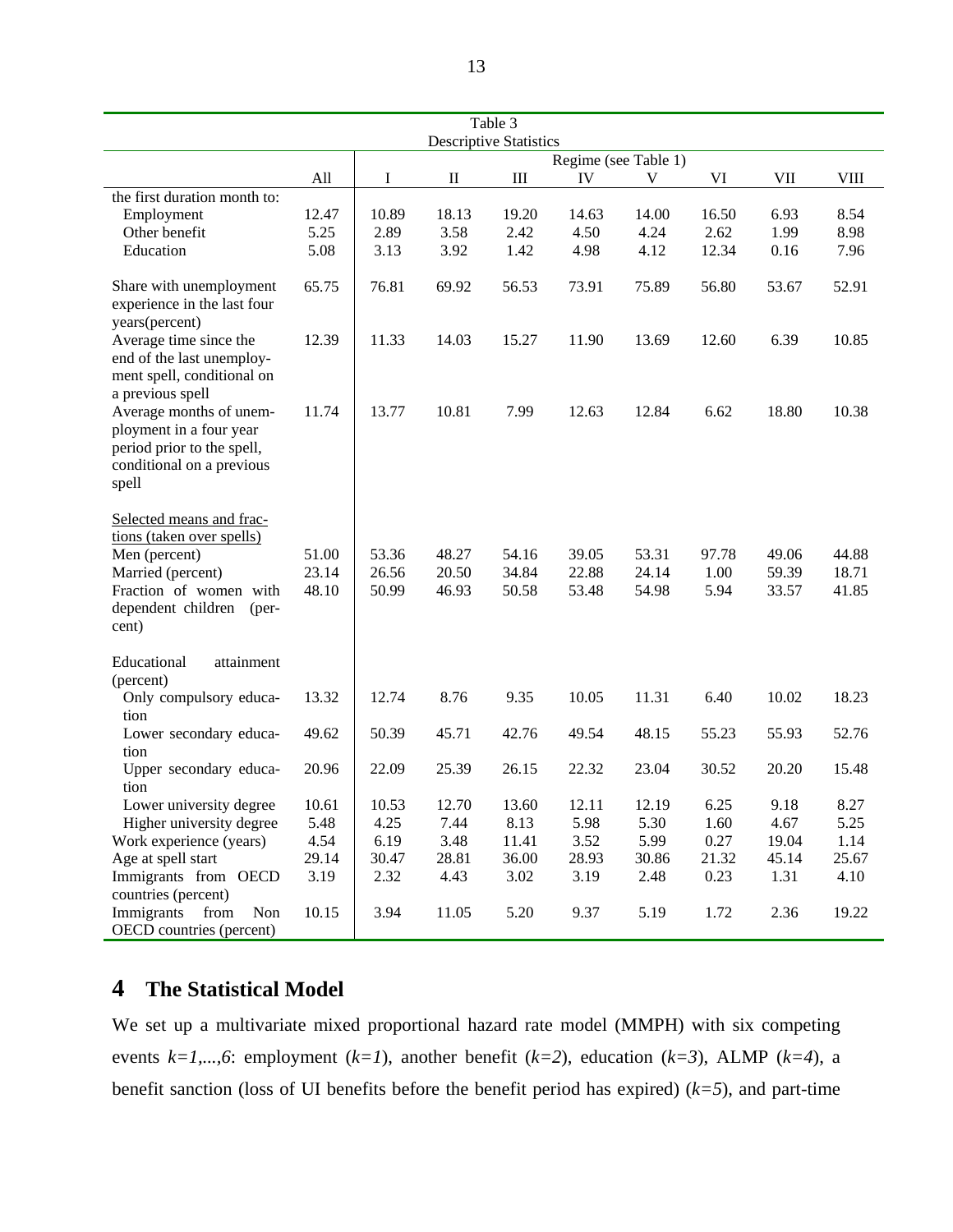work (while still searching for more work) (*k=6*). The first three events terminate the spell. The three latter events do not terminate the spell, but are assumed to have causal effects on future hazard rates, both during and after the event.<sup>[6](#page-14-0)</sup>

As we observe labor market status by the end of each month only, we set up the statistical model in terms of grouped hazard rates (Prentice and Gloeckler, 1978; Meyer, 1990). We write the integrated period-specific hazard rates  $\varphi_{\text{kit}}$  as functions of observed (time-varying) variables and unknown parameters represented by index functions  $w_{kit}$ , and (time-invariant) unobserved individual characteristics  $v_{ki}$ :

$$
\varphi_{\text{kit}} = \int_{t-1}^{t} \theta_{\text{kis}} ds = \exp(w_{\text{kit}} + v_{\text{ki}}), \ \ k = 1, ..., 6,
$$
 (1)

where  $\theta_{\text{kis}}$  is the underlying continuous-time hazard rate, which is assumed to be constant within each unit time period.

Before we specify the model in more detail, we introduce and discuss some of the key explanatory variables that will be included in the index functions  $w_{\text{kit}}$ . Time has two dimensions in our model; *calendar time* and *process time*. The calendar time dimension reflects business cycle and seasonal fluctuations and changes in government priorities (e.g., regarding the ALMP capacity and sanction practices). In the model, the effects of calendar time are represented in the most flexible way possible within the MMPH framework, i.e., by including a separate dummy variable for each calendar month in each hazard rate. These dummy variables are denoted  $s_{it}$ . Process time (time since the spell started) affects the hazard rates through two different channels. First, it affects the cost of continued job search through the depletion of UI entitlements (Mortensen, 1977; Van den Berg, 1990). We label this "UI-generated duration dependence". The characteristics of this duration dependence obviously depend on the specific properties of the UI regime. Second, unemployment duration may also affect hazard rates directly, through, e.g., discouragement, statistical discrimination, and administrative priorities regarding sanction practices and the allocation of program slots. We label this "intrinsic duration dependence". A key contri-

1

<span id="page-14-0"></span> $6$  Note that we treat the loss of benefits during the quarantine period of the old UI benefit regime as an endogenous sanction (since a large fraction of the claimants do not lose their benefits at this point), while the loss of benefits after complete UI exhaustion is treated as an exogenous event. It is clear that not all individuals are under risk of experiencing all six events all the time. For example, it is obviously only benefit claimants that can be subject to a sanction. We also assume that only individuals below 35 years of age are under risk of starting ordinary education (very few individuals above this age make a transition to education, but those who do are right-censored).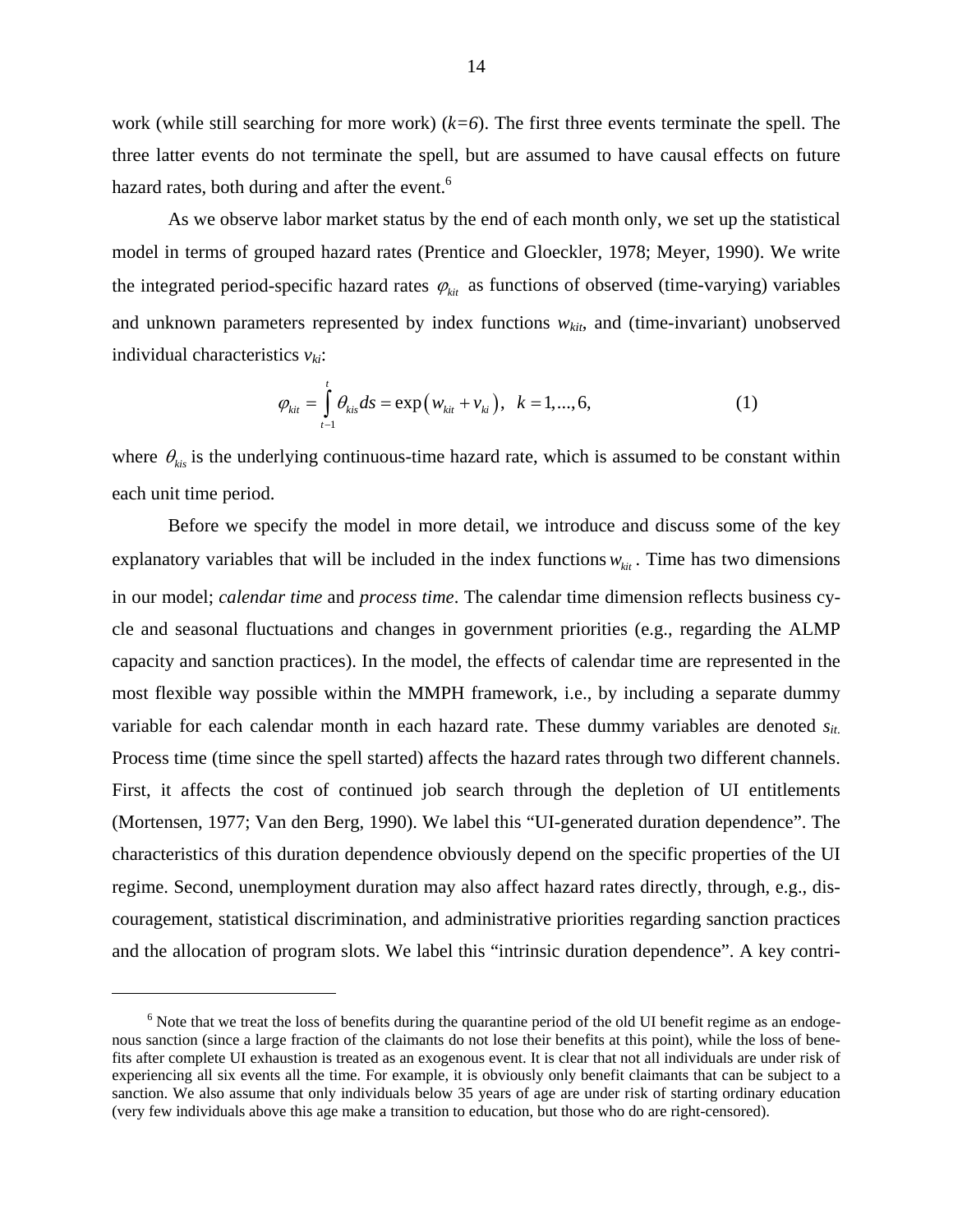bution of this paper is to decompose empirically these two sources of duration dependence. Both the UI-generated and the intrinsic duration dependencies are modeled in a semi-parametric fashion, by means of comprehensive sets of dummy variables.

As discussed in the introduction to this paper, intrinsic duration dependence may reflect recent unemployment experiences that do not belong to the current spell. To account for this possibility, we model intrinsic duration dependence as a function of three factors: i) the overall unemployment exposure during the four year period prior to the current spell, ii) the time that elapsed from the end of the last completed spell to the start of the current spell, and iii) the duration of the ongoing spell. These three factors are interacted in a way that we describe in Table 4. The entrants into unemployment are divided into 16 groups defined by total unemployment exposure and elapsed time since the last spell was completed. For each of the 16 groups, we specify piece-wise constant baseline hazards with up to ten steps, as described in the right-hand column of Table 4. In total, the duration baselines are represented by  $16x10=160$  dummy variables, denoted  $d_{it}$ <sup>[7](#page-15-0)</sup>. Note that only around one third of all spells in the data are "fresh", in the sense that the job seeker had no previous unemployment experience during the four year prior to the spell.

|               |                                                                               | Definition of Spell Duration Dummy Variables $(d_{it})$ |                          |                                                   |          |                      |
|---------------|-------------------------------------------------------------------------------|---------------------------------------------------------|--------------------------|---------------------------------------------------|----------|----------------------|
|               |                                                                               |                                                         | II. Ongoing unemployment |                                                   |          |                      |
|               | Definition of groups according to past unemployment during the 48 months just | Group-specific baseline haz-                            |                          |                                                   |          |                      |
|               | prior to the start of the current spell                                       | ards divided into the follow-                           |                          |                                                   |          |                      |
|               | (fraction of spells belonging to each group in parentheses)                   | ing piece-wise constant parts                           |                          |                                                   |          |                      |
| since<br>Time |                                                                               |                                                         |                          | Total unemployment during past 4 years (# months) |          | (duration in months) |
| last<br>unem- |                                                                               |                                                         |                          |                                                   |          |                      |
| ployment      | No previ-                                                                     |                                                         |                          |                                                   |          |                      |
| spell<br>was  | ous unem-                                                                     |                                                         |                          |                                                   |          |                      |
| completed     | ployment                                                                      | $1-6$                                                   | $7 - 12$                 | $13 - 24$                                         | $>24$    |                      |
| $(\#$ months) |                                                                               |                                                         |                          |                                                   |          |                      |
| $\Omega$      | Group 1                                                                       |                                                         |                          |                                                   |          |                      |
|               | (34.25)                                                                       |                                                         |                          |                                                   |          | $\boldsymbol{2}$     |
| $1-6$         |                                                                               | Group 2                                                 | Group 3                  | Group 4                                           | Group 5  | 3                    |
|               |                                                                               | (8.52)                                                  | (5.69)                   | (7.72)                                            | (5.33)   | $4-6$                |
| $7 - 12$      |                                                                               | Group 6                                                 | Group 7                  | Group 8                                           | Group 9  | $7-9$                |
|               |                                                                               | (5.68)                                                  | (3.59)                   | (4.66)                                            | (2.18)   | $10-12$              |
| 13-24         |                                                                               | Group 10                                                | Group 11                 | Group 12                                          | Group 13 | $13 - 15$            |
|               |                                                                               | (5.68)                                                  | (0.80)                   | $16-18$                                           |          |                      |
| >24           |                                                                               | Group 14                                                | Group 15                 | Group 16                                          |          | 19-24                |
|               |                                                                               | (6.25)                                                  | (2.26)                   | (1.00)                                            |          | >24                  |

Note: The spells duration dummy variables represent interaction terms of the 16 groups in part I and the 10 baseline steps in part II; hence, in total, we use  $16\times10=160$  dummy variables.

 $\overline{a}$ 

<span id="page-15-0"></span> $<sup>7</sup>$  In addition to the variables described in Table 4, we also include a single interaction term between spell dura-</sup> tion (measured in month) and a variable measuring the cyclical situation at the time of entry. The business cycle variable is collected from Gaure and Røed (2003), and normalized to zero for a "mean" cyclical situation.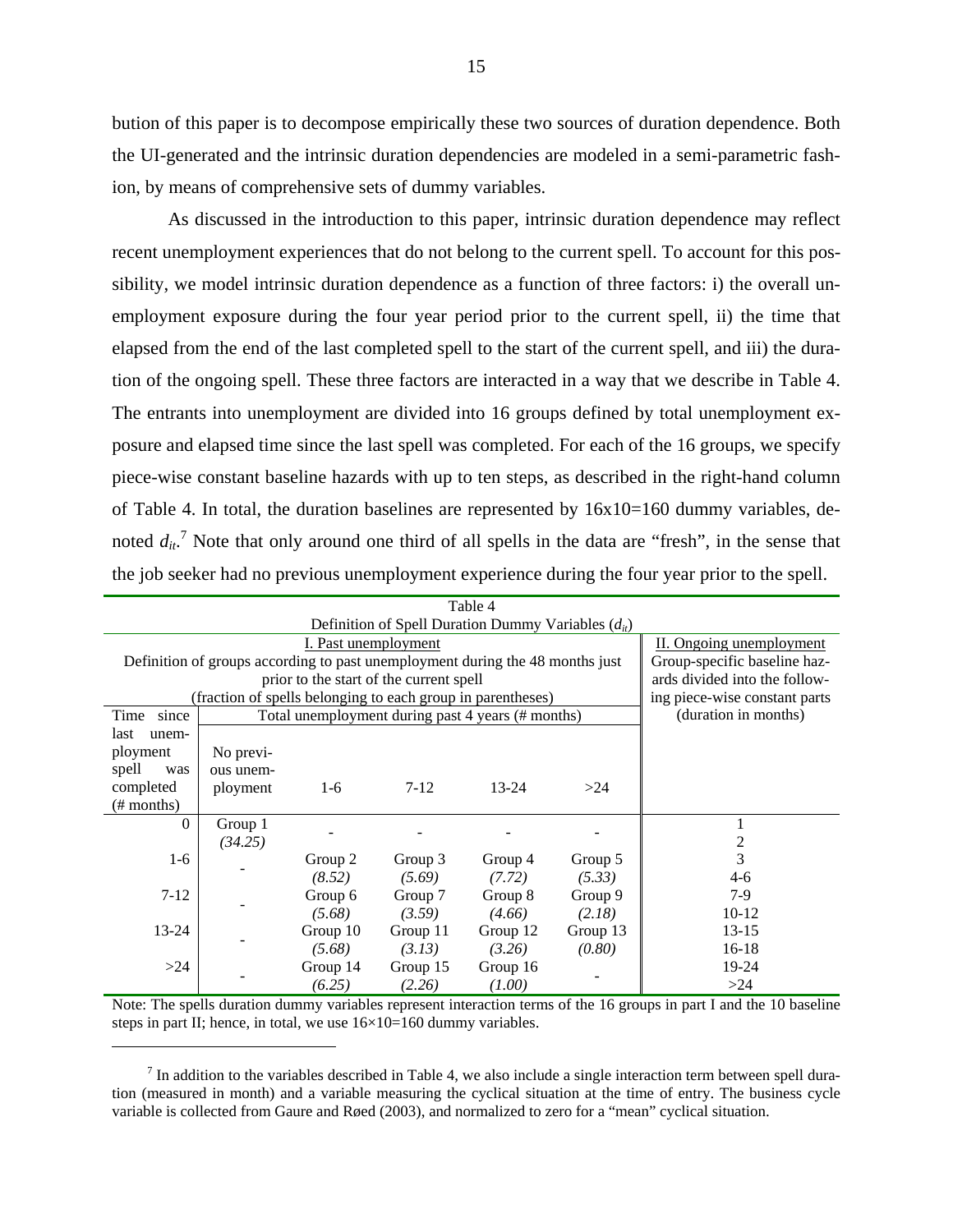|       | Deminion of CT Emmement Dumini<br>v arraonos $(v_{it})$                                      |                           |
|-------|----------------------------------------------------------------------------------------------|---------------------------|
|       | Variable description                                                                         | Relevant for              |
|       |                                                                                              | Regimes, Conf.            |
|       |                                                                                              | Table 1                   |
| 1     | 16-18 months left until potential temporary benefit exhaustion (with or without quarantine), | I, V                      |
|       | or in the application process (given eligibility)                                            |                           |
| 2     | 13-15 months left until potential temporary benefit exhaustion (with or without quarantine)  | I, V                      |
| 3     | 7-12 months left until potential temporary benefit exhaustion (with or without quarantine)   | I, V                      |
| 4     | 6 months left until potential temporary benefit exhaustion (with quarantine)                 | I                         |
| 5     | 5 months left until potential temporary benefit exhaustion (with quarantine)                 |                           |
|       |                                                                                              | $\mathbf I$               |
| 6     | 4 months left until potential temporary benefit exhaustion (with quarantine)                 | 1                         |
| 7     | 3 months left until potential temporary benefit exhaustion (with quarantine)                 | I                         |
| $8\,$ | 2 months left until potential temporary benefit exhaustion (with quarantine)                 | I                         |
| 9     | 1 months left until potential temporary benefit exhaustion (with quarantine)                 | I                         |
| 10    | 6 months left until potential temporary benefit exhaustion (without quarantine)              | V                         |
| 11    | 5 months left until potential temporary benefit exhaustion (without quarantine)              | $\mathbf{V}$              |
| 12    | 4 months left until potential temporary benefit exhaustion (without quarantine)              | $\ensuremath{\mathsf{V}}$ |
| 13    | 3 months left until potential temporary benefit exhaustion (without quarantine)              | $\mathbf V$               |
| 14    | 2 months left until potential temporary benefit exhaustion (without quarantine)              | $\mathbf V$               |
| 15    | 1 months left until potential temporary benefit exhaustion (without quarantine)              | $\mathbf V$               |
| 16    | 13 week quarantine imposed (without UI benefits) after 80 weeks                              | I                         |
| 17    | Exempted from 13 week quarantine after 80 weeks                                              | I                         |
| 18    | 13 week benefit extension granted after the second 80 week period                            | I                         |
| 19    | >60 months left until final benefit exhaustion or entitled to benefits until retirement age  | <b>VII</b>                |
|       | (previous state employees)                                                                   |                           |
| 20    | 37-60 months left until final benefit exhaustion (previous state employees)                  | <b>VII</b>                |
| 21    | 34-36 months left until final benefit exhaustion (with or without entitlement to wait-period | II, III, VII              |
|       | benefits) or in the application process (given eligibility)                                  |                           |
| 22    | 19-33 months left until final benefit exhaustion (with or without entitlement to wait-period | II, III, VII              |
|       | benefits)                                                                                    |                           |
| 23    | 16-18 months left until final benefit exhaustion (with or without entitlement to wait-period | IV                        |
|       |                                                                                              |                           |
|       | benefits) for those starting on a new period                                                 |                           |
| 24    | 16-18 months left until final benefit exhaustion (with or without entitlement to wait-period | I, II, III                |
|       | benefits) for the rest                                                                       |                           |
| 25    | 13-15 months left until final benefit exhaustion (with or without entitlement to wait-period | I, II, III, IV            |
|       | benefits)                                                                                    |                           |
| 26    | 7-12 months left until final benefit exhaustion (with or without entitlement to wait-period  | I, II, III, IV            |
|       | benefits)                                                                                    |                           |
| 27    | 6 months left until final benefit exhaustion (with entitlement to wait-period benefits)      | Ш                         |
| 28    | 5 months left until final benefit exhaustion (with entitlement to wait-period benefits)      | $\rm III$                 |
| 29    | 4 months left until final benefit exhaustion (with entitlement to wait-period benefits)      | $\rm III$                 |
| 30    | 3 months left until final benefit exhaustion (with entitlement to wait-period benefits)      | $\rm III$                 |
| 31    | 2 months left until final benefit exhaustion (with entitlement to wait-period benefits)      | $\rm III$                 |
| 32    | 1 months left until final benefit exhaustion (with entitlement to wait-period benefits)      | $\rm III$                 |
| 33    | 6 months left until final benefit exhaustion (without entitlement to wait-period benefits)   | I, II, IV, V, VI          |
| 34    | 5 months left until final benefit exhaustion (without entitlement to wait-period benefits)   | I, II, IV, V, VI          |
| 35    | 4 months left until final benefit exhaustion (without entitlement to wait-period benefits)   | I, II, IV, V, VI          |
| 36    | 3 months left until final benefit exhaustion (without entitlement to wait-period benefits)   | I, II, IV, V, VI          |
| 37    | 2 months left until final benefit exhaustion (without entitlement to wait-period benefits)   | I, II, IV, V, VI          |
| 38    | 1 months left until final benefit exhaustion (without entitlement to wait-period benefits)   | I, II, IV, V, VI          |
| 39    | Receiving wait-period benefits (after exhaustion of UI benefits)                             | Ш                         |
| 40    | Has exhausted UI benefits, does not receive wait-period benefits                             | I, II, IV, V, VI          |
|       |                                                                                              | <b>VIII</b>               |
| 41    | Not entitled to benefits at all                                                              |                           |

Table 5 Definition of UI Entitlement Dummy Variables ( $b_{it}$ )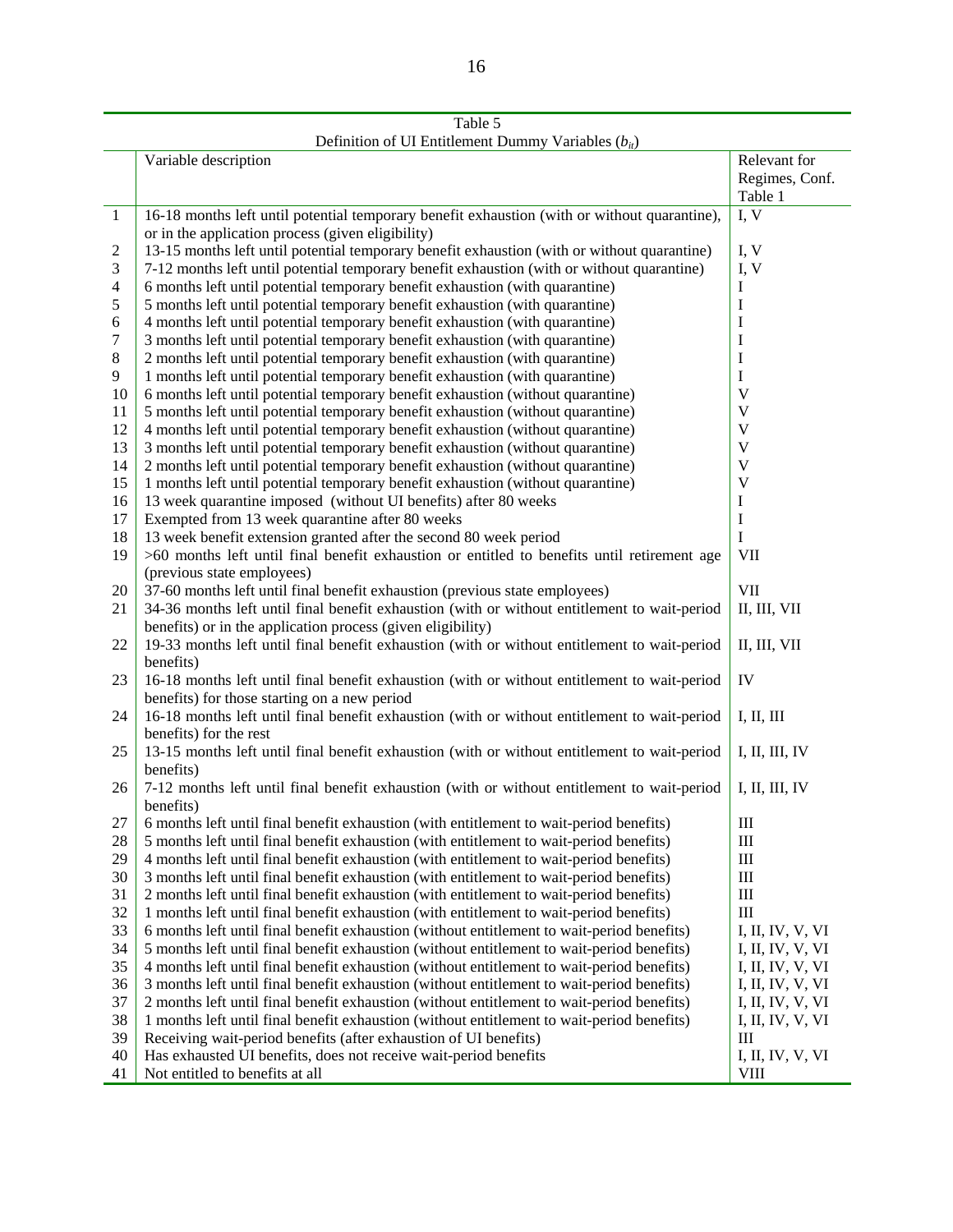The UI-generated duration dependence is allowed to vary between the different UI regimes that have been in place during our observations window (conf. Table 1). The explanatory variables we use to capture the effects of UI insurance, denoted  $b_{it}$ , are presented in Table 5. These variables essentially take the form of "countdown" dummy variables, reflecting the remaining time until UI exhaustion. A key point is that the impact of the remaining time until exhaustion may depend on what actually happens in the various regimes after exhaustion. Hence, there are separate sets of dummy variables for countdown to the "soft" and the "hard" constraints. We also include separate dummy variables for spells characterized by (almost) indefinite benefits and spells characterized by no UI benefits at all.

Since regime assignment is not randomized (conf. Section 3), the various regime dummy variables cannot in general be assumed exogenous. Hence, some of the estimated parameters will not have a purely causal interpretation. We are going to assume, however, that differences directly associated with system *reform* do reflect causality. In particular, we will interpret the differences in parameter estimates associated with the UI system reform in 1997 as causal, controlled for the individual characteristics that determine the allocation of spells between the various post-reform regimes. Individuals who belonged to regime I prior to the reform were allocated to regimes II, III, or IV after the reform, depending on their previous income and work experience. We control for this sorting by including dummy variables for (hypothetical) regimeassignment in the post 1997 UI system throughout the data period.

We assume that the events of ALMP, a sanction, and the access to part-time work may have causal effects on the other hazard rates both during their occurrences (on-treatment effects) and afterwards (post-treatment effects); see Røed and Raaum (2006). During their occurrences, the effects are allowed to vary with the progressing duration of the events. Afterwards, the effects are allowed to vary with the completed duration of the events. All these effects are allowed for through additional sets of time-varying dummy variables, denoted  $z_{it}$ , which keep track of ongoing as well as completed events; see Table 6. Finally, the model contains observed and unobserved individual characteristics. The former of these, denoted  $x_{it}$ , may be time-varying, and contains information about gender, age, work-experience, educational attainment, family situation, factors that determine regime affiliation, etc.; see Appendix 1 for details.

We can now write the index functions as

<span id="page-17-0"></span>
$$
w_{\rm kin} = \sigma_{\rm kt} s_{\rm it} + \lambda_{\rm kd} d_{\rm it} + \delta_k b_{\rm it} + \alpha_k z_{\rm it} + \beta_k x_{\rm it},\tag{2}
$$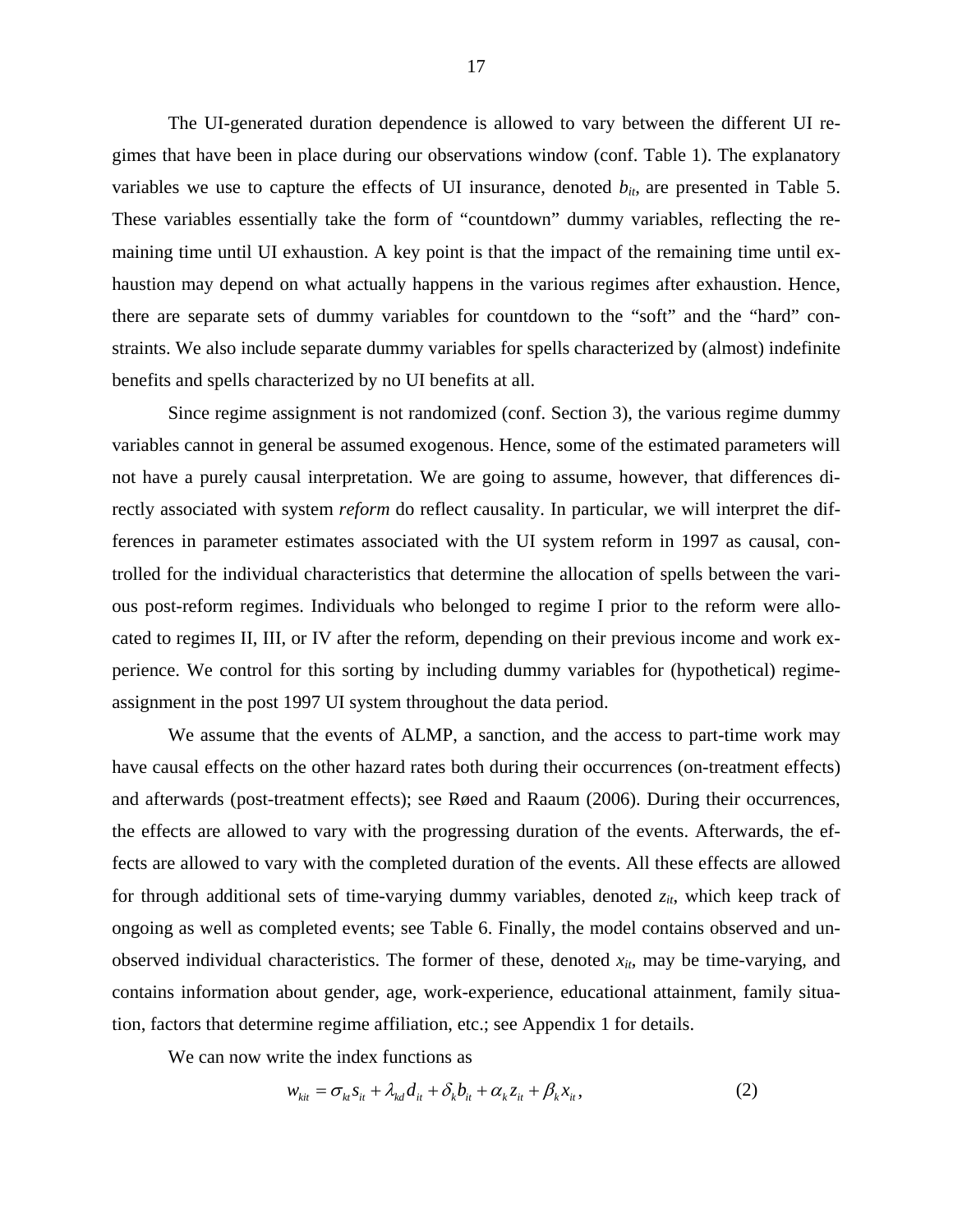where  $(\sigma_k, \lambda_k, \delta_k, \alpha_k, \beta_k)$ ,  $k = 1, \dots, 6$ , are the parameters to be recovered from the data. Some of the explanatory variables in [\(2\)](#page-17-0) are clearly endogenous, in the sense that they depend on the outcomes of the statistical process under consideration, and, hence, on unobserved heterogeneity. This is the case for the duration variables  $d_{it}$  (regardless of whether the duration belongs to the current or to previous spells) as well as for the state variables  $z_{it}$  (recording current or completed ALMP, sanctions, and part-time work). Apart from unemployment duration generated prior to our observation window (which we return to below), this endogeneity is taken into account by means of modeling all events simultaneously, with a joint distribution of unobserved heterogeneity. This procedure has also become known as the "timing-of-events approach"; see Abbring and Van den Berg (2003).

|                       | Table 6                                                                                                                                                                                                                                                                         |
|-----------------------|---------------------------------------------------------------------------------------------------------------------------------------------------------------------------------------------------------------------------------------------------------------------------------|
|                       | Definition of variables describing ongoing and completed events $(z_{it})$                                                                                                                                                                                                      |
| Event                 | Variable description                                                                                                                                                                                                                                                            |
| Program participation |                                                                                                                                                                                                                                                                                 |
| Ongoing               | 10 dummy variables accounting for duration of <i>ongoing</i> program participation: 0 (no<br>ongoing ALMP), 1 month, 2 months,, 8 months, $>8$ months.                                                                                                                          |
| Completed             | 10 dummy variables accounting for duration of <i>completed</i> program participation<br>(within the same spell): 0 (no completed ALMP), 1 month, 2 months,, 8 months, $>8$<br>months. Completed program participation is set to zero upon start of a new ALMP<br>participation. |
| Part time work        |                                                                                                                                                                                                                                                                                 |
| Ongoing               | 10 dummy variables accounting for duration of <i>ongoing</i> part-time work: 0 (no ongo-<br>ing part-time work), 1 month, 2 months,, 8 months, $>8$ months.                                                                                                                     |
| Completed             | 10 dummy variables accounting for duration of <i>completed</i> part-time work (within the<br>same spell): 0 (no completed part-time work), 1 month, 2 months,, 8 months, $>8$<br>months. Completed part-time work is set to zero upon start of a new part-time job.             |
| Sanctions             |                                                                                                                                                                                                                                                                                 |
| Ongoing               | One dummy indicating ongoing UI sanction                                                                                                                                                                                                                                        |
| Completed             | One dummy indicating completed sanction                                                                                                                                                                                                                                         |

Unobserved characteristics  $v_i = (v_{1i}, v_{2i}, v_{3i}, v_{4i}, v_{5i}, v_{6i})$  enter into the model as personspecific "intercepts", designed to reflect variation in hazard rates that is not captured by observed individual characteristics. A key property of the model is that the intercepts are assumed constant across different spells experienced by the same person; hence, we exploit the existence of multiple spells. The purpose of including unobserved heterogeneity in the model is to eliminate bias in the duration dependence parameters and also to avoid bias in parameters attached to truly exogenous covariates; see Gaure, Røed and Zhang (2007). To the extent that unobserved characteristics are correlated to observed covariates, they will "contaminate" the parameters associated with these covariates. Hence, some of the explanatory variables serve a dual purpose in the model;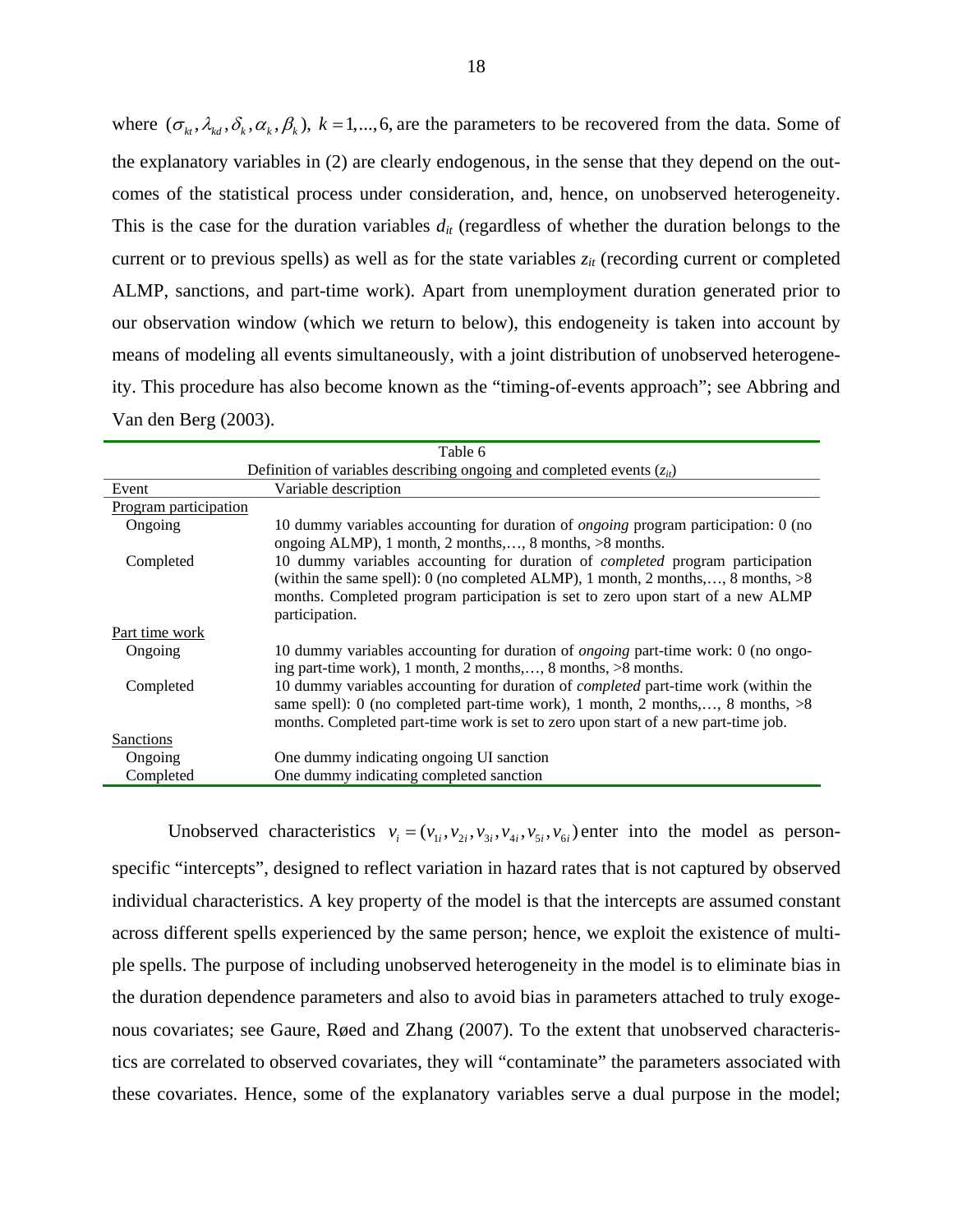they both capture the causal effect of these variables and the extent to which they are correlated to unobserved characteristics.

In order to set up the likelihood function for this model, we need to transform the integrated hazard rates into period-specific transition probabilities. The probability that individual *i*  makes a transition to state *k* during period *t* is equal to:

$$
p_{k}(w_{kit} + v_{ki}) = \left(1 - \exp\left(-\sum_{k \in K_{it}} \exp(w_{kit} + v_{ki})\right)\right) \frac{\exp(w_{kit} + v_{ki})}{\sum_{k \in K_{it}} \exp(w_{kit} + v_{ki})},
$$
(3)

where  $K_{it}$  is the set of feasible transitions for individual *i* in period  $t^2$ . Let  $y_{\text{kin}}$  be an outcome indicator variable, which is equal to 1 if the corresponding observation ended in a transition to state  $k$ , and zero otherwise, and let  $Y_i$  be the complete set of outcome indicators available for individual *i* (all periods at which individual *i* has been at risk of making a transition of some sort). The contribution to the likelihood function formed by a particular individual, conditional on the vector of unobserved variables  $v_i$  can then be formulated as:

<span id="page-19-0"></span>
$$
L_{i}(v_{i}) = \prod_{y_{\text{kin}} \in Y_{i}} \left[ \prod_{k \in K_{u}} \left[ \left( 1 - \exp\left( -\sum_{k \in K_{u}} \exp(w_{\text{kin}} + v_{\text{ki}}) \right) \right) \frac{\exp(w_{\text{kit}} + v_{\text{ki}})}{\sum_{k \in K_{u}} \exp(w_{\text{kit}} + v_{\text{ki}})} \right]^{y_{\text{kit}}} \right] \right].
$$
 (4)

In order to arrive at the marginal likelihood, we need to integrate unobserved heterogeneity  $v_i$  out of Equation [\(4\).](#page-19-0) The way we do this takes into account that there is a left-truncation problem represented in our data (spells starting and ending in the same month are never recorded), implying that spells are included in the dataset conditional on survival to the first observation point. We use Bayes' theorem to derive the appropriate distribution of unobserved heterogeneity. However, since we do not have information about the exact duration an individual has

 $\overline{a}$ 

$$
\int_{t-1}^{t} \exp(w_{kit} + v_{ki}) \exp\left(-\sum_{k \in K} \int_{t-1}^{u} \exp(w_{kit} + v_{ki}) ds\right) du = \int_{t-1}^{t} \left(\exp(w_{kit} + v_{ki}) \exp\left(-\sum_{k \in K} (u - (t-1)) \exp(w_{kit} + v_{ki})\right)\right) du
$$

$$
= \left(1 - \exp\left(-\sum_{k \in K} \exp(w_{kit} + v_{ki})\right)\right) \frac{\exp(w_{kit} + v_{ki})}{\sum_{k} \exp(w_{kit} + v_{ki})}.
$$

<span id="page-19-1"></span><sup>&</sup>lt;sup>8</sup> This can be derived from the continuous time hazards - which given the within-period constancy assumption are equal to the unit-interval integrated hazards - as follows: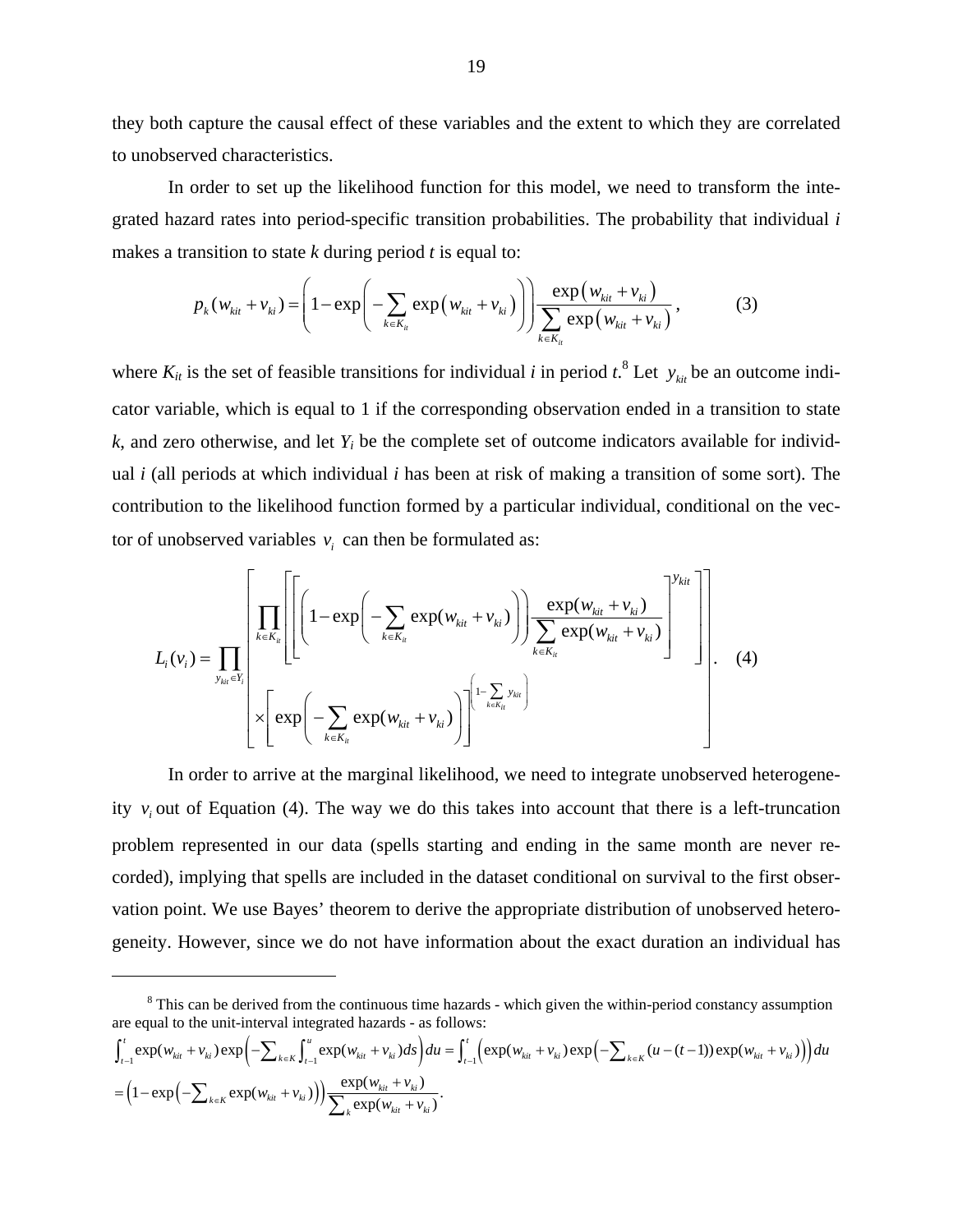been at risk at the time of sampling, we need an additional assumption regarding the pattern of inflows. We assume here that the entrances to the origin state are uniformly distributed within each calendar month.<sup>[9](#page-20-0)</sup> Let  $\overline{t_i}$  be the inflow month for individual *i* and let  $w_{i\bar{t}_i} = (w_{1i\bar{t}_i}, w_{2i\bar{t}_i}, w_{3i\bar{t}_i}, w_{4i\bar{t}_i}, w_{5i\bar{t}_i}, w_{6i\bar{t}_i})$ . The conditional density of unobserved heterogeneity  $f(v_i | d \ge 1)$  is then related to the unconditional density  $f(v_i)$  by

<span id="page-20-1"></span>
$$
f(v_i | d \ge 1) = \frac{\Pr(\sum_{k} y_{ki\bar{i}_i} = 0 | w_{i\bar{i}_i} + v_i)}{E \Pr(\sum_{v_i} y_{ki\bar{i}_i} = 0 | w_{i\bar{i}_i} + v_i)} f(v_i),
$$
 (5)

where

$$
\Pr(\sum_{k} y_{ki\overline{t}_{i}} = 0 \mid w_{i\overline{t}_{i}} + v_{i}) = \int_{0}^{1} \exp(-(1-s)) \sum_{k} \exp(w_{ki\overline{t}_{i}} + v_{ki}) ds
$$

$$
= \frac{1 - \exp\left(-\sum_{k} \exp(w_{ki\overline{t}_{i}} + v_{ki})\right)}{\sum_{k} \exp(w_{ki\overline{t}_{i}} + v_{ki})}.
$$
(6)

We use a non-parametric approach to account for unobserved heterogeneity, to make sure that the results are really driven by the data and not by unjustified restrictions. In practice, this implies that the vectors of unobserved attributes are discretely distributed (Lindsay, 1983) with the number of mass-points chosen by adding points until it is no longer possible to increase the likelihood function (Heckman and Singer, 1984). Let *Q* be the (a priori unknown) number of support points in this distribution and let  $\{v_i, q_i\}$ ,  $l = 1, 2, \ldots, Q$ , be the associated location vectors and probabilities. In terms of observed variables, the likelihood function is then given as

<span id="page-20-2"></span>
$$
L = \prod_{i=1}^{N} \sum_{l=1}^{Q} q_{l} \frac{\Pr(\sum_{k} y_{ki_{i}}) = 0 | w_{i\bar{i}_{i}} + v_{i})}{\sum_{l=1}^{Q} q_{l} \left[ \Pr(\sum_{k} y_{ki_{i}}) = 0 | w_{i\bar{i}_{i}} + v_{i}) \right]} L_{i}(v_{l}), \quad \sum_{l=1}^{Q} q_{l} = 1,
$$
 (7)

<span id="page-20-0"></span> $\lambda_{kg0} = \lambda_{kg1}$ . A similar assumption has to be made regarding the calendar time effect corresponding to the very first <sup>9</sup> Since we never observe exits in the inflow months, we also have to make an assumption regarding the "duration effect" in this month. We assume here that it is equal to the duration effect in the first observed month, i.e. inflow month in the dataset (1993.10), which is assumed to be equal to the subsequent month.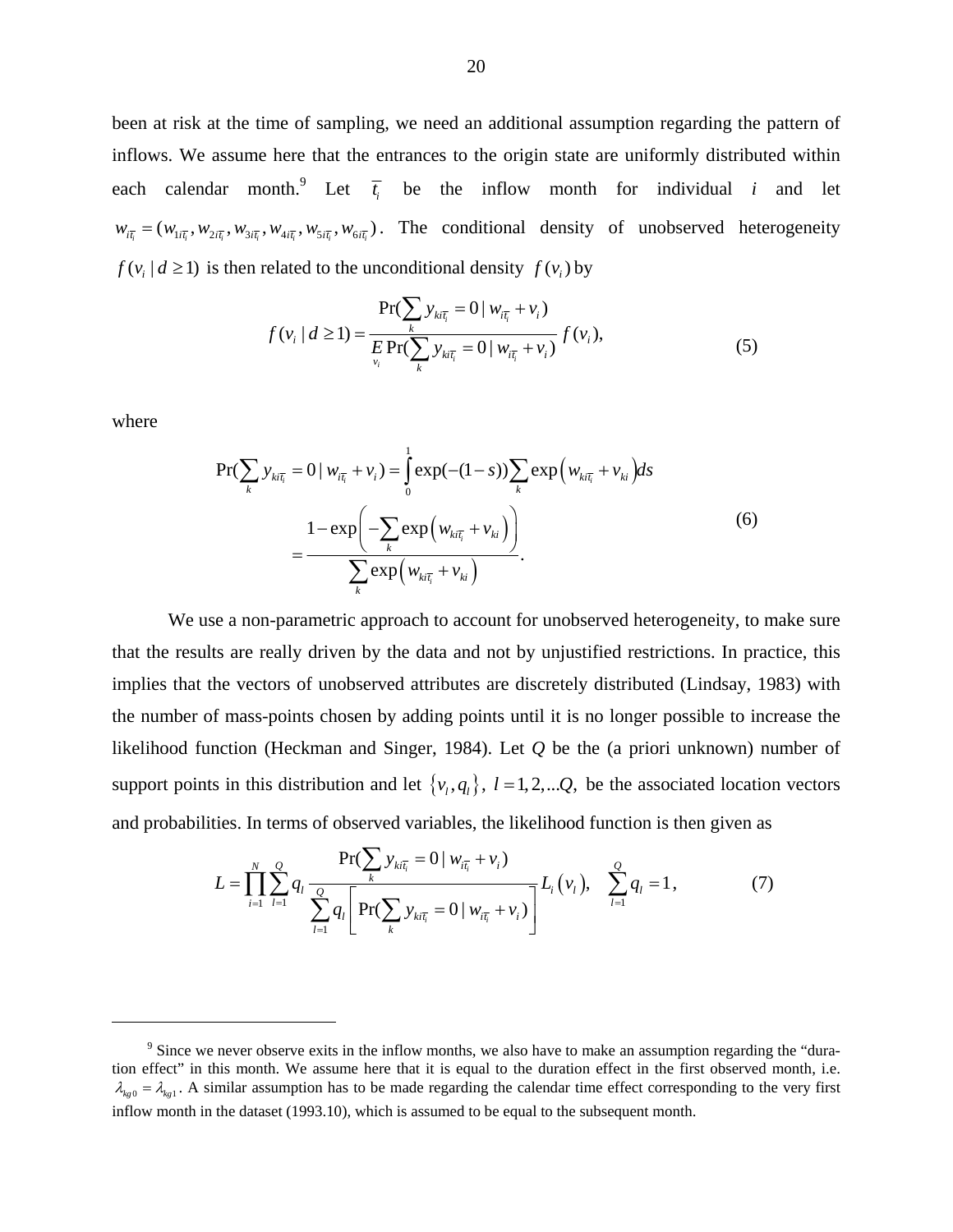where  $L_i(v_i)$  is given in [\(4\)](#page-19-0) and  $Pr(\sum_k y_{ki_i} = 0 | w_{i\overline{i}} + v_i)$  is given in [\(6\).](#page-20-1) Our estimation procedure is to maximize [\(7\)](#page-20-2) with respect to all the model and heterogeneity parameters repeatedly for alternative values of *Q*. We start out with  $Q=1$ , and then expand the model with new support points until the likelihood can no longer be improved.<sup>10</sup> The scope for adding additional points is, at all stages of the process evaluated by means of simulated annealing (Goffe, Ferrier, and Rogers, 1994) as well as by full estimation based on randomly selected heterogeneity parameters. Our optimization algorithm is described and assessed in Gaure, Røed and Zhang (2007). Note that the model is non-parametrically identified, not only on the basis of the mixed proportional hazard assumption (Abbring and Van den Berg, 2003), but also on the basis of repeated spells (Van den Berg, 2001; Abbring and Van den Berg, 2003) and time-varying explanatory variables (McCall, 1994; Brinch, 2007). The usage of repeated spells for identification of unobserved heterogeneity is in general a questionable strategy, since it rests on the assumption that, conditional on observed covariates, the unobserved characteristics of individuals do not change between two spells. This is a justifiably restriction only when the potential causal linkages between spells (in terms of, say, lagged duration dependence) are properly modeled. As follows from the discussion above, we believe this to be the case in our model.

For the model estimated in this paper, we ended up with 41 support points in the heterogeneity distribution. However, after the inclusion of around 15-20 support points, there were only minor changes in the parameters of interest (only the heterogeneity distribution itself changed). The selected model contains 2,877 parameters to estimate, out of which 286 characterize the distribution of unobserved heterogeneity (6x41=246 location parameters and 40 probabilities).

Before we present the results from this model, we briefly discuss two potential problems with our modeling strategy that have led us to estimate alternative models as part of a sensitivity analysis. The first problem is that of initial conditions regarding lagged unemployment for entrants during the first four years of our data-period. Some of these entrants experienced nonmodeled unemployment prior to the start of our observation window in November 1993. According to our model, past unemployment duration has been affected by the same unobserved charac-

 $\overline{a}$ 

<span id="page-21-0"></span> $10$  For practical and computational reasons, we consider this to be the case when the log-likelihood increases by less than 0.01.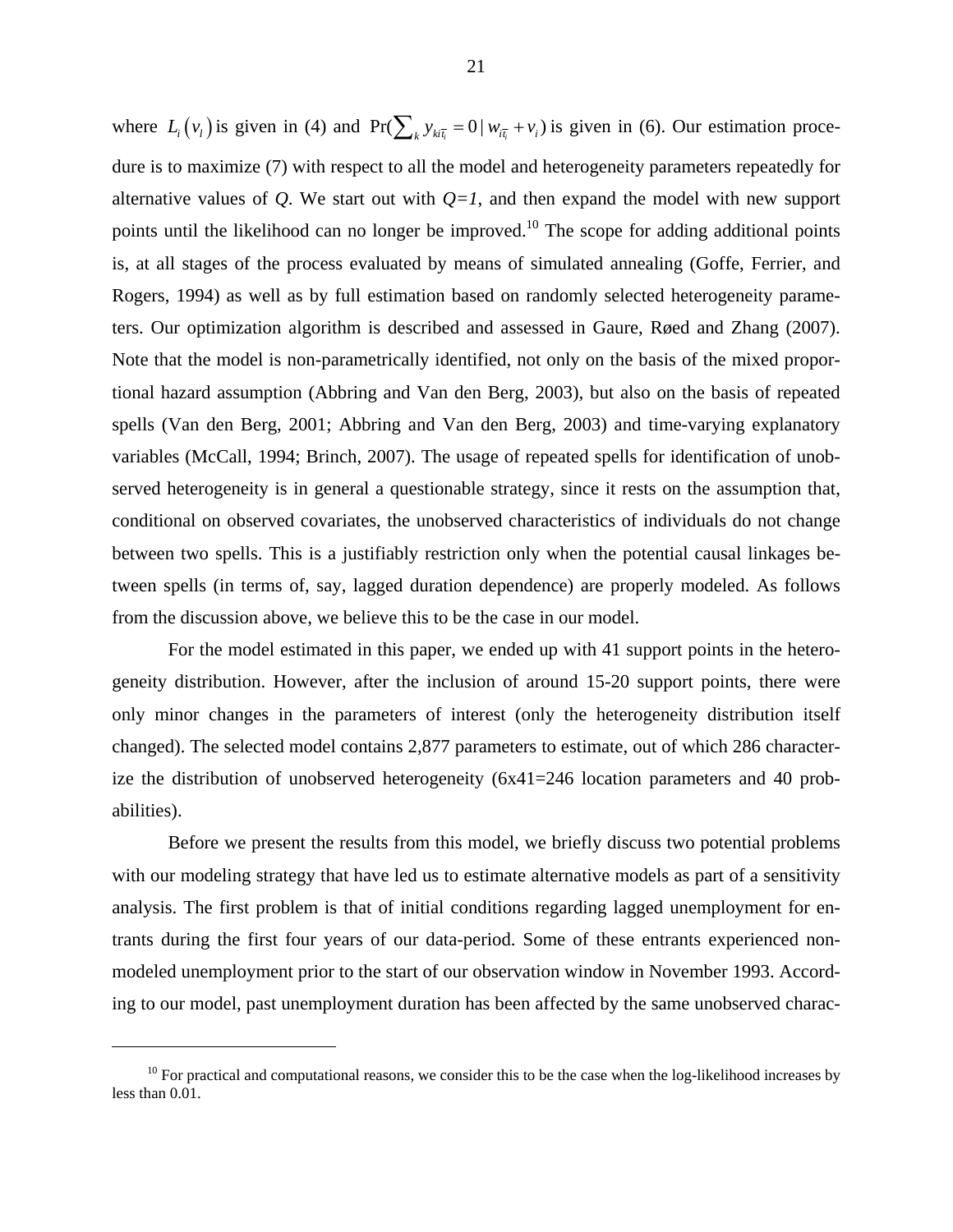teristics as current unemployment duration. Consequently, our estimates of the causal effects of past unemployment are in general biased. One way to deal with this problem is to limit the analysis to individuals who started their "unemployment career" in our data-period, i.e., those who did not have any unemployment experiences at all during the four years prior to their first spell in the period from 1993 to 2001. We have estimated such a model. In this exercise we lose 42.1 percent of the individuals and 47.4 percent of the spells in the dataset. As it turns out, most of the results from this estimation are very similar to the results based on the complete dataset, and none of the findings presented in the next section would be modified in any significant way. Unsurprisingly, the only difference of substantive interest is related to the effects of "lagged" unemployment, particularly for individuals with very long lagged spells. Given the large loss in the number of observations (which may also entails some selection problems), we stick to the full dataset as our main source for the presentation of results in the next section. However, we return to the issue of sensitivity when we present the results on intrinsic duration dependence.

 The other potential problem with our modeling strategy is that the effects of UI reforms are disentangled from the calendar time dummy variables through a proportionality assumption, i.e., that the calendar time effects are the same for all spells, regardless of which UI regime they belong to. This implies that reform effects are identified on the basis of a sort of difference-indifference argument; hence, it is of particular importance that the calendar time effects are similar for spells that were affected by the reform (most UI insured spells) and spells that were not affected by the reform (uninsured spells). We have examined this question by estimating a version of the model in which calendar time effects are estimated separately for spells with and without UI benefits. The resultant sets of calendar time effects for the three final-destination hazards and for the ALMP hazard are provided in Appendix 2. Our reading of these estimates is that the calendar time effects are indeed very similar for insured and uninsured spells, with some possible exceptions in the beginning of the data-period (for the other-benefit hazard) and at the end (for the employment hazard and the other-benefit hazard) . To assess the impact of these possible violations of the proportionality assumption on estimated reform effects, we have also estimated the model on the subset of UI spells only. For this subset, the foundation for separating reform and time effects is obviously weak, since it rests on a combination of the coexistence of regimes (generated by UI spells that were in progress at the time of reform) in addition to the small number of spells that were unaffected by the 1997-reform. Again, we find that the parameter esti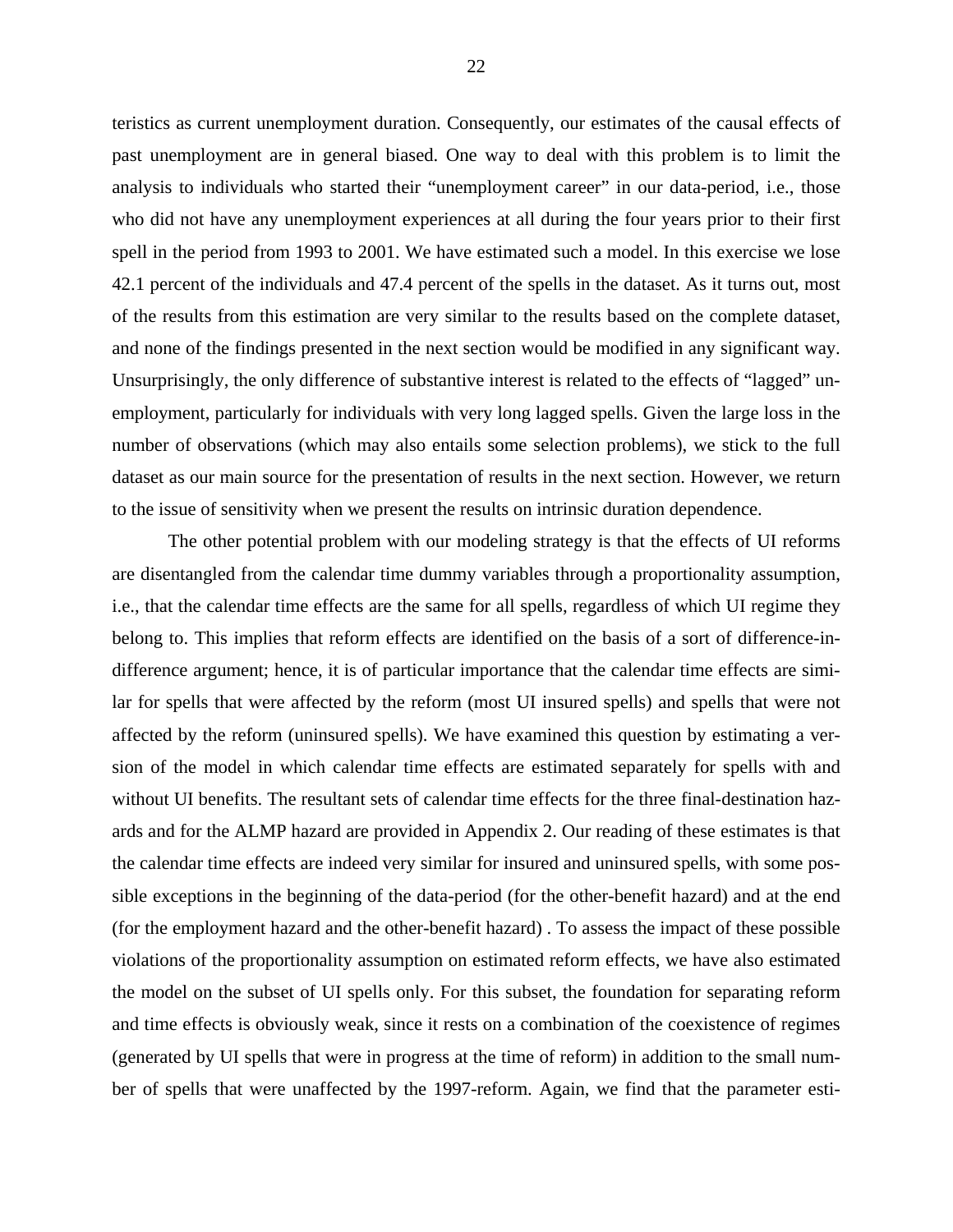mates are largely in accordance with those from the main model. There are, however, some changes in the estimated effects of UI institutions that we return to in the next section.

### **5 Results**

 $\overline{a}$ 

This section presents the key results. We first examine the mechanisms of intrinsic and UIgenerated duration dependence. We then turn to the direct impact of active labor market programs (ALMP) and part-time work. Finally, we take a brief look at the effects of individual characteristics. Most of the results are illustrated graphically, and, for expository reasons, without confidence intervals. Given our extremely large dataset, statistical uncertainty is not a major issue in this analysis. A more comprehensive list of estimates, with standard errors, is provided in Appendix 1.

#### *5.1 Intrinsic duration dependence*

Figure 1 presents our estimates regarding intrinsic duration dependence in the three final destination hazards for a job seeker embarking on his/hers very first unemployment spell (Group 1 in Table 4). We use the first potential exit month as reference (equal to unity), implying that the curves show the level of the hazard rates relative to the first month (exp(parameter estimates)). The results in Figure 1 indicate that there is strong monotonically negative duration dependence in the employment and education hazards. In the benefit-shift hazard there is weak negative intrinsic duration dependence during the first half year, after which there is weak positive duration dependence, particularly after two years (although these effects are rather small compared to the duration dependence in the other two hazards, they are highly statistically significant).<sup>11</sup>

 Figure 2 presents the estimated intrinsic duration dependence for individuals with some previous unemployment experience during the four-year period prior to the start of the current spell. Recall that duration is measured as elapsed time of the *current* spell, so that a causal impact of past spells may affect the hazard level to start with, as well as its duration profile. The reference point is still the first potential exit month for individuals with fresh spells; i.e., the first month in Figure 1. Hence, if a curve starts at a level different from unity, it indicates that the past

<span id="page-23-0"></span> $11$  The results presented here refer to individuals becoming unemployed during a "normal" state of the business cycle. The model also includes a linear interaction term between spell duration and the cyclical environment at time of entry; see Section 4. It turns out that the better the cyclical environment the stronger is the negative duration dependence in the job hazard. Apart from that, there are only minor cyclical variations in intrinsic duration dependence.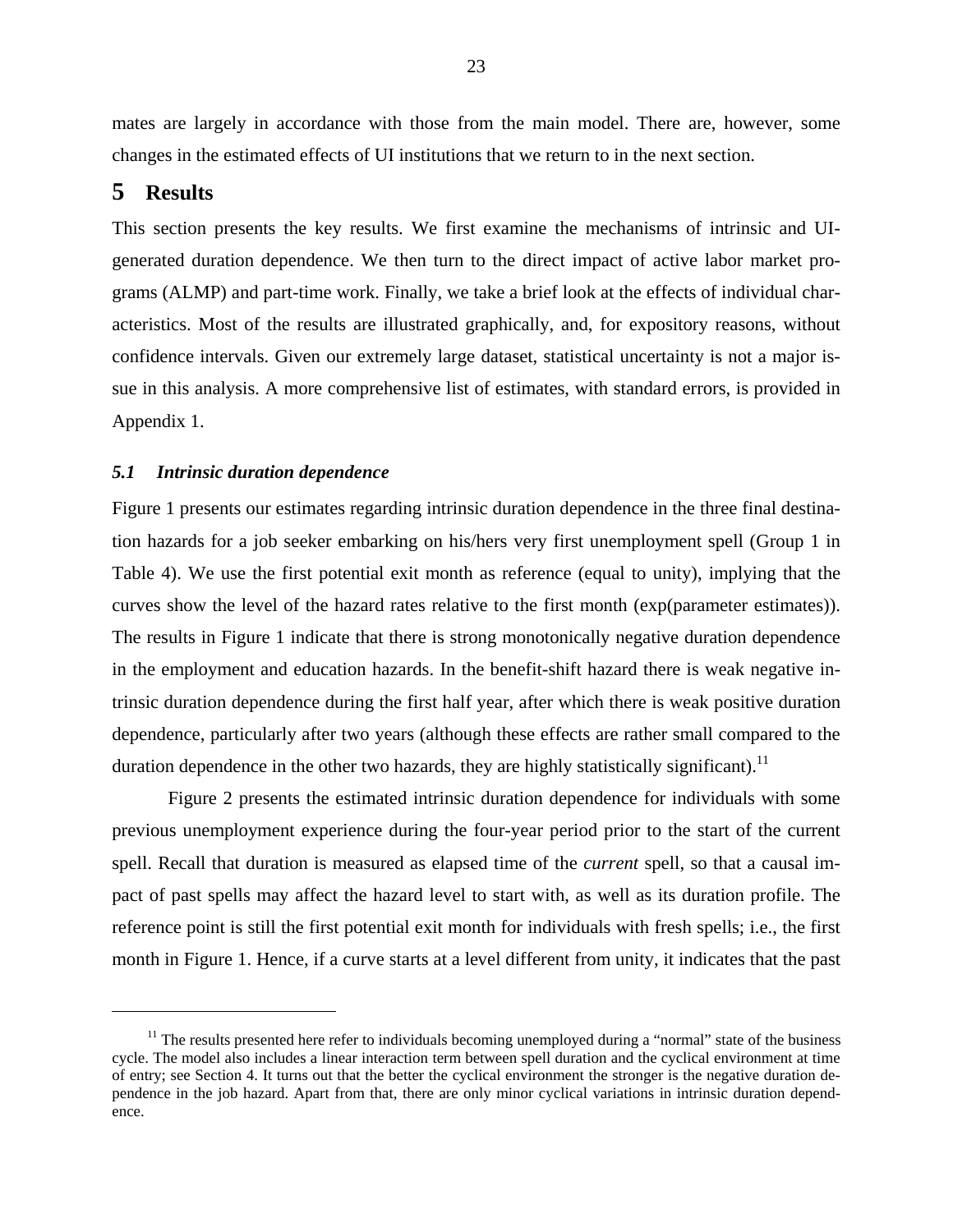

Figure 1. Estimated intrinsic duration dependence for individuals with no previous unemployment (during the four years prior to the spell)

Note: Parameter estimates (with standard errors) are provided in Appendix 1.

unemployment experience has a causal effect on the starting level of the hazard rate in the current spell. Recall that as we move to the right across the panels in Figure 2, the total volume of unemployment during the past four years (prior to the current spell) increases (1-6 months, 7-12, 13-24, >24), while as we move downwards, the time since the last spell was completed increases (1-6 months, 7-12, 13-24, >24); see Table 4. One of the key messages coming out of Figure 2 is that there is a substantial causal effect of past unemployment spells on current hazard rates. In particular, the employment hazard starts out at a lower level, and the benefit-shift hazard starts out at a higher level, the more a job seeker has been exposed to unemployment during the past four years. For the employment hazard, the effects of unemployment experiences in past spells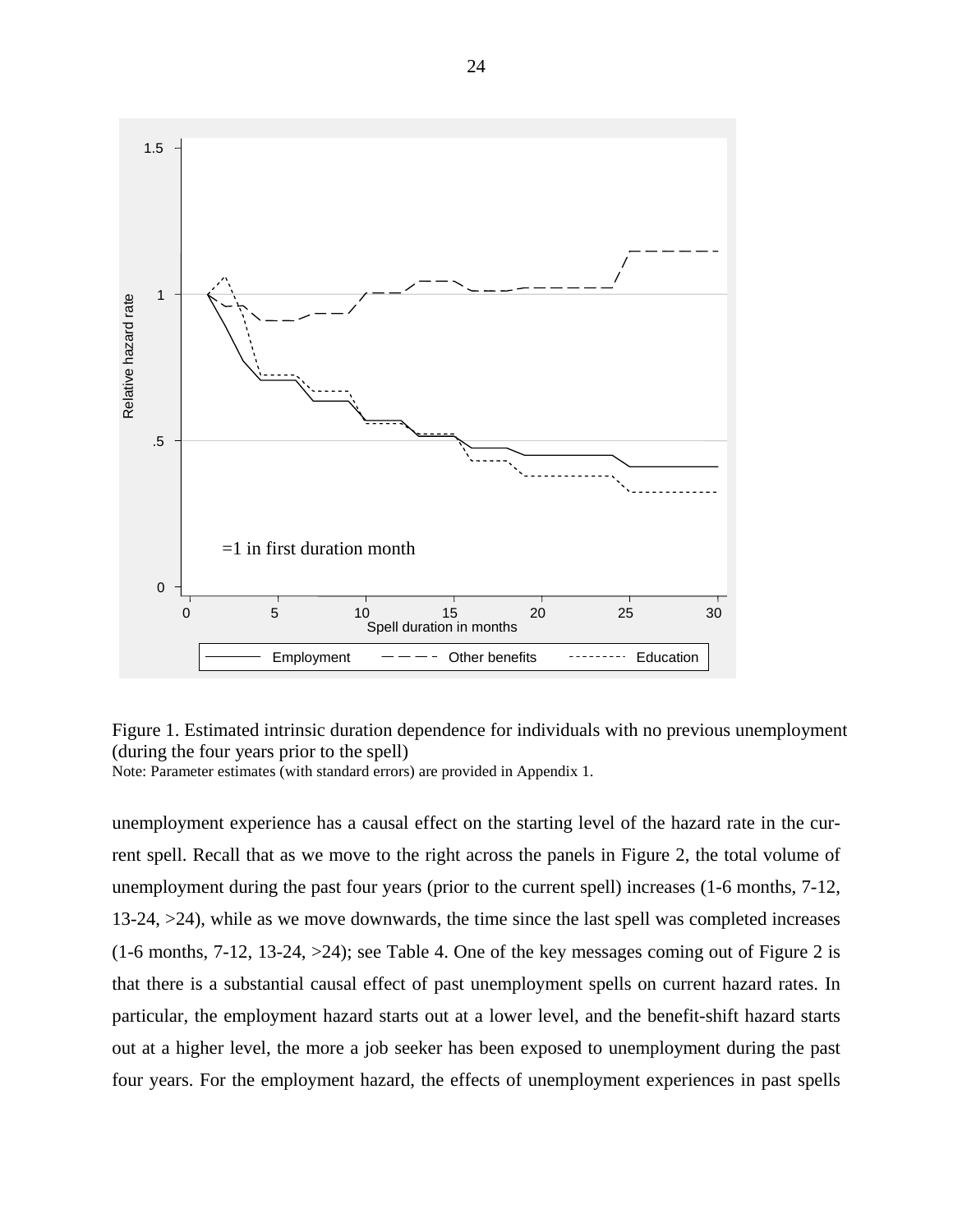are clearly smaller than the effects of unemployment duration within the current spell. For example, looking at group 3 (job seekers with 7-12 months of unemployment during the past four years and the last spell completed less than seven months ago), we find that the employment hazard starts out at a level around 12 percent lower (standard error around 1 percent) than for a completely fresh spell, ceteris paribus. This is a significant impact, yet small compared to the 29 percent decline that takes place during the first six months of a fresh spell. For the benefit-shift hazard, it seems to be the other way around; the effects of unemployment from past spells are much stronger (in terms of raising the benefit-shift hazard) than the effects of ongoing spell duration. A natural interpretation of this finding is that recurrent spells may be indicative of failed employment attempts, raising the risk that a case worker will consider other measures (such as vocational rehabilitation or disability) appropriate. A second message coming out of Figure 2 is that time since completion of past unemployment spell (moving downwards in the figure) seems to be virtually irrelevant for its impact on current hazard rates. If the adverse effects of past unemployment reflect stigma and/or discouragement, we must conclude that these mechanisms have a long "memory".

 As explained in Section 4, we have also estimated our model for the subset of individuals with no unemployment exposure during the four-year period prior to their first spell in our datawindow. The results from this model are roughly in line with the results presented above. To a certain extent, this also applies to the estimated causal impact of past unemployment duration. For example, looking again at individuals with 7-12 months recent unemployment experience prior to the current spell (group 3), we find this experience reduces the employment hazard by 13 percent, rather than the 12 percent estimated on the full population. For job seeker with a lot of past unemployment, however, we find that the estimated negative causal impact of lagged unemployment becomes somewhat smaller in the reduced model, where the initial conditions problem is eliminated (complete results from this model are available upon request). Although the standard errors become too large to draw any firm conclusions at this point, results from the reduced model seem to indicate that it is the occurrence rather than the quantity of past unemployment that is important for the current employment hazard.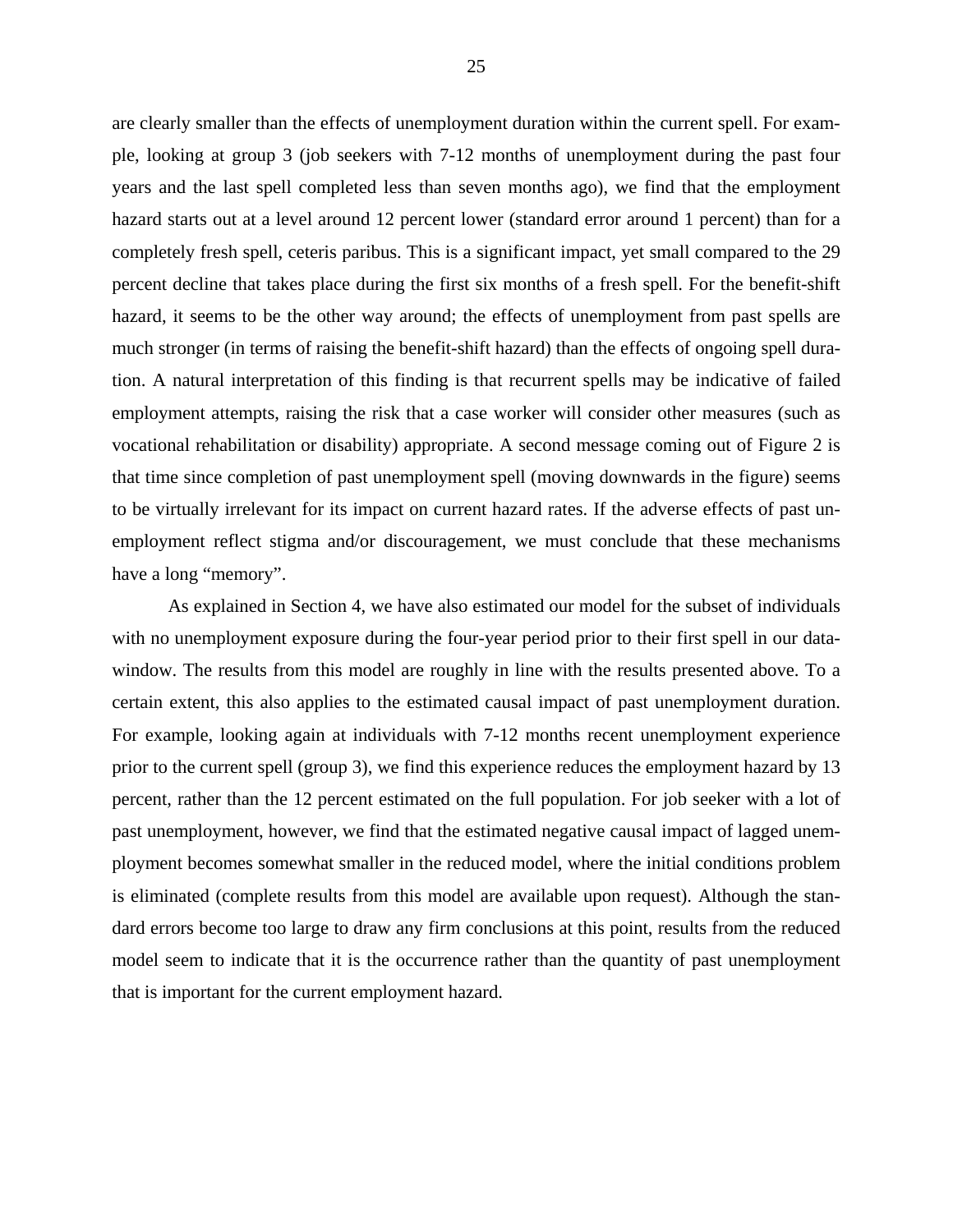

#### Total months of unemployment in the past four years

Figure 2. Intrinsic duration dependence for individuals with previous unemployment experience during the four years prior to the start of the current spell.

Note: The panels correspond to the groups defined in Table 4. The figures show estimated hazard rates relative to the first month for an individual with no previous unemployment; see Figure 1.

#### *5.2 The impact of UI institutions*

We now turn our attention to the impact of UI institutions. In order to make the results directly comparable to those of intrinsic duration dependence, we present the estimated effects of the UI entitlement dummy variables (see Table 5), regime by regime, as functions of spell duration for spells starting with complete UI periods. We start out by presenting in the upper panel of Figure 3 the impact of the simplest of all the regimes, namely Regime II (a three-year benefit period,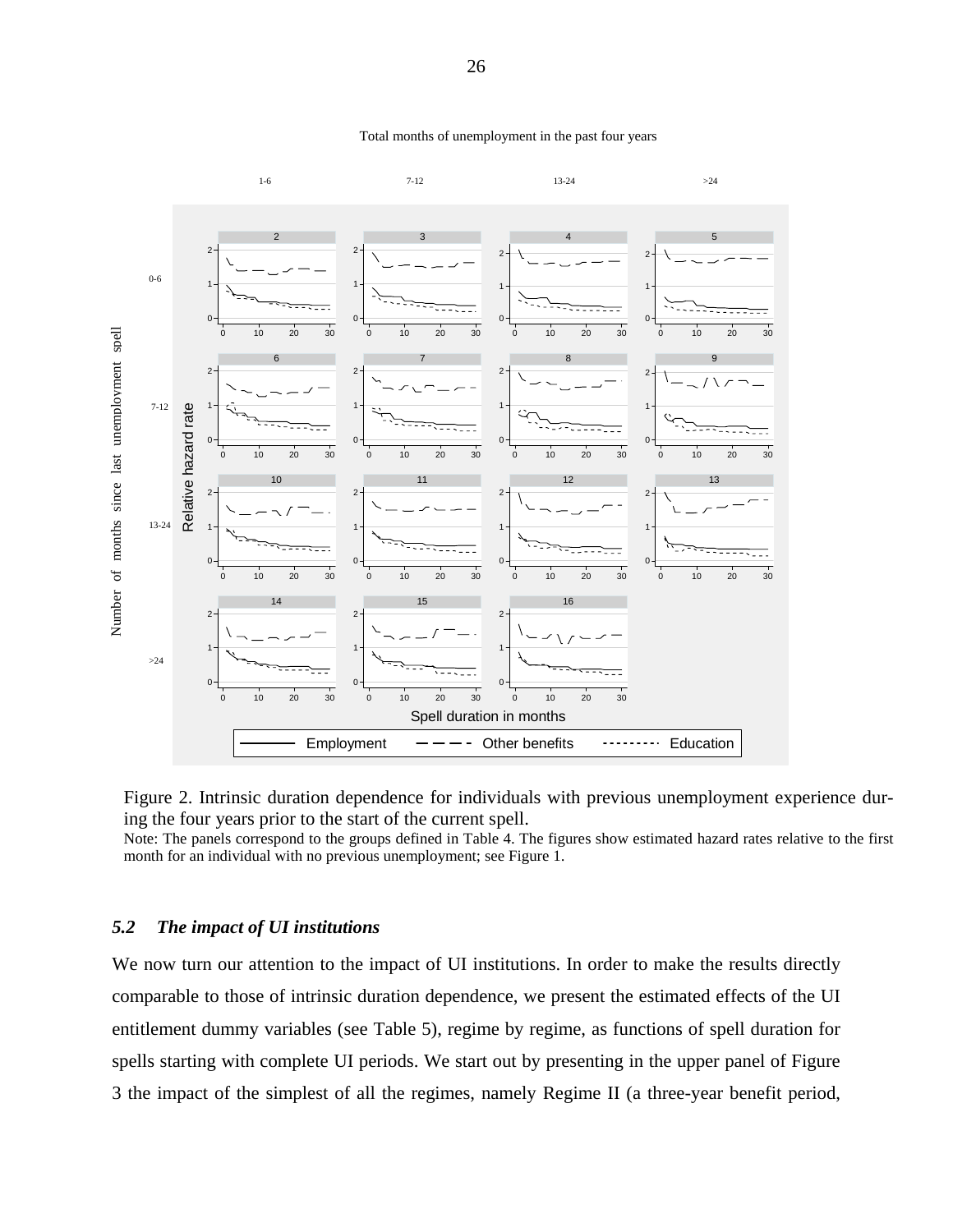after which there are no more benefits to be had from the PES). Recall from Table 5 that the hazards are constrained to be step-wise constant during the initial stages of the spell, after which a completely flexible baseline takes over (with separate dummies for each month) until exhaustion. The effect of actually having exhausted benefits is also assumed constant. The period just after the application process in Regimes II and III (corresponding to months 4-18 in Figure 3) is used as a reference, so that the graphs indicate hazard rates relative to the hazard rates during this phase of the UI period. The point of final UI exhaustion is marked in Figure 3 as a vertical (longdashed) line.



Figure 3. Estimated UI-generated duration dependence for Regimes II, III, and IV Note: Hazard rates are displayed relative to the level applying through months 4-18 in Regimes II and III. The regimes are described in Table 5. The estimates used to generate these graphs are presented in Appendix 1 (with standard errors).

Figure 3 reveals that all the final-destination hazards are somewhat higher during the UI application process than they are afterwards. But once this process is completed, little happens to the employment and benefit-shift hazards until the point of UI expiration comes very close, i.e.,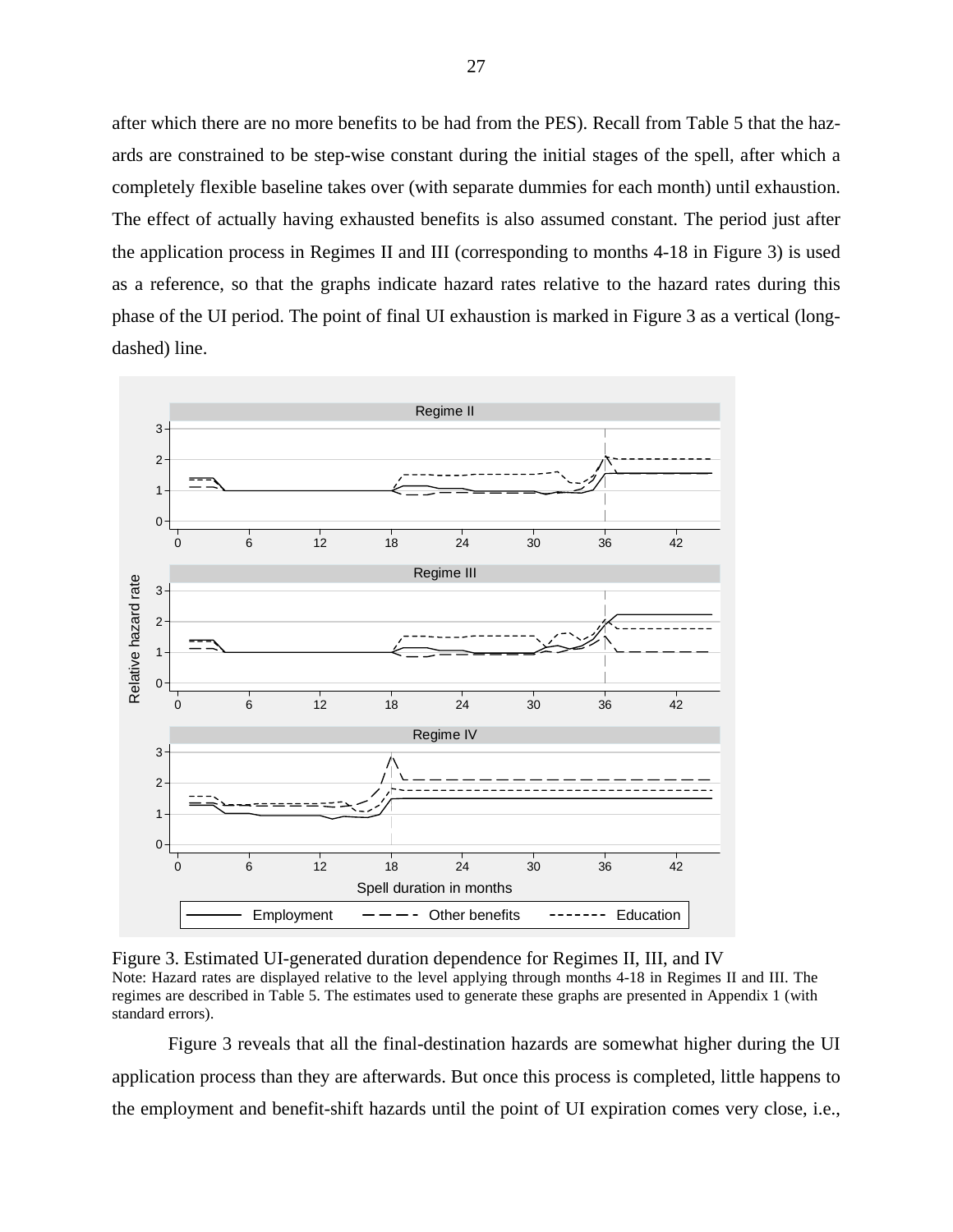almost three years later. The response towards the approaching exhaustion is strong, but myopic. Compared to the reference phase of the UI period, the employment hazard increases with around 55 percent when only one month is left of the benefit period (there are no clear effects before that). After exhaustion, the hazard remains at this higher level. The benefit-shift hazard also increases in the period just prior to UI exhaustion, and the effect is stronger (and comes slightly earlier) than for the employment hazard. After exhaustion, the benefit-shift hazard remains at a level around 55 percent higher than for the reference phase of the spell. Hence, to some extent, other welfare transfers substitute for the terminated benefits. It is clear from Figure 3 that the education hazard responds much earlier than the other hazards to the prospect of UI exhaustion. The reason for this is probably that educational activities typically start at particular times during a year; hence they cannot be "timed" individually to the same extent as other transitions.

 Now, what happens with these baseline hazard rates if UI benefits are not completely removed after exhaustion, but instead replaced by lower (but in principle indefinite) "wait-period benefits"? This is illustrated in the middle panel of Figure 3, where we look at the baseline hazard pattern generated by Regime III. Until the time of UI exhaustion, the two regimes are remarkably similar, only this time the rise in the employment hazard starts somewhat earlier. After exhaustion, however, there are some significant differences. Unsurprisingly, the existence of "wait-period benefits" substantially reduces the hazard rate to other benefits. More surprisingly, perhaps, the rise in the employment hazard is also significantly higher for individuals with waitperiod benefits than for individuals with no further benefit entitlements. How can continued benefit entitlements yield higher employment hazard rates? We suspect that this finding does not represent a causal effect, but that it stems from non-random regime assignment. Among jobseekers with waiting benefit entitlement, there are simply more individuals that are really able to find employment when they come under pressure to do so than there are among job-seekers without this entitlement. But this is not revealed until the pressure actually sets in (and therefore not fully captured by our regime eligibility control variables). The lower panel of Figure 3 shows what happens when the UI maximum duration period is reduced by half, as in Regime IV. The spikes in the hazard rates are shifted to the left, in tandem with the reduced maximum duration period.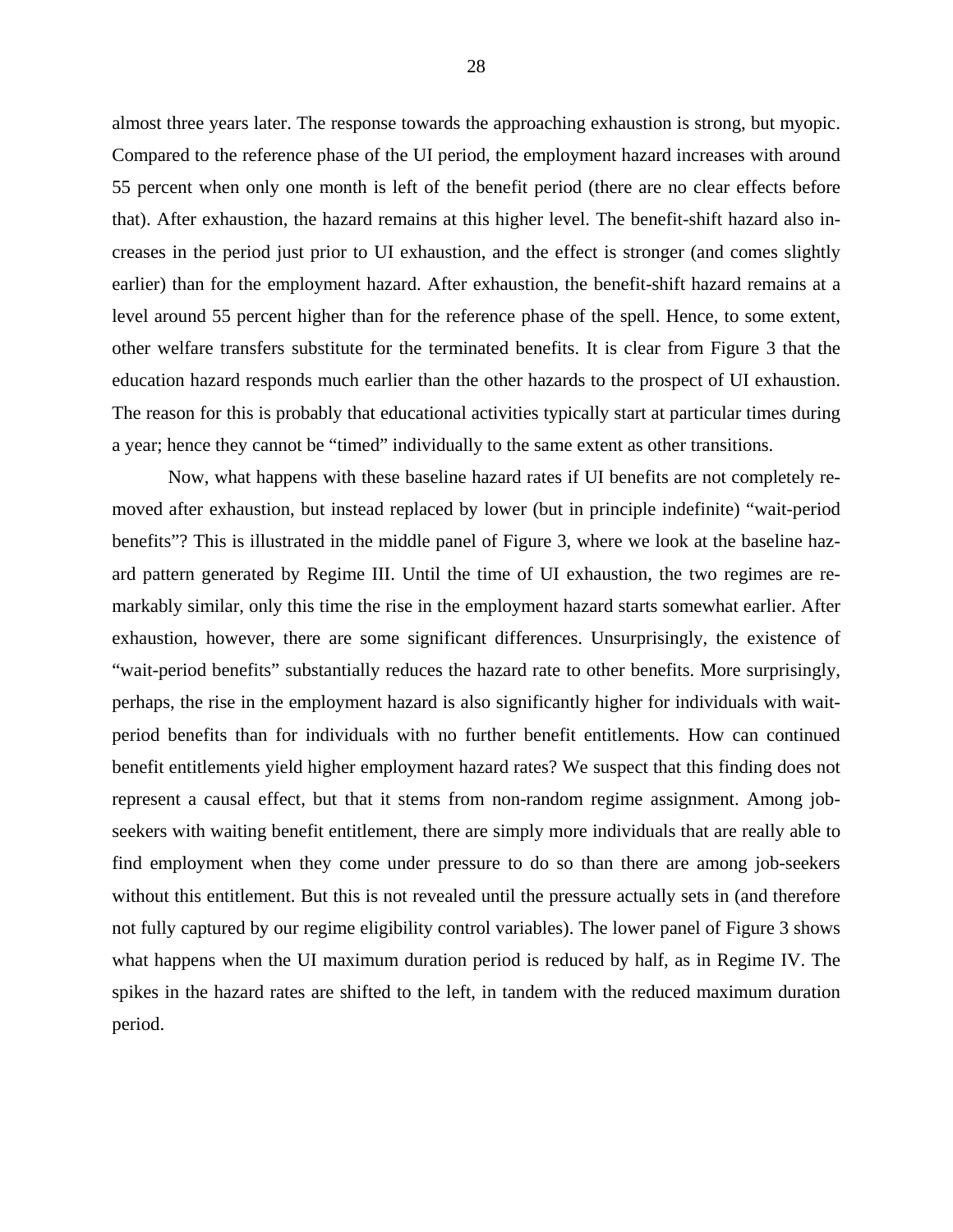

Figure 4. Estimated UI-generated duration dependence for Regimes I and V Note: Hazard rates are displayed relative to the level applying through months 4-18 in Regime II/III; see Figure 3. The regimes are described in Table 5. The estimates used to generate these graphs are presented in Appendix 1 (with standard errors).

Figure 4 presents similar graphs for some of the other regimes that have been in operation during the 1990's. The two upper panels show the effects of Regime I, with and without actual imposition of a UI quarantine between the two 80-week benefit periods. The lower panel shows the effects of Regime V. These regimes have in common the existence of a soft duration constraint at 80 weeks, after which a new benefit period was available upon application. The difference between them was that in Regime I, a quarantine was imposed unless the job seeker also applied for (and was granted) exemption, while in Regime V, this quarantine was abolished. We consider the 80-week duration constraint in Regime V as the softest of all the constraints, since all that was required to get an additional UI period (with a 10 percent reduction in the benefit level) was a formal application. It is clear from Figure 4 that the soft duration constraints after 80 weeks had many of the same behavioral consequences as the more harsh constraint associated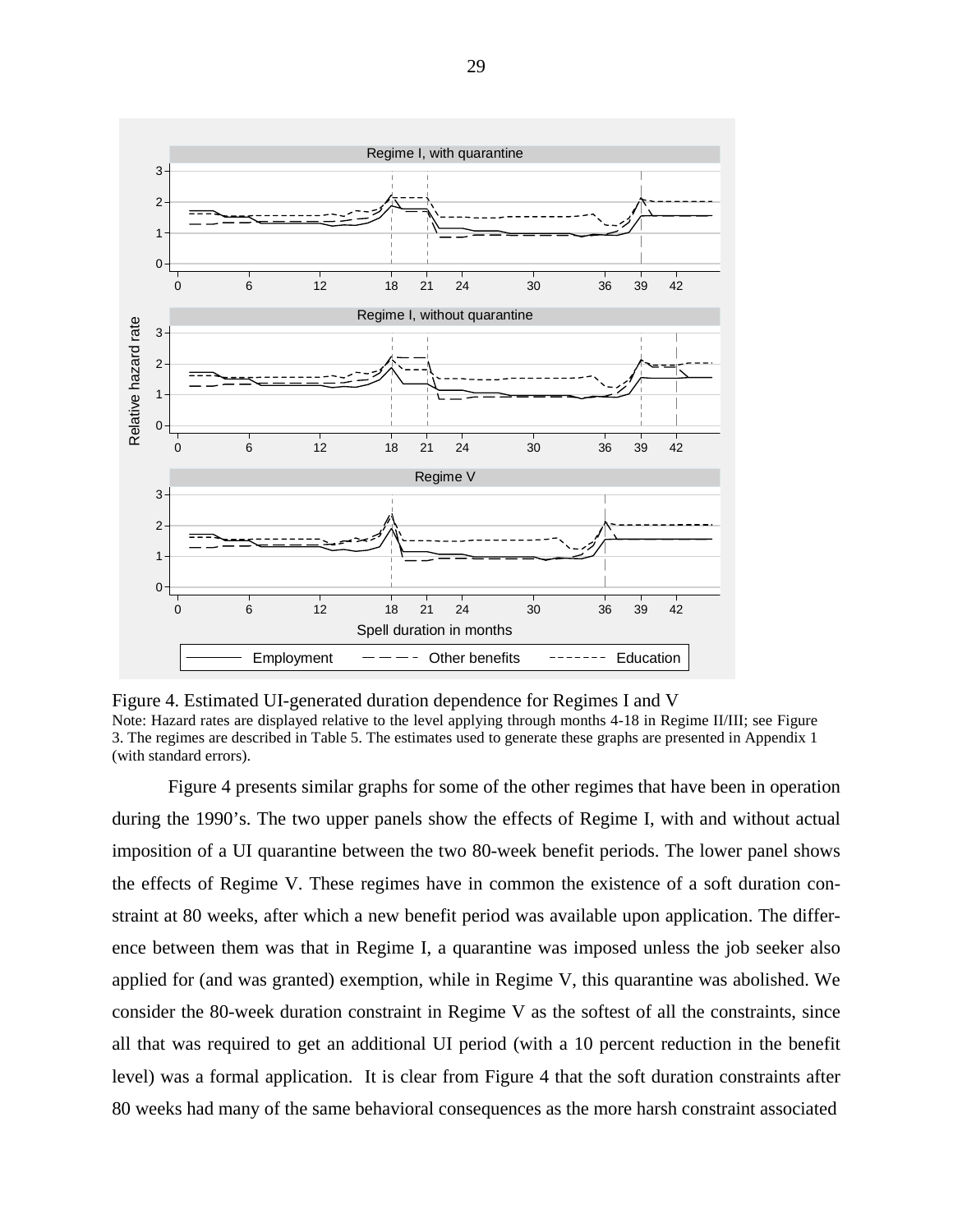

Figure 5. Estimated UI-generated duration dependence in ALMP and sanction hazards for Regimes I, II, III , and V

with final exhaustion. All the hazard rates rise significantly in the run-up to temporary (soft) as well as final (harsh) exhaustion. It also seems to be the case that the final-destination hazard rates were generally higher in Regimes I and V (with a soft constraint in the middle of the three year UI-period) than in Regimes II and III (without any "control posts" in the middle of the period). A possible explanation for this phenomenon is provided by Figure 5, where we show how the main regimes discussed above affected the hazard rates to ALMPs and sanctions. It is evident that the regimes with a soft constraint after 80 weeks also were characterized by higher sanction probabilities as well as higher ALMP probabilities than the regimes without that constraint, particularly in the run-up to temporary benefit exhaustion and in the quarantine period (even for individuals who were exempted from the quarantine). Hence, we may characterize Regime I as being

Note: The regimes are described in Table 5. The estimates used to generate these graphs are presented in Appendix 1 (with standard errors).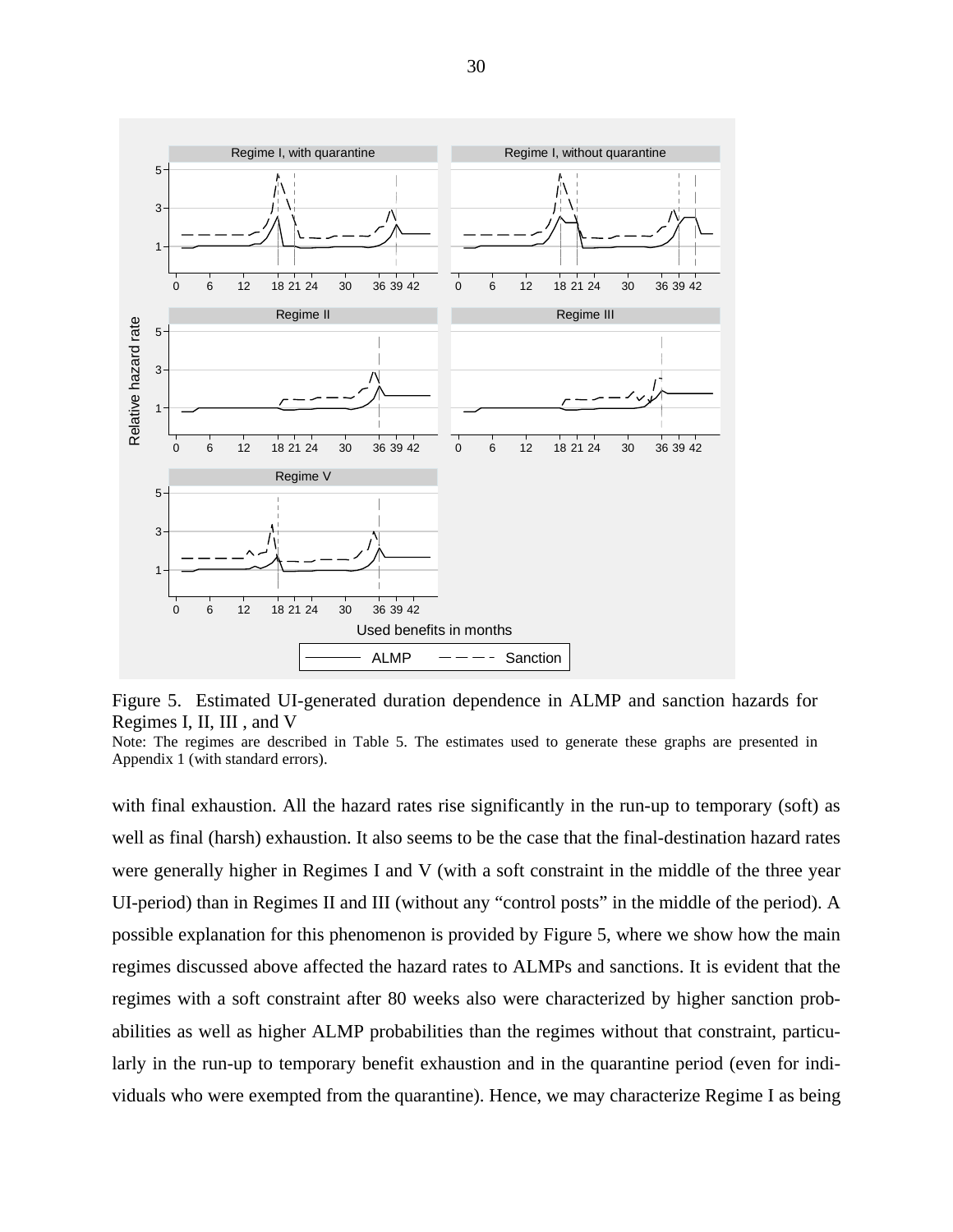"activity oriented", while Regimes II/III (which replaced Regime I in January 1997) are more "income-insurance oriented".<sup>12</sup>

 A particularly interesting regime that we have not commented on so far is Regime VII, with special (generous) treatment of ex state-employees who lost their jobs due to organizational changes. Some of these individuals were subject to a virtually unlimited maximum UI duration (up to 18 years). As expected, these individuals have extremely low employment hazard rates. For persons with a 3-6 year entitlement period, the employment hazard is 43 percent lower than for the reference, and for persons with more than a 6 year entitlement period, it is 70 percent below the reference level; see estimation results in Appendix 1 for details. Although we cannot rule out compositional differences between these and other job seekers (remember that the unobserved covariates in our model are designed to capture heterogeneity which is orthogonal to observed characteristics at the moment of inflow), we have no reason to believe that previous stateemployees represent a particularly hard-to-employ group. Unlimited UI entitlement clearly has a damaging effect on job search behavior.

A more surprising result, perhaps, is that individuals with no benefit entitlement at all (Regime VIII) have employment hazard rates approximately equal to the reference level. They have, however, much higher hazard rates into other benefits (twice the reference level) and to education (80 percent higher than the reference level). Again, there may be unobserved differences between UI claimants and non-claimants that render the causal interpretation of these differences questionable.

 To sum up our results so far, a key-feature of all the regimes with duration-limited benefits seems to be that they yield a U-shaped pattern of hazard rates, both to employment and education; i.e., high hazards during the application process, followed by low hazards until the next "control post" approaches, at which point the hazards again rise. And, importantly, the rise in the hazards associated with UI benefit exhaustion are of similar magnitude regardless of whether the exhaustion is temporary and negotiable (First UI period in Regime I), followed immediately by a second period (First UI period in Regime V), final and definitive (Second UI period in Regimes I and V, Regimes II, IV, and VI), or just lead into a new type of lower, but permanent, benefit (Re-

1

<span id="page-31-0"></span><sup>&</sup>lt;sup>12</sup> This can also clearly be seen from the descriptive statistics in Table 3; the unconditional ALMP participation probability was more than twice as high in Regime I than it was in Regimes II and III. The sanction probability was more than 50 percent higher in Regime I.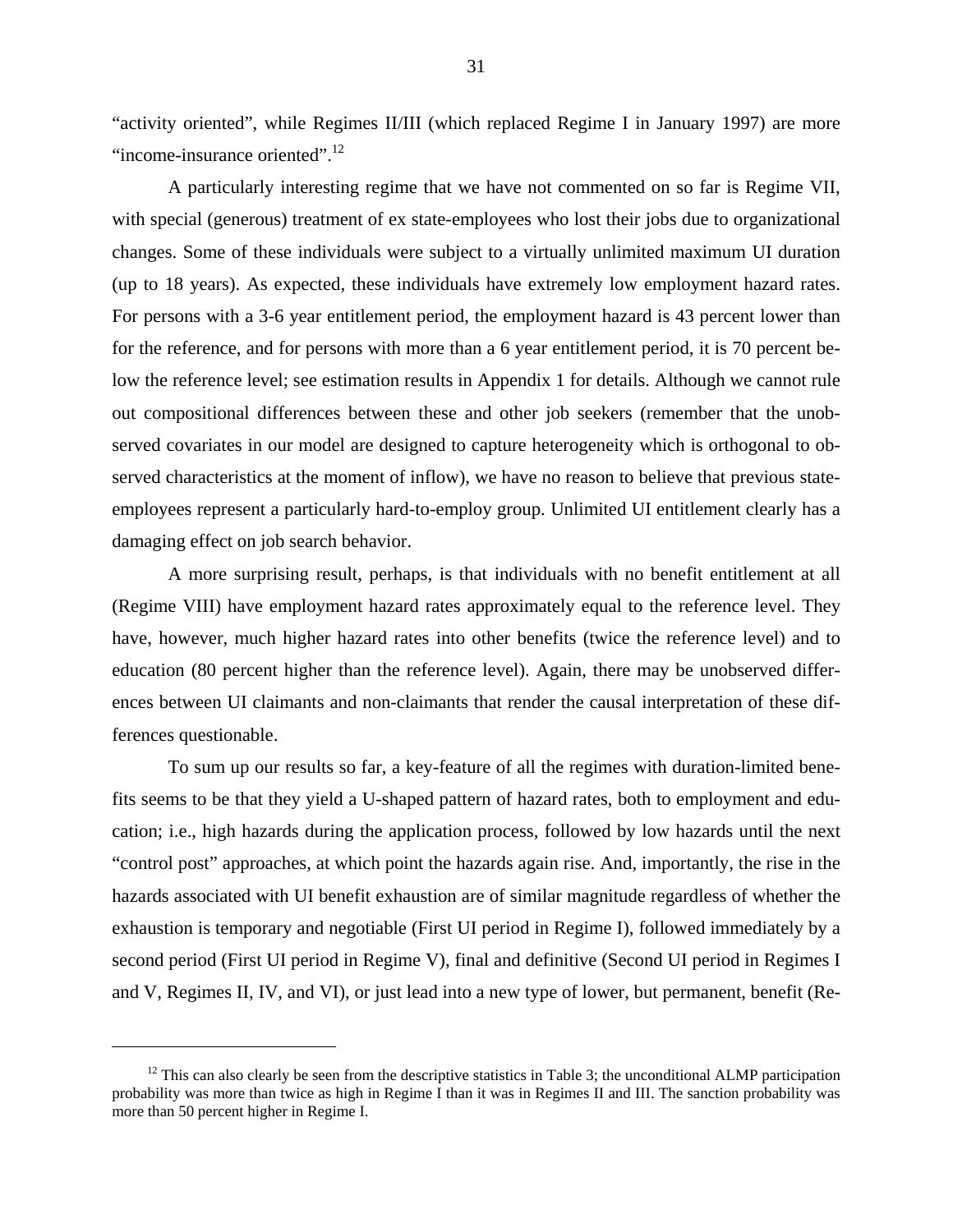(Regime III). We interpret this finding as evidence that the nature of the duration constraint is of minor importance; the key point is that it represents a platform for the PES to summon the UI claimants, monitor their search efforts, and (if deemed appropriate) condition future payments on participation in ALMP. It is a very robust finding that all three final-destination hazard rates are at their highest level in periods where active contact is likely to take place between claimants and case-workers; i.e., during the initial UI insurance period (where there is typically face-to-face consultations regarding job opportunities, job-search strategy, eligibility rights etc.), and during periods close to UI exhaustion.

Our model can be used to assess the effects of the major UI reform in 1997, where the activity-oriented 2x80-week (with a possible quarantine period between them) rule was replaced by the more insurance-oriented 1x156 week rule. We have made such an assessment on the basis of a simulation exercise; i.e., we use the estimated model to simulate the progression of insured unemployment spells that actually started after the reform (Regimes II and III) under two alternative assumptions regarding the UI system: i) the correct assumption that the spells belonged to Regimes II and III, and ii) the counterfactual assumption that they belonged to Regime I. In order to obtain confidence intervals for our simulation results, we use a parametric bootstrap procedure, i.e., we draw parameter estimates repeatedly from their joint normal distribution.<sup>13</sup> In total, we make 100 simulations for the correct and counterfactual assumptions, respectively, and calculate 98 percent confidence intervals for the statistics that characterize the impact of the regime change. Some key results are presented in Table 7. The regime-change caused a significant increase in the duration of unemployment spells, from an average of 5.86 to 7.43 months, i.e., by 26.8 percent. Interpreted as a change in the maximum duration period from 80 to 156 weeks, this implies that for every week of maximum UI duration extension, the expected length of an unemployment spell increases by half a day. Interestingly, this effect is of exactly the same magnitude as that found by Card and Levine (2000) on the basis of an extended benefit program in New Jersey (USA). This similarity is somewhat surprising, given that the Norwegian reform did not raise

 $\overline{a}$ 

<span id="page-32-0"></span> $13$  Note that we make drawings from the vector of 2,591 parameters attached to observed covariates only, since the parameters describing the unobserved heterogeneity are not normally distributed; see Gaure, Røed and Zhang (2007). We thus condition on the drawings of unobserved heterogeneity. The drawings of parameter estimates are made by means of the Cholesky decomposition; *i.e.*, let *L* be a lower triangular matrix, such that the covariance matrix is  $V = LL'$ . Let  $z_s$  be a vector of 2,591 drawings from the standard normal distribution collected for trial *s*. Let  $\hat{b}$  be the vector of point-estimates. The parameters drawn for trial *s* are then given as  $b_s = \hat{b} + Lz_s$ .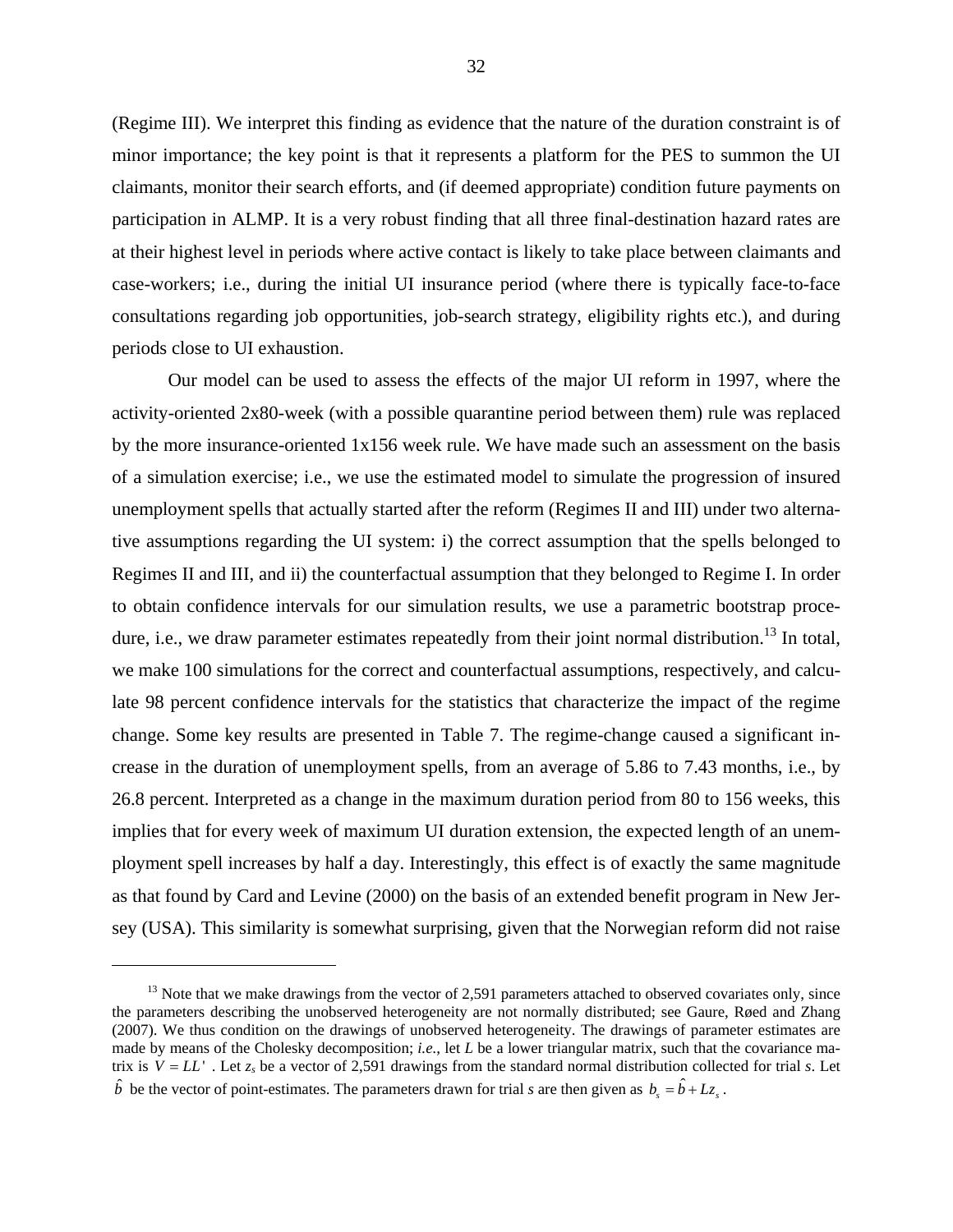the absolute maximum UI period at all, it only removed a requirement to apply for a second period halfway through it. Nevertheless, the regime change increased the expected duration to all final-destination states. A more detailed illustration of the predicted impacts of the reform are shown in Figure 6, where we plot the cumulated effects as functions of time since the start of the spells. From the upper left-hand panel of the figure, we see, for example, that around half a year after spell-start, the fraction of still uncompleted spells are 7 percentage points higher in the new regime than it would have been if the old regime had been kept (31 instead of 24 percent; see Table 7). This is a substantial effect. And from the upper right-hand panel we see that most of the difference is due to a decline in early transitions to employment. However, the ultimate effects on the final destinations of the spells are rather small. The reform caused a minor increase in the number of transitions to other benefits, and correspondingly minor reductions in the number of transitions to employment and education.

|                        | Table 7                                  |        |        |                                    |        |               |        |           |  |  |  |  |
|------------------------|------------------------------------------|--------|--------|------------------------------------|--------|---------------|--------|-----------|--|--|--|--|
|                        | The predicted impacts of the 1997 reform |        |        |                                    |        |               |        |           |  |  |  |  |
|                        |                                          | All    |        | Conditioned on the spell ending in |        |               |        |           |  |  |  |  |
|                        |                                          |        |        | Employment                         |        | Other benefit |        | Education |  |  |  |  |
|                        | Regime                                   | Regime | Regime | Regime                             | Regime | Regime        | Regime | Regime    |  |  |  |  |
|                        | -1                                       | II/III | 1      | II/III                             | -1     | II/III        | 1      | II/III    |  |  |  |  |
| Mean unemployment      |                                          |        |        |                                    |        |               |        |           |  |  |  |  |
| duration               | 5.86                                     | 7.43   | 5.41   | 7.02                               | 8.72   | 10.25         | 5.26   | 6.52      |  |  |  |  |
| Duration difference    |                                          |        |        |                                    |        |               |        |           |  |  |  |  |
| (Regime II/II I-Regime |                                          | 1.57   | 1.61   |                                    |        | 1.53          |        | 1.25      |  |  |  |  |
| $\Gamma$               |                                          |        |        |                                    |        |               |        |           |  |  |  |  |
| Lower 98%              |                                          | 1.47   |        | 1.49                               |        | 1.21          | 1.06   |           |  |  |  |  |
| Upper $98\%$           |                                          | 1.69   |        | 1.76                               |        | 1.78          |        | 1.43      |  |  |  |  |
| Share of spells with   |                                          |        |        |                                    |        |               |        |           |  |  |  |  |
| duration $>6$ months   |                                          |        |        |                                    |        |               |        |           |  |  |  |  |
| (percent)              | 24.38<br>31.46                           |        | 24.43  | 33.22                              | 43.21  | 49.1          | 25.03  | 30.96     |  |  |  |  |
| Share of spells with   |                                          |        |        |                                    |        |               |        |           |  |  |  |  |
| $duration > 12$ month  |                                          |        |        |                                    |        |               |        |           |  |  |  |  |
| (percent)              | 11.61                                    | 17.13  | 10.41  | 16.67                              | 23.22  | 28.79         | 9.78   | 15.16     |  |  |  |  |

These simulations do not take into account that the pre-reform system (Regime I) also entailed a higher level of ALMP participation in general, as reflected in the calendar time parameters  $\sigma_{3t}$ . As we show in Section 5.4 actual ALMP participation tends to increase unemployment duration somewhat. We therefore repeated the counterfactual simulations discussed above with the post reform calendar time participation effects also adjusted to the pre reform level (implying a general rise in the ALMP participation hazards around 40 percent). But this only caused a 0.1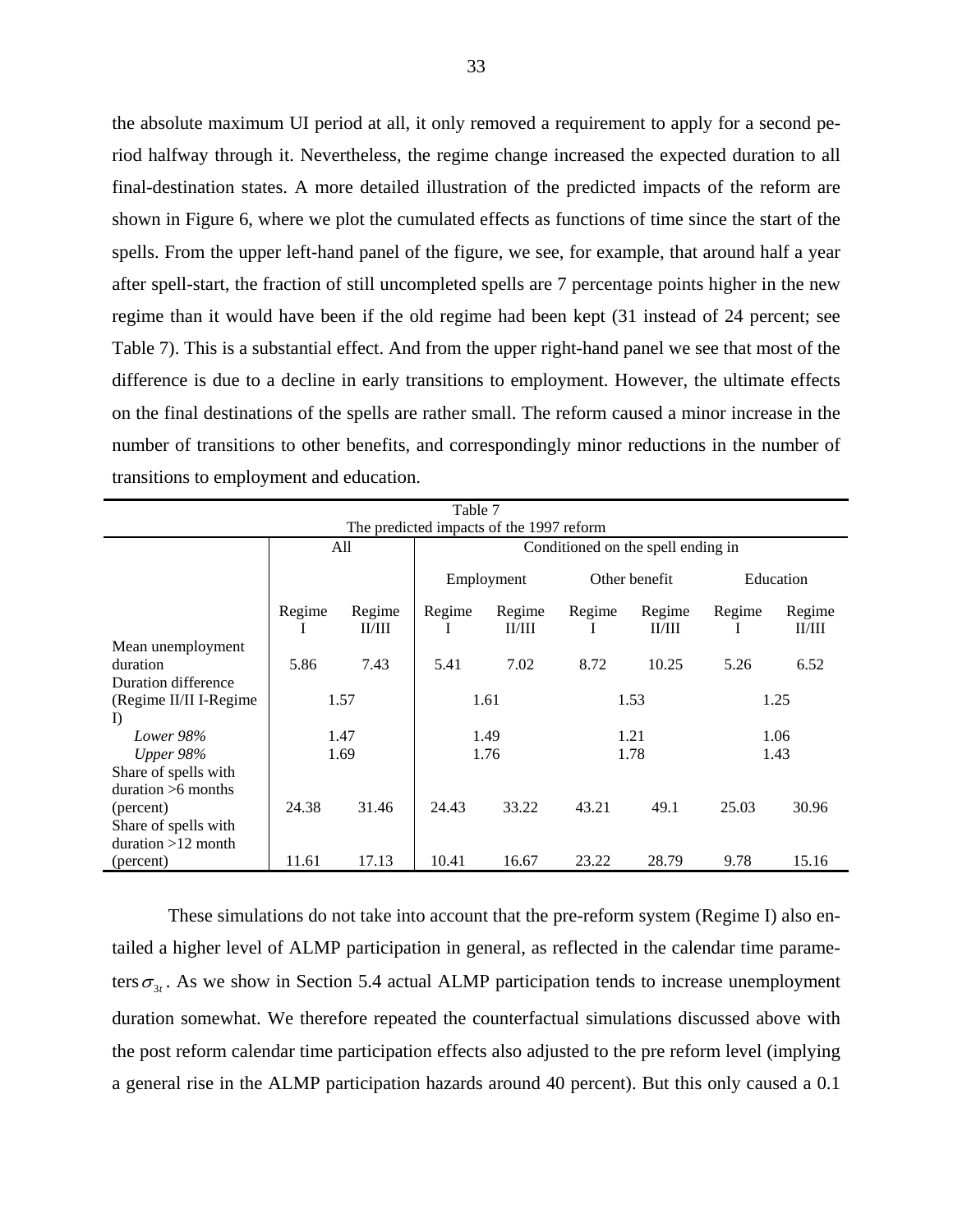

increase in average unemployment duration. Hence, the favorable incentive (threat) effects associated with ALMP by far exceed the adverse lock-in effects resulting from actual participation.

Figure 6. The predicted impact (with 98 percent confidence interval) of the switch from the old regime (Regime I) to the new regime (Regime II and III).

Note: The graphs show the difference between the two regimes in the fraction of spells that are either still ongoing (upper left-hand panel) or have already ended with a transition to employment, another benefit or education, as a function of time since entry.

As discussed in Section 4, the identification of reform effects hinges on the assumption that calendar time effects are the same for all job seekers, regardless of which UI-regime they belong to; see Section 4. We now discuss the robustness of our findings with respect to this assumption. We have estimated the model on the subset of UI insured spells only. In this case, the identification of the reform effect is primarily driven by spells that were in progress at the time of the reform, in addition to the existence of previous state-employees, who were unaffected by the reform. For most parameter estimates, the exclusion of spells without UI insurance causes only small changes. However, the estimated adverse effects of the 1997 UI reform become somewhat smaller. Based on simulation exercises on this alternative model/dataset, we find that the impact of the 1997-reform on average unemployment duration was 1.27 months, rather than the 1.57 months reported in Table 7. We have also made the same type of simulations based on the model with only individuals with no unemployment exposure during the four-year period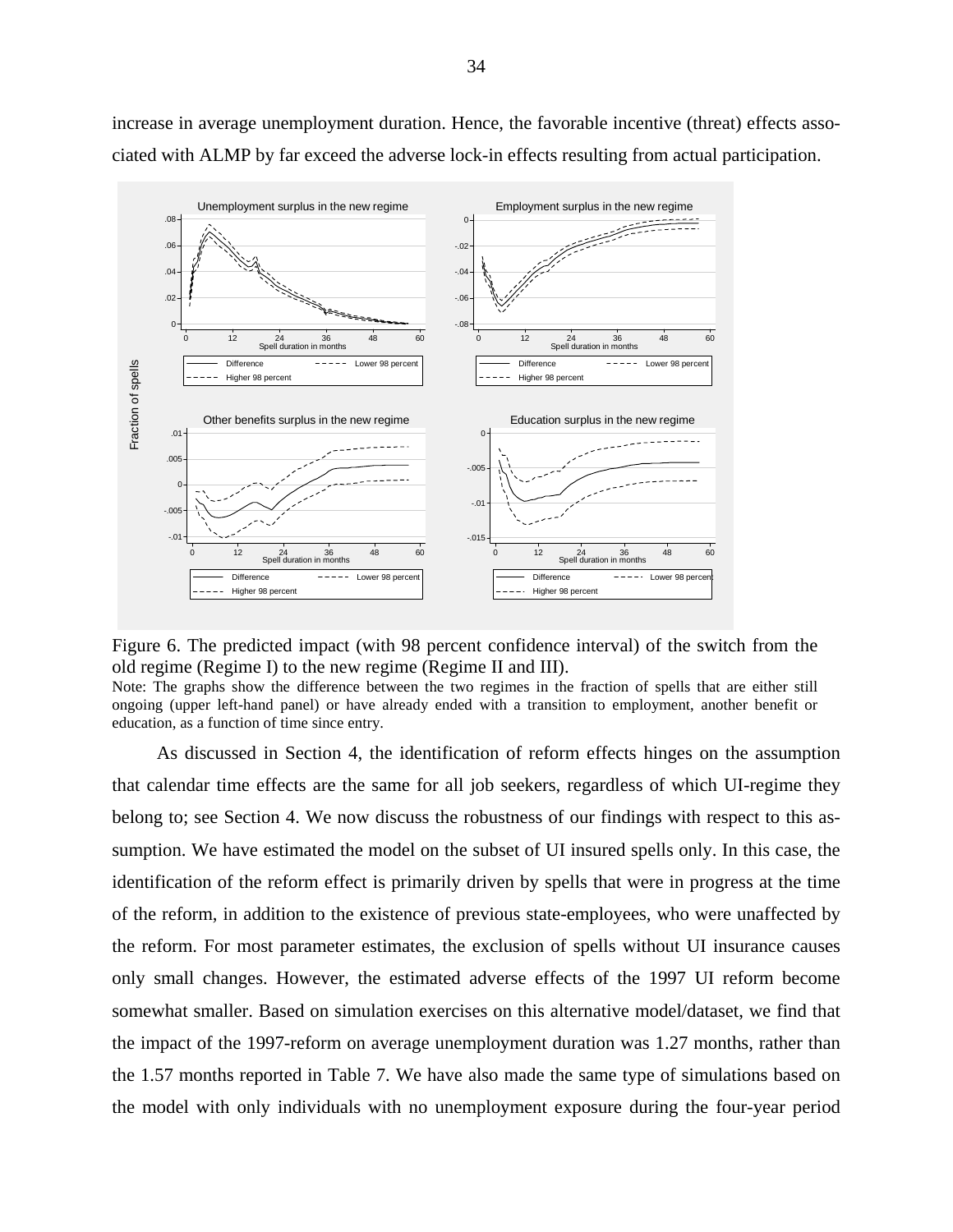prior to their first spell included; see Section 5.1. Based on these simulations, the impact of the 1997-reform on average unemployment duration was equal to 1.41 months. Hence, all our models and simulations predict an overall impact around 5-6 weeks.

#### *5.3 Discretionary sanctions*

As we showed in Section 3, around two percent of the spells are subject to a discretionary sanction, i.e., a temporary loss of UI benefits due to inappropriate search behavior or unwillingness to accept (suitable) jobs or program offers. The normal duration of a sanction is 8 weeks. Our estimates indicate that a sanction causes an immediate rise in the job hazard of 80 percent, a rise in the ALMP hazard of 22 percent, and a rise in the education hazard as large as 200 percent. The estimated rise in the job hazard is of similar magnitude as that found by Abbring *et al.* (2005), based on the much milder sanctions regime in the Netherlands (the average sanction in the Netherlands amounts to a reduction in the replacement rate of around 20 percentage points for a period of three months). This may indicate that the toughness of the sanction may be of secondary importance, at least within some range. The large effect on the education hazard probably reflects that some individuals collect UI benefits while they wait for a planned education to start, hence they may not really be interested in a job just yet. Sanctions also raise the hazard to parttime work by 42 percent. Only the benefit-shift hazard falls during a sanction, by 34 percent. Most of the effects are short-lived, however. After the sanction is completed (and the job seeker again receives benefits) only the hazards to ALMP and to a new sanction remain at a higher level than before the sanction took place.

#### *5.4 The effects of program participation and part-time work*

Figure 7 displays how program participation and access to part-time work causally affect the three final-destination hazards. Participation in ALMP reduces the employment and education hazards significantly during the first phase of the participation period. As the participation period progresses the negative effects become smaller, and they turn positive after approximately six months. Unsurprisingly, participation in ALMP significantly reduces the probability of taking up another type of benefit. After completion of ALMP, there is a significant rise in the employment hazard compared to the situation prior to ALMP participation. The favorable effect is larger the longer the duration of the completed program. In order to evaluate the overall impact of ALMP participation on unemployment duration and final outcome, we perform a new simulation exer-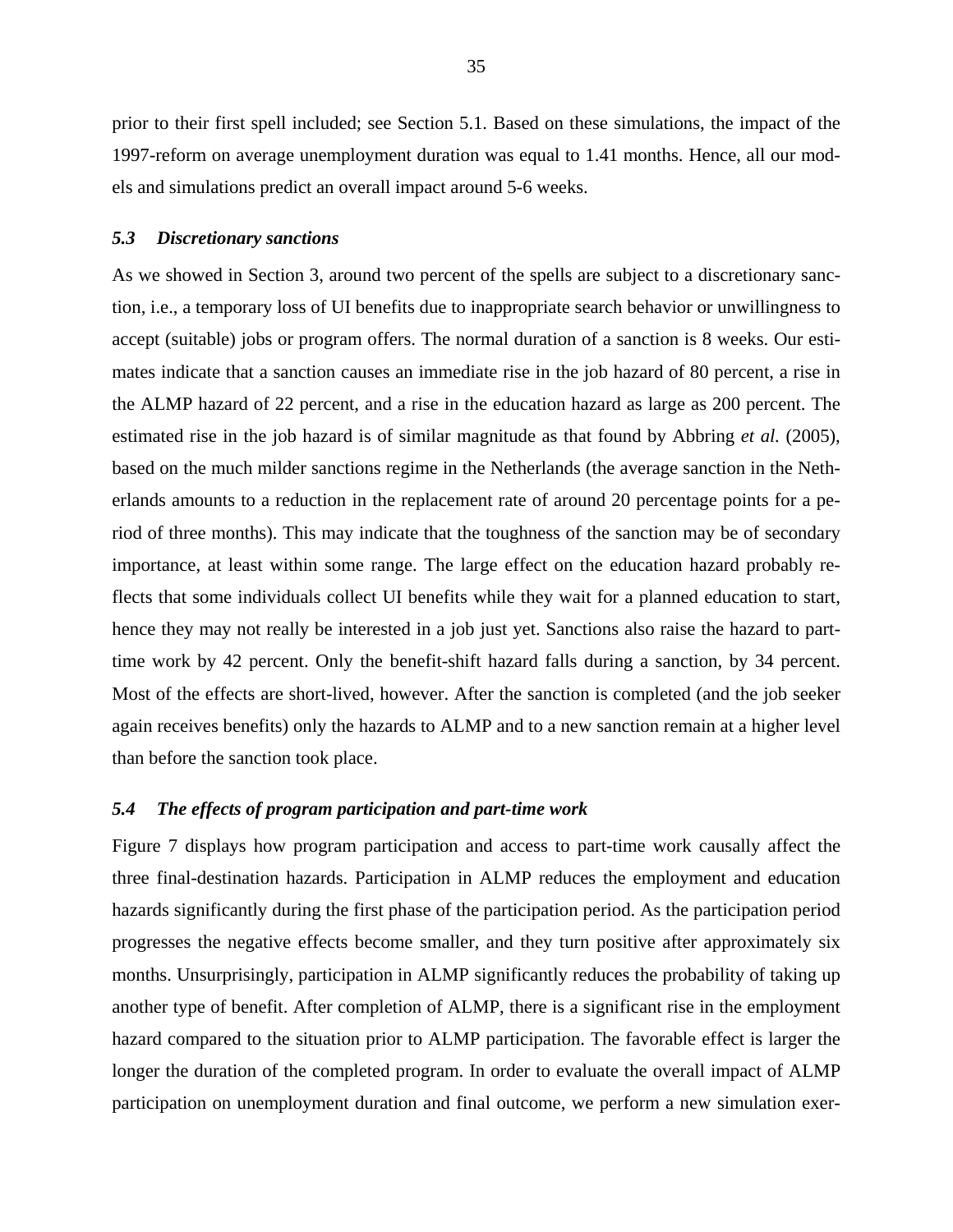cise. This time we compare outcomes and durations based on our estimated model to the outcomes and durations generated when all treatment effect parameters are set equal to zero (but the other parameters are generated from our model).<sup>14</sup> The  $100x2$  simulations are performed on the basis of drawings from the joint normal distribution of parameter estimates. It is assumed that all the spells started during 1997 (very similar results are obtained for other starting dates). The results are provided in Table 8 and Figure 8. The overall impact of the program effects for individuals who became unemployed in 1997 was to lengthen the average duration of unemployment





Note: The effects on the hazard rates are measured relative to no participation. The panels to the left show the effects of ongoing participation/part-time work as functions of ongoing duration. The panels to the right show the effects of completed participation/part-time work as functions of completed duration. The estimates used to generate these graphs are presented in Appendix 1 (with standard errors).

(including the participation period) with approximately 0.3 months. For actual participants, unemployment spells were increased by around 1.2 months, compared to a situation with zero program effects.<sup>15</sup> The fraction of spells ending with employment was raised by around 0.5 percent-

 $\overline{a}$ 

 $14$  Note that we do not compare a world with programs with a world without programs, since the existence of programs may affect the hazard rates before program starts and even for individuals who never actually participate. <sup>15</sup> The number of treatments per spell in our simulations was 0.26.

<span id="page-36-1"></span><span id="page-36-0"></span>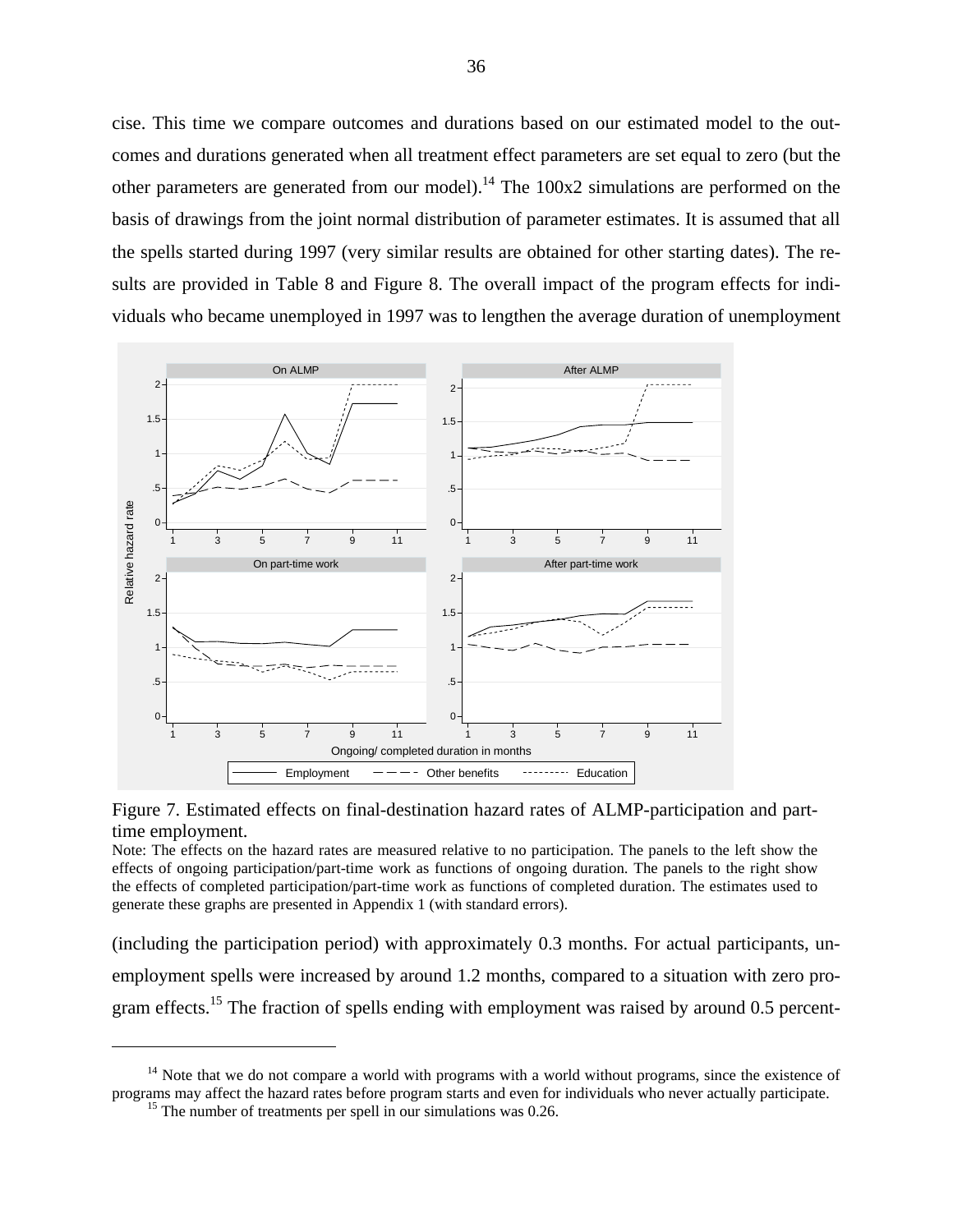age point as a result of program effects (2 percentage points for actual participants). Hence, the direct program effects seem to imply longer unemployment durations, but slightly more favorable final outcomes.



Figure 8. The predicted impact (with 98 percent confidence interval) of ALMP effects. Note: The graphs show the difference caused by the treatment effects in the fraction of spells that are either still ongoing (upper left-hand panel) or have already ended with a transition to employment, another benefit or education, as a function of time since entry. Simulations are based on individuals starting in Regime II/III (the results for individuals starting in Regime I are very similar) and individuals without UI benefit entitlement. For simplicity, all spells are assumed to start in 1997.

Access to part-time employment raises the employment hazard somewhat initially; see the lower panels in Figure 7. The effect fades out relatively quickly, however, until the part-time employment relationship has ended. There is a favorable employment-experience effect involved, in that the employment hazard rises afterwards. Part-time employment has only minor effects on the other final-destination hazards.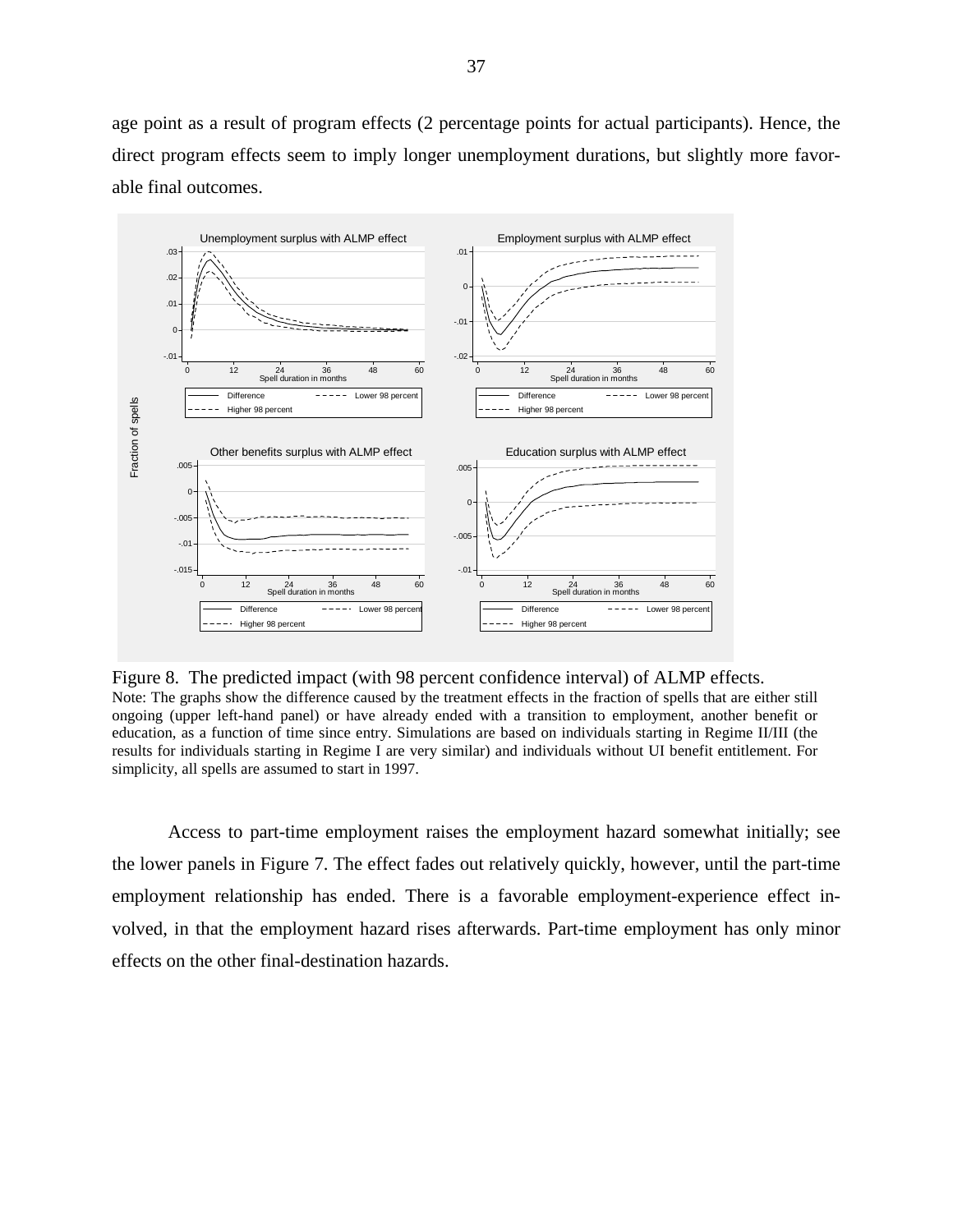|                                                           |                                       |                   | Table 8                            |                   |                |                   |                |                   |  |  |  |
|-----------------------------------------------------------|---------------------------------------|-------------------|------------------------------------|-------------------|----------------|-------------------|----------------|-------------------|--|--|--|
|                                                           | The predicted impacts of ALMP effects |                   |                                    |                   |                |                   |                |                   |  |  |  |
|                                                           |                                       | All               | Conditioned on the spell ending in |                   |                |                   |                |                   |  |  |  |
|                                                           |                                       |                   |                                    | Employment        |                | Other benefit     |                | Education         |  |  |  |
|                                                           | With<br>effect                        | Without<br>effect | With<br>effect                     | Without<br>effect | With<br>effect | Without<br>effect | With<br>effect | Without<br>effect |  |  |  |
| Mean unemployment<br>duration                             | 5.98                                  | 5.64              | 5.81                               | 5.42              | 7.17           | 7.02              | 5.98           | 5.64              |  |  |  |
| Duration difference<br>(with -without effects)            | 0.33                                  |                   | 0.39                               |                   |                | 0.16              | 0.48           |                   |  |  |  |
| Lower 98%                                                 |                                       | 0.27              | 0.31                               |                   |                | 0.029             | 0.36           |                   |  |  |  |
| Upper $98\%$                                              |                                       | 0.39              |                                    | 0.46              |                | 0.30              |                | 0.60              |  |  |  |
| Share of spells with<br>duration $>6$ months<br>(percent) | 28.98                                 | 26.29             | 27.82                              | 24.71             | 35.36          | 34.27             | 23.56          | 19.50             |  |  |  |
| Share of spells with<br>duration $>12$ month<br>(percent) | 12.66                                 | 11.15             | 11.92                              | 10.18             | 17.18          | 16.23             | 8.38           | 6.45              |  |  |  |

Note: Simulations are based on individuals starting in Regime II/III (the results for individuals starting in Regime I are very similar) and individuals without UI benefit entitlement. For simplicity, all spells are assumed to start in 1997.

#### *5.5 The effects of individual characteristics*

For space considerations, we do not discuss results regarding the impact of individual characteristics in any detail. Our model contains a large number of indicator variables describing age and work-experience (these two characteristics are interacted), educational attainment, and gender and family situation. Results show that men have around 10 percent higher job hazards than women, ceteris paribus. They also have a 10 percent higher benefit-shift hazard, and a 17 percent higher education hazard. Their ALMP hazard, on the other hand, is 8 percent lower. For men, it turns out that the family situation has a minor impact on all the hazard rates. For women, the family situation has a big impact. In particular, having children below 6 years substantially reduces the employment and education hazards. For example, a single child below 3 years reduces the female employment hazard with 54 percent, while a single child between 3 and 6 reduces it by 35 percent. With more than one child, the employment hazard falls even further. Similar effects apply for the education hazard.

 Age generally has a negative impact on the employment hazard, while work-experience has a positive impact on the employment hazard. Unsurprisingly, the importance of workexperience is larger the older is the job seeker. Older job seekers with little work experience have very low employment hazard rates.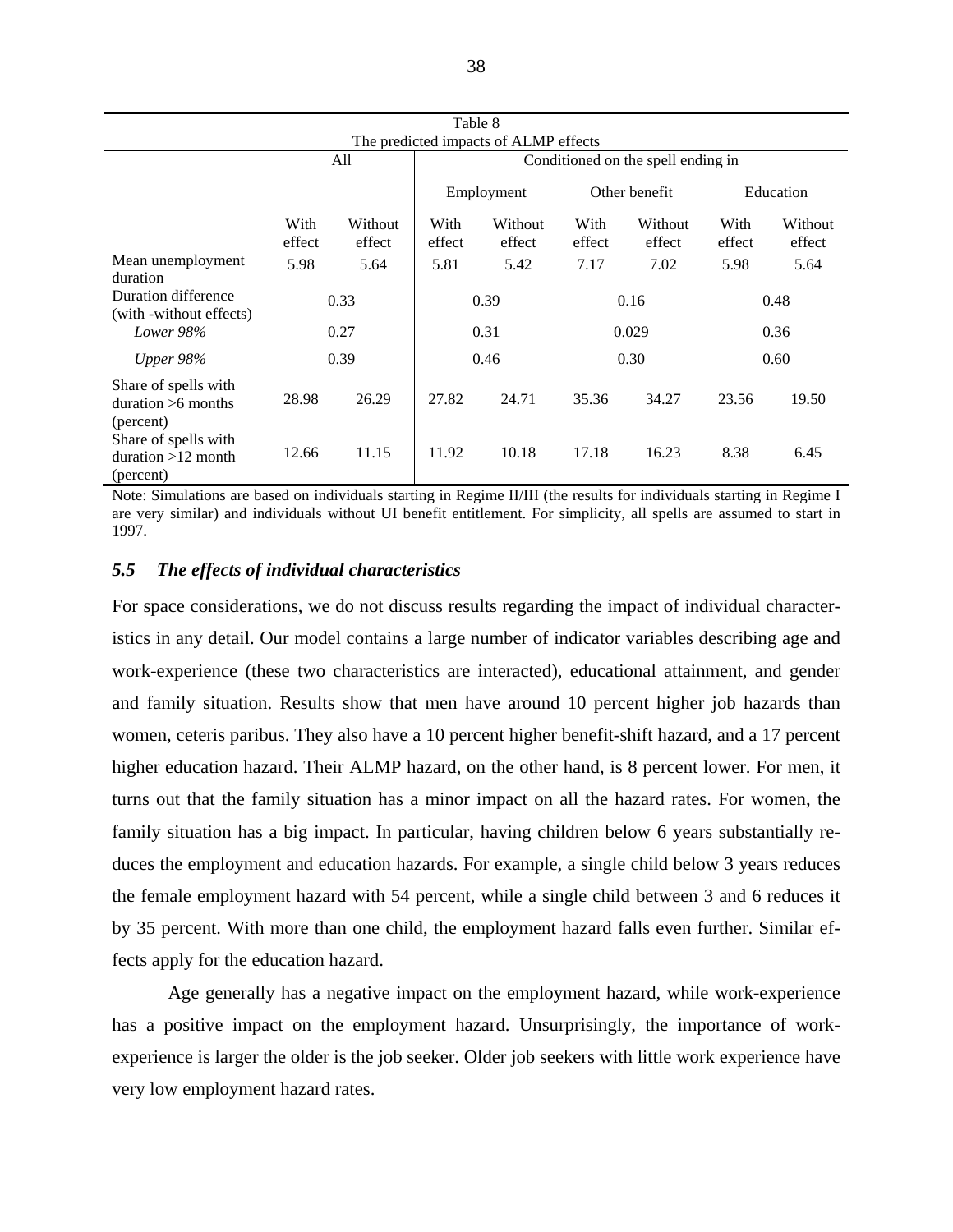### **6 Concluding Remarks**

The main findings of this paper can be summarized as follows: First, activity-oriented UI regimes - with high "risk" of program participation and/or a UI sanction, and a relatively short initial maximum UI benefit period - reduces unemployment duration substantially with only minor effects on the distribution of final destinations. Second, the harshness of duration-constraints and sanctions is of minor importance; the behavioral impact seems to be almost the same regardless of whether the threat is to terminate the benefit completely or only to reduce it slightly (or to terminate it for only a short period of time). Third, although limitations in (unconditional) UI duration clearly has a substantial impact on job search behavior throughout the unemployment spell, the direct response towards benefit exhaustion is myopic; there are few signs of hazard increases until just before UI exhaustion. Fourth, unemployment duration from the current as well as past spells has a negative causal impact on the employment hazard and a positive causal impact on the benefit-shift hazard.

 There seems to be plenty of scope for welfare states to design UI insurance systems so that moral hazard problems are counteracted with "activity requirements" rather than with (incredible) threats of complete benefit termination. However, there is a cost involved in terms of implementing ALMPs and in terms of summoning and counseling the job searchers more frequently. Our results indicate that actual participation in ALMP leads to an increase in overall unemployment duration, but also to slightly more favorable final outcomes. A full analysis of costs and benefits of ALMPs is beyond the scope of this paper, but such an analysis would have to include the value of the human capital investment being made and the value of work being done during program participation, as well as the costs of arranging the programs; see Røed and Raaum (2006).

A more activity-oriented UI system not only raises the hazard rates to employment and ordinary education; it also raises the hazard to other types of benefits (rehabilitation, disability, social assistance). However, it does not seem to increase significantly the overall probability that a spell ends with a transition to another benefit. More (but mild) pressures on UI claimants make things happen faster without altering the final outcome of the search process.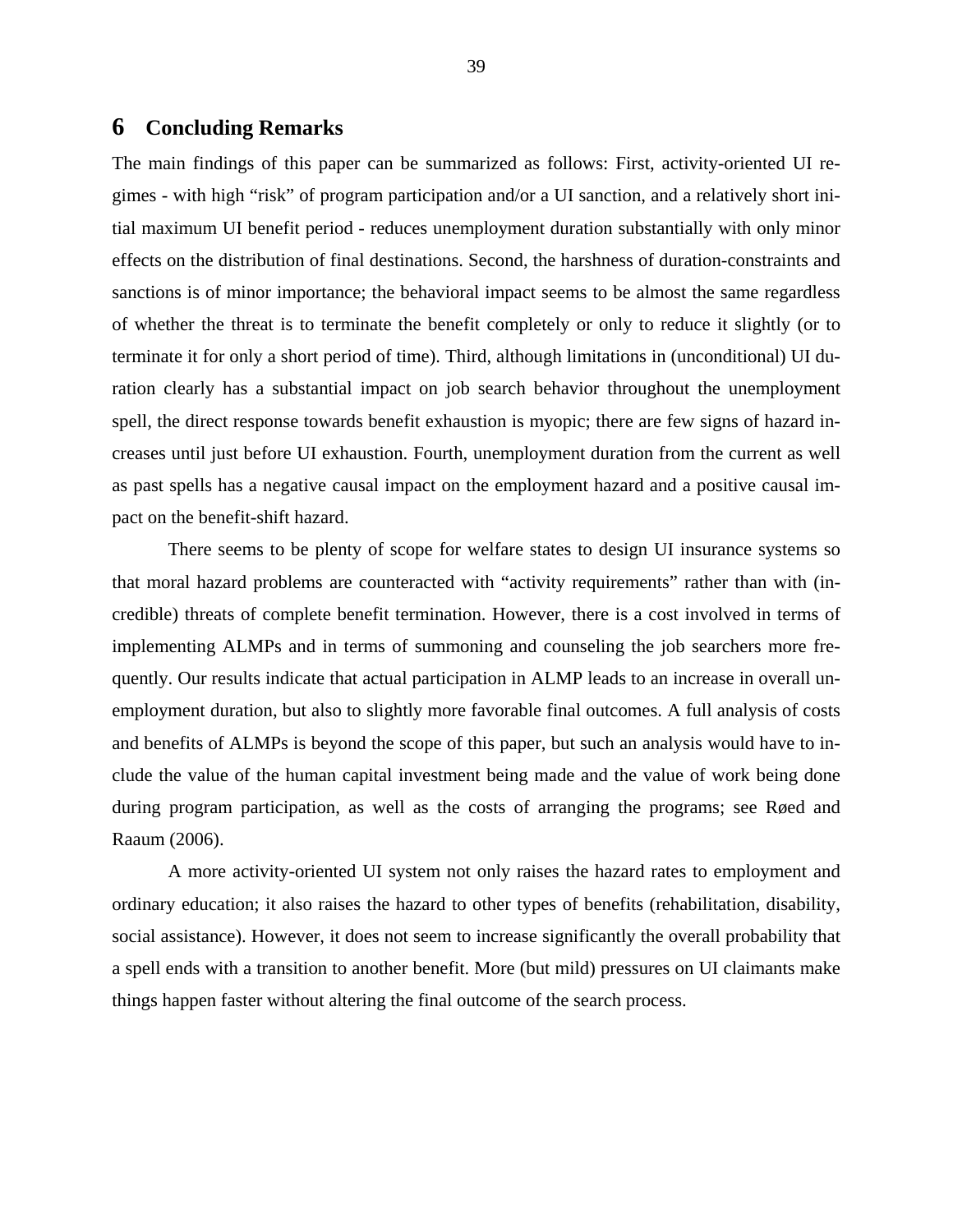#### **References**

- Abbring, J. H. and Van den Berg, G. J. (2003) The Non-Parametric Identification of Treatment Effects in Duration Models. *Econometrica*, Vol. 71, No. 5 (September), 1491-1517.
- Abbring, J. H., Van den Berg, G. J. and Van Ours, J. C. (2005) The Effect of Unemployment Insurance Sanctions on the Transition Rate from Unemployment to Employment. *The Economic Journal*, Vol. 115, 602-630.
- Bratberg, E. and Vaage, K. (2000) Spell durations with long unemployment insurance periods. *Labour Economics*, Vol. 7, 153-180.
- Brinch, C. (2007) Non-Parametric Identification of the Mixed Hazards Model with Time-Varying Covariates. *Econometric Theory*, Vol. 23, 349-354.
- Card, D., Chetty, R. and Weber, A. (2007) The Spike at Benefit Exhaustion: Leaving the Unemployment System or Starting a New Job? IZA Discussion Paper No. 2590.
- Card, D. and Levine, P. B. (2000). Extended Benefits and the Duration of UI Spells: Evidence from the New Jersey Extended Benefit Program. *Journal of Public Economics*, Vol. 78, 107-138.
- Carling, K., Edin, P. A., Harkman, A. and Holmlund, B. (1996) Unemployment Duration, Unemployment Benefits, and Labor Market Programs in Sweden. *Journal of Public Economics*, Vol. 59, 313-334.
- Carling, K. Holmlund, B, Vejsiu, A. (2001) Do Benefit Cuts Boost Job Findings? Swedish Evidence from the 1990s. *The Economic Journal*, Vol. 111, No. 474, 766-790.
- Fitzenberger, B. and Wilke, R. (2004) Unemployment in West-Germany Before and After the Reform of the Unemployment Compensation System During the 1980s. ZEW Discussion Paper No. 04-24
- Gaure, S. and Røed, K. (2003) How Tight is the Labour Market? A Micro-Based Macro Indicator. Memorandum No. 9/2003, Department of Economics, University of Oslo
- Gaure, S., Røed, K. and Zhang, T. (2007) Time and Causality: A Monte Carlo Assessment of the Timing-of-Events Approach. *Journal of Econometrics*, doi:10.1016/j.jeconom.2007.01.015.
- Geerdsen, L. P. (2006) Is There a Threat Effect of Labour market Programmes? A Study of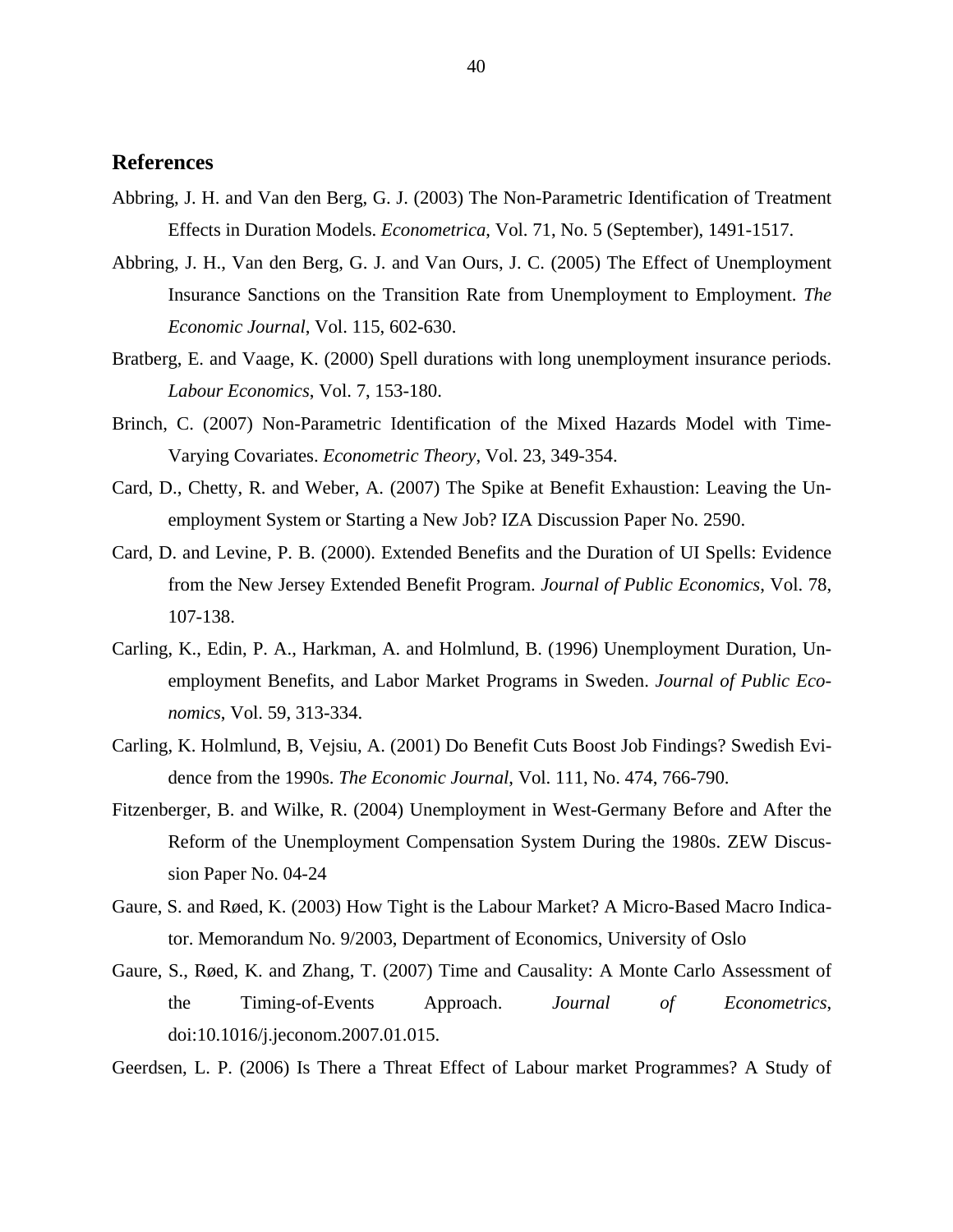ALMP in the Danish UI system. *The Economic Journal,* Vol. 116, 738-750.

- Goffe, W. L., Ferrier, G. D. and Rogers, J. (1994) Global Optimization of Statistical Functions with Simulated Annealing. *Journal of Econometrics*, Vol. 60, 65-99.
- Heckman, J. and Singer, B. (1984) A Method for Minimizing the Impact of Distributional Assumptions in Econometric Models for Duration Data. *Econometrica*, Vol. 52, 271-320.
- Henningsen, M. (2006) Moving between Welfare Payments. The Case of Sickness Insurance for the Unemployed. Memorandum No. 4/2006, Department of Economics, University of Oslo.
- Hunt, J. (1995) The Effect of Unemployment Compensation on Unemployment Duration in Germany. *Journal of Labor Economics*, Vol. 13, No. 1, 88-120.
- Johansson, S. and Selén, J. (2002) Coping with Heterogeneities in the Difference in Differences Design. FIEF Working Paper Series, No. 183 (www.fief.se/publications/working\_paper/pdf/WP183.pdf).
- Katz, L. F. and Meyer, B. D. (1990) The Impact of the Potential Duration of Unemployment Benefits on the Duration of Unemployment. *Journal of Public Economics*, Vol. 412, No. 1, 45-72.
- Larsson, L. (2006) Sick of being unemployed? Interactions between unemployment and sickness insurance. *Scandinavian Journal of Economics*, Vol. 108, No. 1, 97-113.
- Lindsay, B. G. (1983) The Geometry of Mixture Likelihoods: A General Theory. *The Annals of Statistics*, Vol. 11, 86-94.
- McCall, B. P. (1994) Identifying State Dependence in Duration Models. American Statistical Association 1994, Proceedings of the Business and Economics Section, 14-17.
- Meyer, B. D. (1990) Unemployment Insurance and Unemployment Spells. *Econometrica*, Vol. 58, No. 4, 757-782.
- Mortensen, D. (1977) Unemployment Insurance and Job Search Decisions. *Industrial and Labor Relations Review*, Vol. 30, 505-517.
- Prentice, R. L. and Gloeckler, L. A. (1978) Regression Analysis of Grouped Survival Data with Application to Breast Cancer Data. *Biometrics*, Vol. 34, 57-67.
- Røed, K. and Raaum, O. (2006) Do Labour Market Programmes Speed up the Return to Work? *Oxford Bulletin of Economics & Statistics*, Vol. 68 (2006), No. 5, 541-568.
- Røed, K. and Zhang, T. (2003) Does Unemployment Compensation Affect Unemployment Du-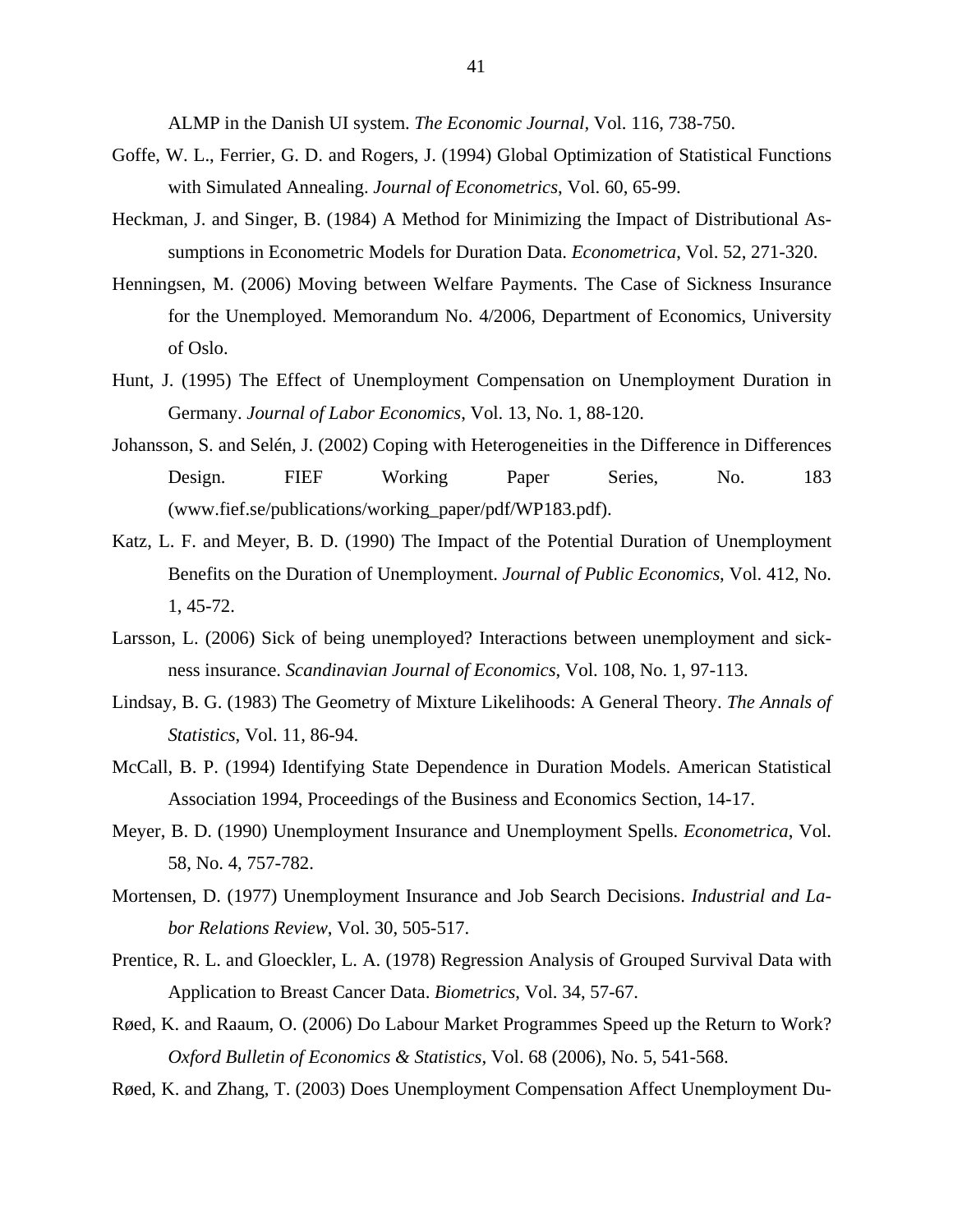ration? *The Economic Journal*, Vol. 113, 190-206.

- Røed, K. and Zhang, T. (2005) Unemployment Duration and Economic Incentives A Quasi Random-Assignment Approach. *European Economic Review*, Vol. 49, 1799-1825.
- Røed, K. Jensen, P. and Thoursie, A. (2007) Unemployment Duration and Unemployment Insurance - A Comparative Analysis Based on Scandinavian Micro Data. *Oxford Economic Papers*, forthcoming
- Van den Berg, G. J. (1990) Nonstationarity in Job Search Theory. *Review of Economic Studies* Vol. 57, 255-277.
- Van den Berg, G. J. (2001) Duration Models: Specification, Identification, and Multiple Durations. *Handbook of Econometrics*, Vol. 5, Chapter 55, Elsevier.
- Winter-Ebmer, R. (1998) Potential Unemployment Benefit Duration and Spell Length: Lessons from a Quasi-Experiment in Austria. *Oxford Bulletin of Economics and Statistics*, Vol. 60, No. 1, 33-45.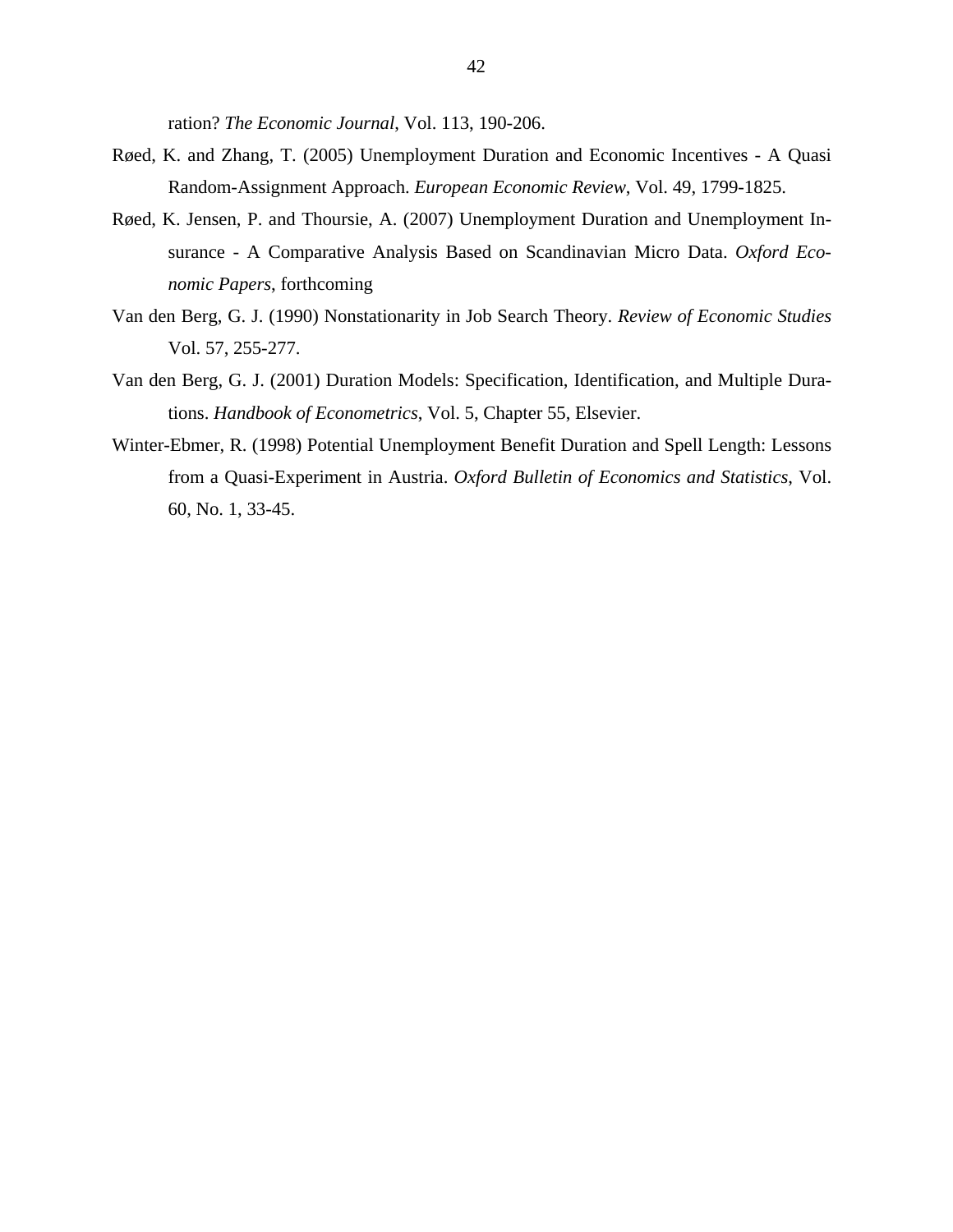# **Appendix 1**

|                |                          |            |           |               |       | Table A1                                                                                             |       |             |       |          |       |                 |       |
|----------------|--------------------------|------------|-----------|---------------|-------|------------------------------------------------------------------------------------------------------|-------|-------------|-------|----------|-------|-----------------|-------|
|                |                          |            |           |               |       | Definition of selected variables and associated parameter estimates (standard errors in parentheses) |       | <b>ALMP</b> |       |          |       |                 |       |
|                |                          | Employment |           | Other benefit |       | Education                                                                                            |       |             |       | Sanction |       | Part-time empl. |       |
| Variable       |                          | Estimate   | S.E.      | Estimate      | S.E.  | Estimate<br>Intrinsic duration dependence.                                                           | S.E.  | Estimate    | S.E.  | Estimate | S.E.  | Estimate        | S.E.  |
| Group          | Spell duration group     |            |           |               |       |                                                                                                      |       |             |       |          |       |                 |       |
| $\mathbf{1}$   | 1                        | Ref        |           |               |       |                                                                                                      |       |             |       |          |       |                 |       |
|                | $\overline{c}$           | $-0.115$   | 0.008     | $-0.042$      | 0.016 | 0.060                                                                                                | 0.012 | 0.041       | 0.011 | 0.133    | 0.071 | $-0.197$        | 0.011 |
|                | 3                        | $-0.258$   | 0.010     | $-0.040$      | 0.018 | $-0.075$                                                                                             | 0.015 | 0.059       | 0.013 | 0.027    | 0.075 | $-0.417$        | 0.014 |
|                | $4 - 6$                  | $-0.348$   | 0.009     | $-0.094$      | 0.015 | $-0.323$                                                                                             | 0.015 | 0.075       | 0.012 | $-0.099$ | 0.070 | $-0.502$        | 0.012 |
|                | $7 - 9$                  | $-0.455$   | 0.011     | $-0.068$      | 0.018 | $-0.402$                                                                                             | 0.020 | 0.049       | 0.015 | $-0.057$ | 0.077 | $-0.549$        | 0.015 |
|                | $10 - 12$                | $-0.565$   | 0.014     | 0.004         | 0.022 | $-0.583$                                                                                             | 0.025 | $-0.012$    | 0.019 | 0.009    | 0.085 | $-0.608$        | 0.017 |
|                | $13 - 15$                | $-0.663$   | 0.017     | 0.044         | 0.026 | $-0.650$                                                                                             | 0.032 | $-0.030$    | 0.021 | 0.024    | 0.092 | $-0.610$        | 0.020 |
|                | $16 - 18$                | $-0.746$   | 0.020     | 0.011         | 0.031 | $-0.843$                                                                                             | 0.044 | $-0.009$    | 0.026 | 0.192    | 0.095 | $-0.519$        | 0.022 |
|                | 19-24                    | $-0.798$   | 0.020     | 0.023         | 0.029 | $-0.971$                                                                                             | 0.044 | 0.011       | 0.024 | 0.090    | 0.105 | $-0.460$        | 0.020 |
|                | $>24$                    | $-0.889$   | 0.022     | 0.137         | 0.031 | $-1.129$                                                                                             | 0.054 | $-0.079$    | 0.027 | $-0.352$ | 0.118 | $-0.687$        | 0.021 |
| $\overline{c}$ | $\mathbf{1}$             | $-0.039$   | 0.011     | 0.566         | 0.016 | $-0.234$                                                                                             | 0.018 | 0.237       | 0.014 | $-0.026$ | 0.100 | 0.306           | 0.013 |
|                | $\overline{c}$           | $-0.161$   | 0.015     | 0.438         | 0.022 | $-0.278$                                                                                             | 0.027 | 0.177       | 0.019 | $-0.026$ | 0.102 | 0.027           | 0.019 |
|                | 3                        | $-0.348$   | 0.017     | 0.440         | 0.024 | $-0.393$                                                                                             | 0.030 | 0.114       | 0.023 | 0.004    | 0.107 | $-0.181$        | 0.022 |
|                | $4 - 6$                  | $-0.402$   | 0.013     | 0.326         | 0.020 | $-0.547$                                                                                             | 0.025 | 0.056       | 0.019 | 0.021    | 0.089 | $-0.269$        | 0.018 |
|                | $7 - 9$                  | $-0.503$   | 0.017     | 0.334         | 0.026 | $-0.587$                                                                                             | 0.031 | 0.019       | 0.025 | 0.060    | 0.103 | $-0.349$        | 0.022 |
|                | $10 - 12$                | $-0.741$   | 0.023     | 0.333         | 0.032 | $-0.742$                                                                                             | 0.043 | $-0.030$    | 0.032 | 0.229    | 0.118 | $-0.520$        | 0.027 |
|                | $13 - 15$                | $-0.740$   | 0.027     | 0.237         | 0.040 | $-0.865$                                                                                             | 0.057 | 0.019       | 0.036 | 0.137    | 0.139 | $-0.454$        | 0.030 |
|                | $16 - 18$                | $-0.807$   | 0.033     | 0.310         | 0.047 | $-1.013$                                                                                             | 0.074 | $-0.045$    | 0.046 | 0.136    | 0.164 | $-0.460$        | 0.037 |
|                | 19-24                    | $-0.907$   | 0.033     | 0.372         | 0.045 | $-1.166$                                                                                             | 0.074 | $-0.059$    | 0.043 | 0.117    | 0.165 | $-0.517$        | 0.034 |
|                | $>\!\!24$                | $-0.978$   | 0.035     | 0.324         | 0.049 | $-1.370$                                                                                             | 0.091 | $-0.090$    | 0.046 | 0.079    | 0.169 | $-0.686$        | 0.034 |
| 3              | $\mathbf{1}$             | $-0.120$   | 0.014     | 0.650         | 0.018 | $-0.440$                                                                                             | 0.024 | 0.172       | 0.017 | $-0.225$ | 0.120 | 0.363           | 0.014 |
|                | $\overline{c}$           | $-0.227$   | 0.019     | 0.575         | 0.024 | $-0.447$                                                                                             | 0.036 | 0.155       | 0.022 | $-0.033$ | 0.112 | $-0.006$        | 0.022 |
|                | 3                        | $-0.409$   | 0.020     | 0.474         | 0.027 | $-0.572$                                                                                             | 0.041 | 0.038       | 0.027 | $-0.094$ | 0.122 | $-0.151$        | 0.025 |
|                | $4 - 6$                  | $-0.442$   | 0.015     | 0.402         | 0.022 | $-0.747$                                                                                             | 0.032 | 0.103       | 0.021 | 0.214    | 0.091 | $-0.269$        | 0.020 |
|                | $7 - 9$                  | $-0.471$   | 0.019     | 0.430         | 0.027 | $-0.854$                                                                                             | 0.040 | 0.071       | 0.027 | 0.115    | 0.108 | $-0.346$        | 0.024 |
|                | $10 - 12$                | $-0.685$   | 0.025     | 0.439         | 0.034 | $-0.907$                                                                                             | 0.049 | $-0.063$    | 0.036 | 0.122    | 0.135 | $-0.430$        | 0.030 |
|                | $13 - 15$                | $-0.798$   | 0.031     | 0.411         | 0.042 | $-1.044$                                                                                             | 0.065 | $-0.094$    | 0.041 | 0.154    | 0.154 | $-0.469$        | 0.034 |
|                | $16 - 18$                | $-0.849$   | 0.038     | 0.394         | 0.051 | $-1.136$                                                                                             | 0.088 | 0.027       | 0.049 | 0.098    | 0.188 | $-0.616$        | 0.043 |
|                | 19-24                    | $-0.921$   | 0.035     | 0.403         | 0.049 | $-1.443$                                                                                             | 0.086 | $-0.079$    | 0.047 | 0.239    | 0.170 | $-0.583$        | 0.038 |
|                | $>\!\!24$                | $-1.008$   | 0.038     | 0.481         | 0.050 | $-1.644$                                                                                             | 0.099 | $-0.075$    | 0.050 | $-0.037$ | 0.191 | $-0.735$        | 0.039 |
| 4              | $\mathbf{1}$             | $-0.193$   | 0.013     | 0.746         | 0.016 | $-0.588$                                                                                             | 0.027 | 0.106       | 0.017 | $-0.056$ | 0.097 | 0.332           | 0.013 |
|                | $\overline{\mathbf{c}}$  | $-0.331$   | 0.017     | 0.613         | 0.022 | $-0.655$                                                                                             | 0.039 | 0.081       | 0.020 | 0.096    | 0.092 | $-0.019$        | 0.018 |
|                | 3                        | $-0.479$   | 0.018     | 0.615         | 0.022 | $-0.715$                                                                                             | 0.042 | 0.019       | 0.023 | 0.066    | 0.098 | $-0.148$        | 0.020 |
|                | $4 - 6$                  | $-0.504$   | 0.014     | 0.523         | 0.019 | $-0.884$                                                                                             | 0.032 | 0.046       | 0.019 | 0.056    | 0.083 | $-0.273$        | 0.016 |
|                | $7 - 9$                  | $-0.467$   | 0.016     | 0.515         | 0.023 | $-1.068$                                                                                             | 0.040 | 0.025       | 0.023 | 0.055    | 0.095 | $-0.391$        | 0.020 |
|                | $10 - 12$                | $-0.776$   | 0.021     | 0.531         | 0.028 | $-1.065$                                                                                             | 0.048 | $-0.024$    | 0.029 | 0.046    | 0.113 | $-0.482$        | 0.024 |
|                | $13 - 15$                | $-0.822$   | 0.025     | 0.476         | 0.034 | $-1.207$                                                                                             | 0.061 | 0.011       | 0.033 | 0.123    | 0.124 | $-0.547$        | 0.027 |
|                | $16 - 18$                | $-0.941$   | 0.031     | 0.506         | 0.039 | $-1.411$                                                                                             | 0.080 | 0.024       | 0.039 | 0.190    | 0.135 | $-0.558$        | 0.031 |
|                | 19-24                    | $-0.975$   | 0.028     | 0.540         | 0.037 | $-1.442$                                                                                             | 0.071 | $-0.065$    | 0.036 | $-0.201$ | 0.158 | $-0.567$        | 0.028 |
|                | $>\!\!24$                | $-1.075$   | 0.030     | 0.562         | 0.040 | $-1.504$                                                                                             | 0.075 | $-0.152$    | 0.039 | $-0.360$ | 0.171 | $-0.673$        | 0.028 |
| 5              | $\mathbf{1}$             | $-0.410$   | 0.017     | 0.758         | 0.019 | $-0.973$                                                                                             | 0.045 | 0.066       | 0.020 | $-0.231$ | 0.119 | 0.078           | 0.016 |
|                | $\overline{\mathbf{c}}$  | $-0.610$   | 0.022     | 0.638         | 0.024 | $-1.089$                                                                                             | 0.062 | 0.023       | 0.024 | $-0.318$ | 0.117 | $-0.206$        | 0.022 |
|                | 3                        | $-0.717$   | 0.024     | 0.585         | 0.026 | $-1.052$                                                                                             | 0.064 | 0.012       | 0.027 | $-0.130$ | 0.115 | $-0.344$        | 0.024 |
|                | $4-6\,$                  | $-0.683$   | 0.016     | 0.565         | 0.020 | $-1.326$                                                                                             | 0.049 | 0.013       | 0.020 | $-0.169$ | 0.091 | $-0.429$        | 0.018 |
|                | $7 - 9$                  | $-0.613$   | 0.018     | 0.579         | 0.024 | $-1.420$                                                                                             | 0.056 | 0.033       | 0.024 | $-0.023$ | 0.099 | $-0.486$        | 0.021 |
|                | $10 - 12$                | $-0.936$   | 0.024     | 0.546         | 0.029 | $-1.482$                                                                                             | 0.066 | 0.050       | 0.029 | 0.140    | 0.110 | $-0.609$        | 0.025 |
|                | $13 - 15$                | $-1.086$   | 0.029     | 0.548         | 0.033 | $-1.576$                                                                                             | 0.082 | 0.021       | 0.032 | 0.045    | 0.126 | $-0.662$        | 0.028 |
|                | $16 - 18$                | $-1.126$   | 0.033     | 0.588         | 0.037 | $-1.692$                                                                                             | 0.097 | $-0.005$    | 0.038 | $-0.021$ | 0.140 | $-0.615$        | 0.030 |
|                | 19-24                    | $-1.160$   | 0.030     | 0.625         | 0.035 | $-1.752$                                                                                             | 0.084 | $-0.004$    | 0.034 | 0.205    | 0.132 | $-0.673$        | 0.028 |
|                | $>\!\!24$                | $-1.286$   | 0.030     | 0.616         | 0.037 | $-1.838$                                                                                             | 0.083 | $-0.238$    | 0.036 | $-0.058$ | 0.137 | $-0.848$        | 0.027 |
| (BC)           | Business cycle at inflow | $-0.069$   | $0.036\,$ | $-0.278$      | 0.052 | $-0.424$                                                                                             | 0.073 | $-0.250$    | 0.052 | 0.317    | 0.226 | $-0.465$        | 0.042 |
|                |                          |            |           |               |       |                                                                                                      |       |             |       |          |       |                 |       |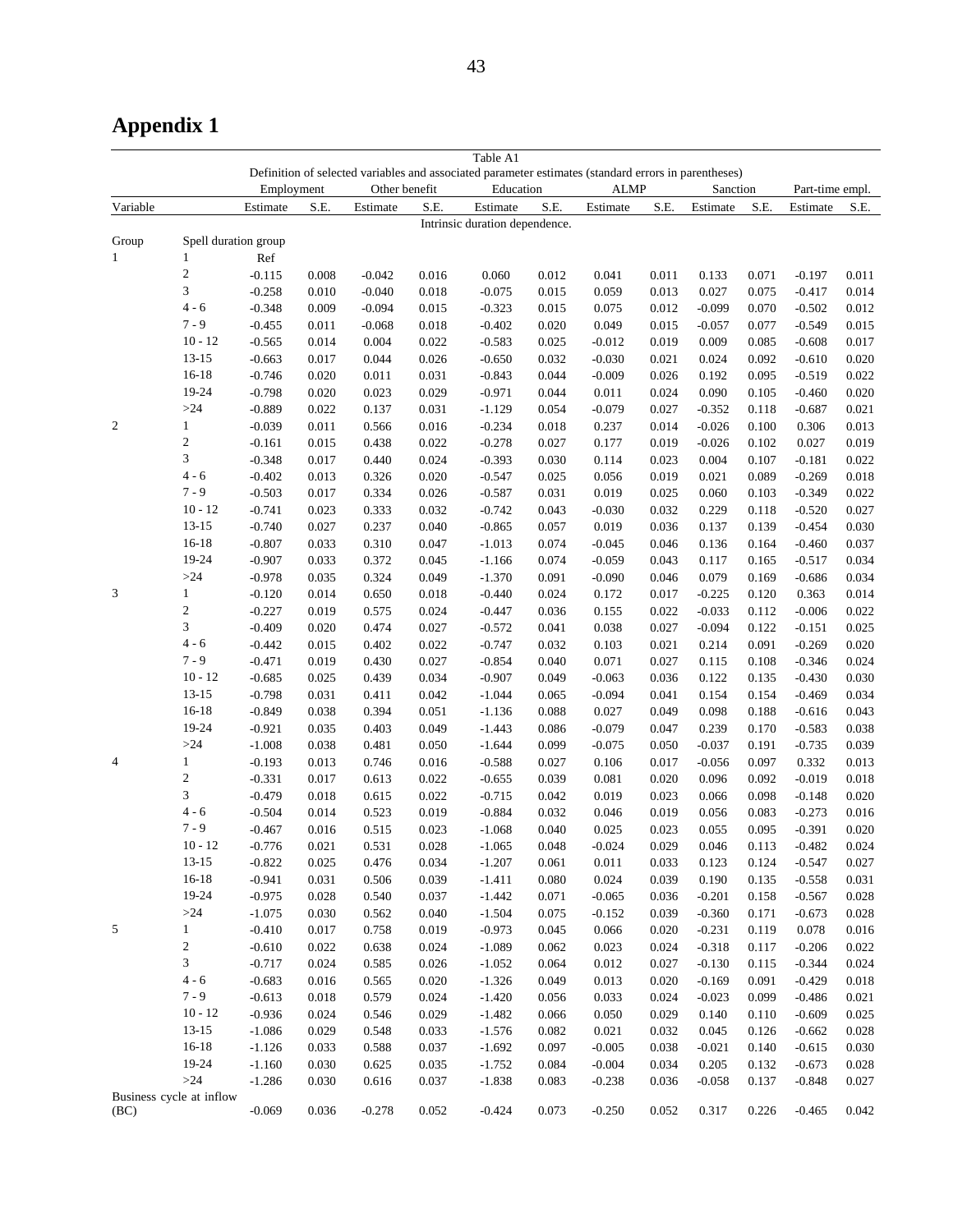|                                                  |                |                   |                |                      |                | Table A1                                                                                             |                          |                      |                |                          |                          |                   |                |
|--------------------------------------------------|----------------|-------------------|----------------|----------------------|----------------|------------------------------------------------------------------------------------------------------|--------------------------|----------------------|----------------|--------------------------|--------------------------|-------------------|----------------|
|                                                  |                |                   |                |                      |                | Definition of selected variables and associated parameter estimates (standard errors in parentheses) |                          |                      |                |                          |                          |                   |                |
|                                                  |                | Employment        |                | Other benefit        |                | Education                                                                                            |                          | <b>ALMP</b>          |                | Sanction                 |                          | Part-time empl.   |                |
| Variable                                         |                | Estimate          | S.E.           | Estimate             | S.E.           | Estimate                                                                                             | S.E.                     | Estimate             | S.E.           | Estimate                 | S.E.                     | Estimate          | S.E.           |
| Interaction between BC<br>and spell duration (in |                |                   |                |                      |                |                                                                                                      |                          |                      |                |                          |                          |                   |                |
| months)                                          |                | $-0.009$          | 0.002          | 0.001                | 0.003          | 0.022                                                                                                | 0.005                    | 0.009                | 0.003          | $-0.010$                 | 0.012                    | 0.007             | 0.002          |
|                                                  |                |                   |                |                      |                |                                                                                                      |                          |                      |                |                          |                          |                   |                |
|                                                  |                |                   |                |                      |                | Effect of UI Entitlement (See table 5 for reference)                                                 |                          |                      |                |                          |                          |                   |                |
| Entitle-1<br>UI                                  |                | 0.547             | 0.008          | 0.251                | 0.015          | 0.484                                                                                                | 0.021                    | $-0.087$             | 0.013          | 0.474                    | 0.049                    | $-0.051$          | 0.010          |
| ment dummy 2                                     |                | 0.415             | 0.009          | 0.293                | 0.016          | 0.443                                                                                                | 0.023                    | 0.031                | 0.014          | 0.463                    | 0.049                    | $-0.128$          | 0.010          |
| number                                           | 3              | 0.267             | 0.009          | 0.316                | 0.015          | 0.448                                                                                                | 0.023                    | 0.040                | 0.014          | 0.470                    | 0.045                    | $-0.172$          | 0.009          |
| (see table 5)                                    | $\overline{4}$ | 0.204             | 0.023          | 0.319                | 0.037          | 0.481                                                                                                | 0.056                    | 0.030                | 0.031          | 0.462                    | 0.090                    | $-0.166$          | 0.021          |
|                                                  | 5              | 0.235             | 0.025          | 0.330                | 0.038          | 0.436                                                                                                | 0.062                    | 0.117                | 0.032          | 0.549                    | 0.091                    | $-0.217$          | 0.023          |
|                                                  | 6              | 0.223             | 0.026          | 0.376                | 0.040          | 0.547                                                                                                | 0.063                    | 0.131                | 0.033          | 0.567                    | 0.093                    | $-0.227$          | 0.024          |
|                                                  | $\tau$         | 0.282             | 0.025          | 0.395                | 0.038          | 0.521                                                                                                | 0.061                    | 0.356                | 0.029          | 0.759                    | 0.085                    | $-0.244$          | 0.023          |
|                                                  | 8              | 0.400             | 0.028          | 0.532                | 0.042          | 0.581                                                                                                | 0.071                    | 0.670                | 0.031          | 1.044                    | 0.092                    | $-0.049$          | 0.025          |
|                                                  | 9              | 0.628             | 0.026          | 0.803                | 0.037          | 0.765                                                                                                | 0.070                    | 0.948                | 0.029          | 1.566                    | 0.087                    | 0.518             | 0.020          |
|                                                  | 10             | 0.170             | 0.026          | 0.334                | 0.041          | 0.317                                                                                                | 0.072                    | 0.045                | 0.044          | 0.697                    | 0.112                    | $-0.127$          | 0.027          |
|                                                  | 11             | 0.199             | 0.025          | 0.408                | 0.040          | 0.362                                                                                                | 0.070                    | 0.175                | 0.041          | 0.519                    | 0.120                    | $-0.136$          | 0.026          |
|                                                  | 12             | 0.155             | 0.027          | 0.388                | 0.039          | 0.470                                                                                                | 0.071                    | 0.061                | 0.044          | 0.624                    | 0.112                    | $-0.154$          | 0.027          |
|                                                  | 13             | 0.182             | 0.023          | 0.456                | 0.035          | 0.395                                                                                                | 0.064                    | 0.170                | 0.036          | 0.658                    | 0.099                    | $-0.137$          | 0.023          |
|                                                  | 14             | 0.275             | 0.025          | 0.559                | 0.036          | 0.510                                                                                                | 0.069                    | 0.314                | 0.037          | 1.215                    | 0.088                    | 0.131             | 0.023          |
|                                                  | 15             | 0.642             | 0.021          | 0.893                | 0.031          | 0.838                                                                                                | 0.058                    | 0.542                | 0.035          | 0.370                    | 0.140                    | 1.088             | 0.016          |
|                                                  | 16             | 0.578             | 0.019          | 0.531                | 0.026          | 0.765                                                                                                | 0.051                    | 0.017                | 0.034          | $\bar{\phantom{a}}$      | $\sim$                   | $-0.847$          | 0.031          |
|                                                  | 17             | 0.303             | 0.015          | 0.788                | 0.019          | 0.593                                                                                                | 0.039                    | 0.810                | 0.018          | $\overline{\phantom{a}}$ | $\overline{\phantom{a}}$ | 0.005             | 0.014          |
|                                                  | 18             | 0.429             | 0.027          | 0.642                | 0.036          | 0.675                                                                                                | 0.060                    | 0.920                | 0.028          | ÷,                       | $\overline{\phantom{a}}$ | 0.301             | 0.023          |
|                                                  | 19             | $-1.180$          | 0.044          | $-1.097$             | 0.078          | $\blacksquare$                                                                                       | $\overline{\phantom{a}}$ | $-1.540$             | 0.098          | ÷,                       | $\blacksquare$           | $-0.402$          | 0.038          |
|                                                  | $20\,$         | $-0.550$          | 0.135          | $-1.249$             | 0.288          | 1.933                                                                                                | 0.769                    | $-0.406$             | 0.215          | $\overline{a}$           | $\overline{\phantom{a}}$ | $-0.086$          | 0.110          |
|                                                  | $21\,$         | 0.341             | 0.007          | 0.114                | 0.014          | 0.298                                                                                                | 0.021                    | $-0.222$             | 0.014          | $-0.216$                 | 0.044                    | 0.118             | 0.008          |
|                                                  | $22\,$         | Ref               |                |                      |                |                                                                                                      |                          |                      |                |                          |                          |                   |                |
|                                                  | 23             |                   |                |                      |                |                                                                                                      | 0.039                    |                      |                |                          |                          |                   |                |
|                                                  | 24             | 0.287             | 0.016          | $-0.001$             | 0.027          | 0.594                                                                                                |                          | $-0.079$             | 0.027          | 0.313                    | 0.081                    | 0.113             | 0.016          |
|                                                  | $25\,$         | 0.140             | 0.011          | $-0.149$             | 0.020          | 0.418                                                                                                | 0.024                    | $-0.094$             | 0.016          | 0.371                    | 0.050                    | 0.038             | 0.011          |
|                                                  | 26             | 0.063<br>$-0.019$ | 0.012<br>0.012 | $-0.067$<br>$-0.075$ | 0.020<br>0.019 | 0.400<br>0.428                                                                                       | 0.027<br>0.027           | $-0.062$<br>$-0.017$ | 0.017<br>0.016 | 0.353<br>0.432           | 0.051<br>0.048           | 0.022<br>$-0.012$ | 0.012<br>0.011 |
|                                                  | 27             |                   |                |                      |                |                                                                                                      |                          |                      |                |                          |                          |                   |                |
|                                                  | 28             | 0.144             | 0.034          | 0.035                | 0.057          | 0.157                                                                                                | 0.101                    | $-0.009$             | 0.053          | 0.618                    | 0.129                    | 0.086             | 0.031          |
|                                                  |                | 0.200             | 0.036          | $-0.005$             | 0.063          | 0.466                                                                                                | 0.097                    | 0.029                | 0.056          | 0.335                    | 0.159                    | 0.076             | 0.034          |
|                                                  | 29             | 0.101             | 0.039          | 0.086                | 0.064          | 0.491                                                                                                | 0.101                    | 0.077                | 0.058          | 0.510                    | 0.155                    | 0.162             | 0.033          |
|                                                  | 30             | 0.190             | 0.035          | 0.111                | 0.059          | 0.329                                                                                                | 0.102                    | 0.290                | 0.049          | 0.242                    | 0.166                    | 0.155             | 0.031          |
|                                                  | 31             | 0.356             | 0.038          | 0.244                | 0.064          | 0.459                                                                                                | 0.111                    | 0.430                | 0.055          | 0.958                    | 0.146                    | 0.176             | 0.036          |
|                                                  | 32             | 0.644             | 0.034          | 0.423                | 0.059          | 0.726                                                                                                | 0.099                    | 0.650                | 0.053          | 0.933                    | 0.152                    | 0.741             | 0.030          |
|                                                  | 33             | $-0.138$          | 0.023          | $-0.101$             | 0.039          | 0.444                                                                                                | 0.041                    | $-0.074$             | 0.034          | 0.418                    | 0.097                    | $-0.043$          | 0.022          |
|                                                  | 34             | -0.044            | 0.024          | $-0.086$             | 0.042          | 0.476                                                                                                | 0.043                    | -0.019               | 0.036          | 0.518                    | 0.095                    | $-0.034$          | 0.024          |
|                                                  | 35             | $-0.067$          | 0.026          | $-0.047$             | 0.043          | 0.232                                                                                                | 0.049                    | 0.052                | 0.038          | 0.692                    | 0.095                    | $-0.014$          | 0.025          |
|                                                  | 36             | $-0.085$          | 0.026          | 0.056                | 0.040          | 0.212                                                                                                | 0.050                    | 0.194                | 0.034          | 0.722                    | 0.090                    | $-0.060$          | 0.025          |
|                                                  | 37             | 0.020             | 0.029          | 0.301                | 0.041          | 0.393                                                                                                | 0.053                    | 0.401                | 0.037          | 1.099                    | 0.088                    | 0.178             | 0.026          |
|                                                  | 38             | 0.441             | 0.027          | 0.763                | 0.039          | 0.741                                                                                                | 0.053                    | 0.763                | 0.036          | 0.825                    | 0.113                    | 0.912             | 0.022          |
|                                                  | 39             | 0.799             | 0.053          | 0.014                | 0.089          | 0.571                                                                                                | 0.218                    | 0.564                | 0.098          | $\overline{\phantom{a}}$ | $\overline{a}$           |                   |                |
|                                                  | $40\,$         | 0.445             | 0.015          | 0.444                | 0.023          | 0.706                                                                                                | 0.037                    | 0.504                | 0.023          | $\overline{\phantom{0}}$ |                          |                   | $\frac{1}{2}$  |
|                                                  | 41             | $-0.040$          | 0.009          | 0.692                | 0.016          | 0.556                                                                                                | 0.022                    | 0.441                | 0.015          | $\overline{a}$           |                          |                   | ÷,             |
| Additional dummy for<br>regime IV                |                | $-0.040$          | 0.012          | 0.305                | 0.018          | $-0.135$                                                                                             | 0.029                    | $-0.042$             | 0.018          | $-0.506$                 | 0.052                    | $-0.093$          | 0.012          |
| Additional dummy for                             |                |                   |                |                      |                |                                                                                                      |                          |                      |                |                          |                          |                   |                |
| regime VI                                        |                | 0.206             | 0.018          | $-0.148$             | 0.030          | 0.024                                                                                                | 0.034                    | $-0.410$             | 0.027          | $-1.454$                 | 0.101                    | $-0.027$          | 0.021          |
| On discretionary sanc-                           |                |                   |                |                      |                |                                                                                                      |                          |                      |                |                          |                          |                   |                |
| tion effect                                      |                | 0.584             | 0.023          | $-0.413$             | 0.040          | 1.132                                                                                                | 0.044                    | 0.204                | 0.036          |                          | $\overline{\phantom{a}}$ | 0.351             | 0.027          |
| After discretionary                              |                |                   |                |                      |                |                                                                                                      |                          |                      |                |                          |                          |                   |                |
| sanction effect                                  |                | 0.035             | 0.022          | $-0.036$             | 0.030          | $-0.110$                                                                                             | $0.051\,$                | 0.120                | 0.027          | 0.170                    | 0.056                    | 0.087             | 0.020          |
|                                                  |                |                   |                |                      |                |                                                                                                      |                          |                      |                |                          |                          |                   |                |
|                                                  |                |                   |                |                      |                | Effects of ALMP and part-time work                                                                   |                          |                      |                |                          |                          |                   |                |
| On-treatment 1                                   |                | $-1.251$          | 0.013          | $-0.933$             | 0.015          | $-1.302$                                                                                             | 0.021                    | $\overline{a}$       |                |                          |                          | $-1.605$          | 0.016          |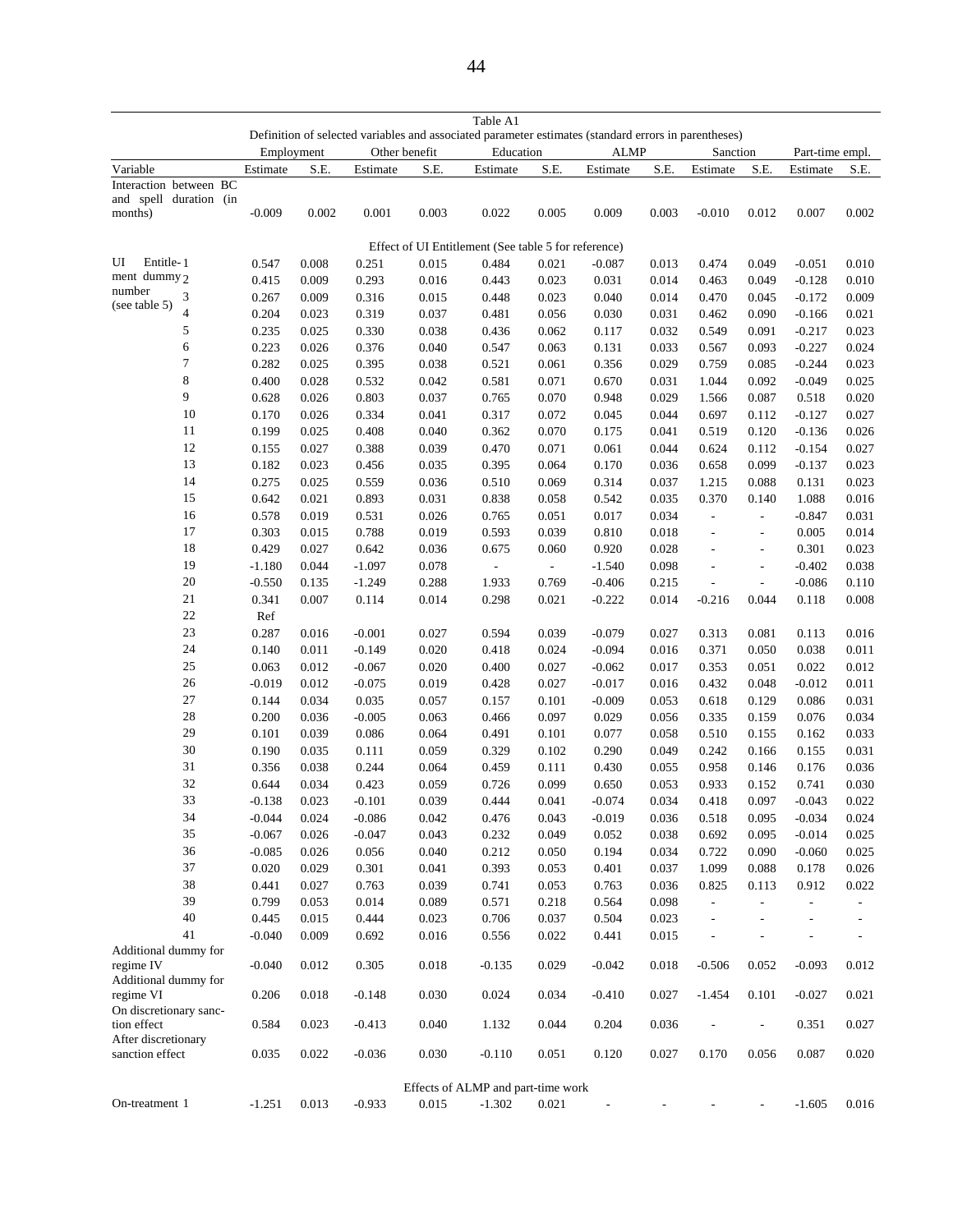|                                           |                                  |                      |                |                   |                | Table A1                                                                                             |                |                |                          |                   |                          |                          |                          |
|-------------------------------------------|----------------------------------|----------------------|----------------|-------------------|----------------|------------------------------------------------------------------------------------------------------|----------------|----------------|--------------------------|-------------------|--------------------------|--------------------------|--------------------------|
|                                           |                                  |                      |                |                   |                | Definition of selected variables and associated parameter estimates (standard errors in parentheses) |                |                |                          |                   |                          |                          |                          |
|                                           |                                  |                      | Employment     | Other benefit     |                | Education                                                                                            |                | <b>ALMP</b>    |                          | Sanction          |                          | Part-time empl.          |                          |
| Variable                                  |                                  | Estimate             | S.E.           | Estimate          | S.E.           | Estimate                                                                                             | S.E.           | Estimate       | S.E.                     | Estimate          | S.E.                     | Estimate                 | S.E.                     |
| effect<br>(by duration                    | $\overline{c}$                   | $-0.870$             | 0.013          | $-0.825$          | 0.016          | $-0.612$                                                                                             | 0.019          | L.             | $\overline{\phantom{a}}$ | ÷,                | ÷,                       | $-1.502$                 | 0.018                    |
| on treatment)                             | 3                                | $-0.279$             | 0.012          | $-0.658$          | 0.018          | $-0.191$                                                                                             | 0.020          |                |                          |                   | $\overline{a}$           | $-1.446$                 | 0.020                    |
|                                           | $\overline{4}$                   | $-0.461$             | 0.015          | $-0.719$          | 0.021          | $-0.272$                                                                                             | 0.022          |                |                          |                   | $\blacksquare$           | $-1.528$                 | 0.025                    |
|                                           | 5                                | $-0.195$             | 0.015          | $-0.632$          | 0.022          | $-0.096$                                                                                             | 0.023          |                |                          |                   | $\blacksquare$           | $-1.455$                 | 0.028                    |
|                                           | 6                                | 0.454                | 0.014          | $-0.450$          | 0.024          | 0.163                                                                                                | 0.026          |                |                          | ÷,                | $\overline{\phantom{a}}$ | $-1.364$                 | 0.031                    |
|                                           | $\tau$                           | 0.005                | 0.019          | $-0.715$          | 0.031          | $-0.086$                                                                                             | 0.034          |                |                          |                   | L,                       | $-1.679$                 | 0.042                    |
|                                           | 8                                | $-0.165$             | 0.023          | $-0.828$          | 0.036          | $-0.060$                                                                                             | 0.039          |                | $\overline{\phantom{a}}$ |                   | $\frac{1}{2}$            | $-1.701$                 | 0.047                    |
|                                           | $>\!\!8$                         | 0.543                | 0.013          | $-0.490$          | 0.022          | 0.691                                                                                                | 0.024          | $\overline{a}$ | L,                       | L.                | $\overline{\phantom{a}}$ | $-1.034$                 | 0.022                    |
|                                           | 1                                | 0.109                | 0.012          | 0.110             | 0.017          | $-0.056$                                                                                             | 0.026          | 0.252          | 0.013                    | $-0.013$          | 0.054                    | 0.105                    | 0.013                    |
| Post treat-<br>ment                       | $\overline{2}$                   | 0.119                | 0.013          | 0.063             | 0.018          | $-0.005$                                                                                             | 0.027          | 0.238          | 0.014                    | $-0.042$          | 0.057                    | 0.057                    | 0.014                    |
| Effect                                    | 3                                | 0.162                | 0.014          | 0.041             | 0.020          | 0.015                                                                                                | 0.029          | 0.283          | 0.015                    | $-0.074$          | 0.067                    | 0.098                    | 0.015                    |
| (by duration $4$                          |                                  | 0.207                | 0.017          | 0.066             | 0.024          | 0.103                                                                                                | 0.033          | 0.346          | 0.017                    | 0.049             | 0.078                    | 0.146                    | 0.019                    |
| on treatment) 5                           |                                  | 0.271                | 0.018          | 0.027             | 0.026          | 0.099                                                                                                | 0.036          | 0.321          | 0.018                    | $-0.035$          | 0.093                    | 0.124                    | 0.021                    |
|                                           | 6                                | 0.357                | 0.020          | 0.077             | 0.029          | 0.060                                                                                                | 0.040          | 0.145          | 0.023                    | $-0.016$          | 0.113                    | 0.255                    | 0.025                    |
|                                           | $\tau$                           | 0.379                | 0.027          | 0.018             | 0.040          | 0.111                                                                                                | 0.055          | 0.165          | 0.030                    | $-0.120$          | 0.157                    | 0.218                    | 0.034                    |
|                                           | 8                                | 0.379                | 0.031          | 0.041             | 0.046          | 0.169                                                                                                | 0.062          | 0.268          | 0.033                    | $-0.174$          | 0.180                    | 0.210                    | 0.036                    |
|                                           | $>\!\!8$                         | 0.399                | 0.016          | $-0.072$          | 0.025          | 0.722                                                                                                | 0.030          | 0.317          | 0.018                    | $-0.008$          | 0.081                    | 0.295                    | 0.017                    |
| On part-time 1                            |                                  | 0.249                | 0.016          | 0.262             | 0.029          | $-0.103$                                                                                             | 0.038          | $-0.460$       | 0.010                    | $\overline{a}$    | $\overline{a}$           | $\overline{a}$           |                          |
| work effect<br>(by duration $\frac{1}{3}$ | $\overline{2}$                   | 0.079                | 0.007          | $-0.008$          | 0.015          | $-0.174$                                                                                             | 0.018          | $-0.933$       | 0.016                    | ÷,                | $\overline{\phantom{a}}$ | $\overline{\phantom{a}}$ | $\overline{\phantom{a}}$ |
| of work)                                  |                                  | 0.084                | 0.009          | $-0.266$          | 0.020          | $-0.212$                                                                                             | 0.025          | $-1.183$       | 0.023                    |                   |                          |                          |                          |
|                                           | $\overline{4}$                   | 0.060                | 0.011          | $-0.305$          | 0.024          | $-0.251$                                                                                             | 0.030          | $-1.441$       | 0.030                    | ÷,                | L,                       | ÷,                       | $\overline{\phantom{a}}$ |
|                                           | 5                                | 0.057                | 0.013          | $-0.311$          | 0.028          | $-0.433$                                                                                             | 0.039          | $-1.529$       | 0.036                    | ÷,                | L,                       | L,                       | $\overline{a}$           |
|                                           | 6                                | 0.076                | 0.015          | $-0.274$          | 0.031          | $-0.306$                                                                                             | 0.044          | $-1.568$       | 0.042                    | ÷,                | L,                       | $\overline{a}$           | $\overline{\phantom{0}}$ |
|                                           | $\tau$                           | 0.043                | 0.017          | $-0.342$          | 0.035          | $-0.427$                                                                                             | 0.055          | $-1.669$       | 0.050                    |                   | L,                       |                          | $\overline{a}$           |
|                                           | $\,$ 8 $\,$                      | 0.016                | 0.020          | $-0.296$          | 0.038          | $-0.627$                                                                                             | 0.070          | $-1.811$       | 0.061                    | L,                |                          |                          |                          |
|                                           | $>\!\!8$                         | 0.227                | 0.012          | $-0.314$          | 0.020          | $-0.424$                                                                                             | 0.037          | $-1.988$       | 0.031                    | $\overline{a}$    | $\sim$                   |                          |                          |
| Post<br>part-time                         | $\mathbf{1}$                     | 0.148                | 0.006          | 0.045             | 0.011          | 0.148                                                                                                | 0.015          | 0.027          | 0.009                    | $-0.020$          | 0.028                    | 0.377                    | 0.007                    |
| work effects                              | $\overline{c}$<br>$\overline{3}$ | 0.261                | 0.010          | $-0.001$          | 0.018          | 0.190                                                                                                | 0.024          | $-0.033$       | 0.015                    | $-0.101$          | 0.045                    | 0.671                    | 0.009                    |
| (by duration                              |                                  | 0.281                | 0.013          | $-0.044$          | 0.025          | 0.237                                                                                                | 0.032          | $-0.091$       | 0.022                    | $-0.055$          | 0.062                    | 0.801                    | 0.011                    |
| of work)                                  | 4                                | 0.314                | 0.017          | 0.059             | 0.031          | 0.311                                                                                                | 0.042          | $-0.094$       | 0.028                    | $-0.079$          | 0.086                    | 0.898                    | 0.014                    |
|                                           | 5                                | 0.337                | 0.021          | $-0.040$          | 0.039          | 0.348                                                                                                | 0.052          | $-0.143$       | 0.036                    | 0.000             | 0.102                    | 0.972                    | 0.016                    |
|                                           | 6                                | 0.379                | 0.025          | $-0.082$          | 0.049          | 0.316                                                                                                | 0.065          | $-0.148$       | 0.045                    | $-0.436$          | 0.160                    | 1.010                    | 0.019                    |
|                                           | $\tau$                           | 0.398                | 0.031          | 0.007             | 0.056          | 0.166                                                                                                | 0.088          | $-0.150$       | 0.054                    | 0.030             | 0.166                    | 1.092                    | 0.024                    |
|                                           | 8                                | 0.392                | 0.034          | 0.012             | 0.064          | 0.309                                                                                                | 0.096          | $-0.231$       | 0.062                    | $-0.132$          | 0.199                    | 1.068                    | 0.026                    |
|                                           | >8                               | 0.514                | 0.018          | 0.044             | 0.034          | 0.455                                                                                                | 0.053          | $-0.179$       | 0.035                    | $-0.060$          | 0.116                    | 1.284                    | 0.015                    |
| Male immigrant OECD                       |                                  | 0.062                | 0.015          | $-0.001$          | 0.023          | $-0.444$                                                                                             | 0.039          | $-0.011$       | 0.021                    | 0.019             | 0.063                    | $-0.075$                 | 0.020                    |
| <b>OECD</b>                               | Male immigrant non-              | $-0.637$             | 0.011          | 0.343             | 0.014          | 0.011                                                                                                | 0.017          | 0.382          | 0.011                    | 0.044             | 0.042                    | $-0.386$                 | $0.014\,$                |
| Female<br><b>OECD</b>                     | immigrant                        | 0.082                | 0.015          | $-0.345$          | 0.025          | $-0.079$                                                                                             | 0.037          | 0.157          | 0.019                    | $-0.103$          | 0.079                    | $-0.097$                 | 0.020                    |
| OECD                                      | Female immigrant non-            | $-0.345$             | 0.012          | $-0.283$          | 0.015          | 0.232                                                                                                | 0.020          | 0.475          | 0.012                    | $-0.009$          | 0.056                    | $-0.523$                 | 0.016                    |
|                                           |                                  |                      |                |                   |                |                                                                                                      |                |                |                          |                   |                          |                          |                          |
|                                           |                                  |                      |                |                   |                | Effect of interaction of age an earlier work experience (both measured in years)                     |                |                |                          |                   |                          |                          |                          |
| Age                                       | Work exp.                        |                      |                |                   |                |                                                                                                      |                |                |                          |                   |                          |                          |                          |
| $<$ 19                                    | 0                                | $-0.197$             | 0.010          | $-0.152$          | 0.016          | 1.011                                                                                                | 0.018          | 0.920          | 0.014                    | 0.186             | 0.061                    | 0.032                    | 0.016                    |
|                                           | >1                               | 0.130                | 0.052          | $-0.012$          | 0.084          | 0.426                                                                                                | 0.088          | 0.456          | 0.080                    | 0.255             | 0.218                    | $-0.144$                 | 0.069                    |
| $20 - 24$                                 | $\boldsymbol{0}$                 | $-0.050$             | 0.008          | $-0.036$          | 0.014          | 0.515                                                                                                | 0.016          | 0.428          | 0.013                    | 0.153             | 0.039                    | 0.023                    | 0.010                    |
|                                           | $\mathbf{1}$                     | 0.084                | 0.010          | $-0.090$          | 0.019          | 0.460                                                                                                | 0.019          | 0.258          | 0.017                    | 0.177             | 0.045                    | 0.023                    | 0.012                    |
|                                           | >1                               | 0.149                | 0.010          | $-0.083$          | 0.019          | 0.285                                                                                                | 0.020          | 0.191          | 0.016                    | 0.112             | 0.043                    | 0.048                    | 0.011                    |
| $25 - 29$                                 | $\boldsymbol{0}$                 | $-0.188$             | 0.010          | $-0.072$          | 0.016          | 0.029                                                                                                | 0.017          | 0.150          | 0.015                    | $-0.011$          | 0.053                    | $-0.128$                 | 0.013                    |
|                                           | 1<br>$\sqrt{2}$                  | $-0.123$<br>$-0.067$ | 0.012<br>0.012 | 0.013<br>$-0.021$ | 0.021<br>0.021 | 0.069<br>0.098                                                                                       | 0.021<br>0.022 | 0.051<br>0.039 | 0.019<br>0.020           | $-0.005$<br>0.034 | 0.056<br>0.054           | $-0.101$<br>$-0.043$     | 0.014<br>0.014           |
|                                           |                                  |                      |                |                   |                |                                                                                                      |                |                |                          |                   |                          |                          |                          |

2  $-0.067$ <br>3 - 5 Ref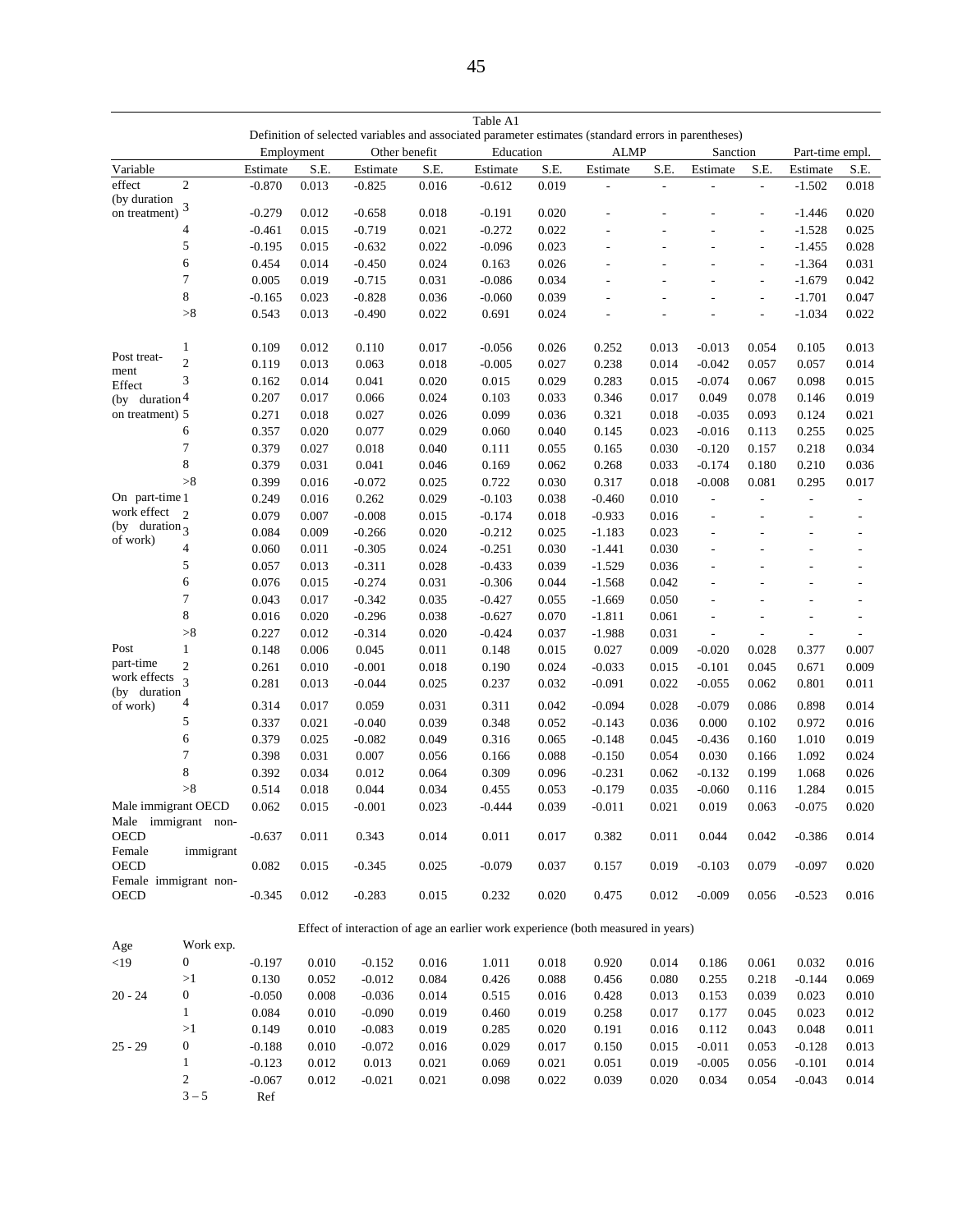|                                         |                        | Employment |       | Other benefit |       | Definition of selected variables and associated parameter estimates (standard errors in parentheses)<br>Education |                          | <b>ALMP</b> |       | Sanction |       | Part-time empl. |       |
|-----------------------------------------|------------------------|------------|-------|---------------|-------|-------------------------------------------------------------------------------------------------------------------|--------------------------|-------------|-------|----------|-------|-----------------|-------|
| Variable                                |                        | Estimate   | S.E.  | Estimate      | S.E.  | Estimate                                                                                                          | S.E.                     | Estimate    | S.E.  | Estimate | S.E.  | Estimate        | S.E.  |
|                                         | >5                     | 0.066      | 0.010 | $-0.032$      | 0.019 | $-0.398$                                                                                                          | 0.024                    | $-0.094$    | 0.017 | $-0.079$ | 0.043 | 0.047           | 0.011 |
| $30 - 34$                               | $\boldsymbol{0}$       | $-0.456$   | 0.015 | $-0.004$      | 0.019 | $-0.309$                                                                                                          | 0.025                    | 0.093       | 0.017 | $-0.047$ | 0.075 | $-0.111$        | 0.020 |
|                                         | $\mathbf{1}$           | $-0.368$   | 0.020 | 0.121         | 0.027 | $-0.431$                                                                                                          | 0.037                    | $-0.109$    | 0.027 | $-0.079$ | 0.088 | $-0.106$        | 0.022 |
|                                         | $2 - 5$                | $-0.276$   | 0.011 | 0.108         | 0.018 | $-0.450$                                                                                                          | 0.023                    | $-0.147$    | 0.017 | $-0.049$ | 0.049 | $-0.078$        | 0.012 |
|                                         | $6 - 9$                | $-0.122$   | 0.010 | 0.055         | 0.018 | $-0.549$                                                                                                          | 0.023                    | $-0.179$    | 0.017 | $-0.051$ | 0.044 | $-0.041$        | 0.011 |
|                                         | >9                     | 0.017      | 0.010 | $-0.011$      | 0.020 | $-0.866$                                                                                                          | 0.029                    | $-0.164$    | 0.018 | $-0.105$ | 0.046 | 0.003           | 0.012 |
| $35 - 39$                               | $\boldsymbol{0}$       | $-0.427$   | 0.018 | 0.113         | 0.023 | $\overline{\phantom{a}}$                                                                                          | ÷,                       | 0.040       | 0.019 | $-0.129$ | 0.100 | $-0.077$        | 0.026 |
|                                         | $\mathbf{1}$           | $-0.389$   | 0.028 | 0.198         | 0.035 | L,                                                                                                                | $\overline{\phantom{a}}$ | $-0.201$    | 0.035 | $-0.171$ | 0.126 | $-0.088$        | 0.031 |
|                                         | $\sqrt{2}$             | $-0.286$   | 0.028 | 0.195         | 0.038 |                                                                                                                   | $\overline{\phantom{a}}$ | $-0.262$    | 0.037 | $-0.290$ | 0.134 | $-0.021$        | 0.029 |
|                                         | $3-8$                  | $-0.230$   | 0.013 | 0.169         | 0.020 | L,                                                                                                                | $\overline{a}$           | $-0.205$    | 0.019 | $-0.215$ | 0.059 | $-0.050$        | 0.014 |
|                                         | $9 - 14$               | $-0.103$   | 0.012 | 0.141         | 0.020 | L,                                                                                                                | $\blacksquare$           | $-0.204$    | 0.019 | $-0.217$ | 0.052 | $-0.058$        | 0.013 |
|                                         | >14                    | 0.096      | 0.013 | 0.041         | 0.024 | $\overline{a}$                                                                                                    | $\overline{a}$           | $-0.235$    | 0.022 | $-0.242$ | 0.056 | $-0.037$        | 0.014 |
| $40 - 44$                               | $\boldsymbol{0}$       | $-0.596$   | 0.023 | 0.057         | 0.028 |                                                                                                                   | $\overline{a}$           | $-0.016$    | 0.022 | $-0.295$ | 0.133 | $-0.106$        | 0.032 |
|                                         | $\mathbf{1}$           | $-0.448$   | 0.035 | 0.170         | 0.047 |                                                                                                                   | ÷,                       | $-0.255$    | 0.044 | $-0.118$ | 0.143 | $-0.157$        | 0.039 |
|                                         | $2 - 3$                | $-0.390$   | 0.026 | 0.128         | 0.038 | L,                                                                                                                | ÷,                       | $-0.326$    | 0.035 | $-0.225$ | 0.123 | $-0.074$        | 0.028 |
|                                         | $4 - 11$               | $-0.318$   | 0.014 | 0.160         | 0.022 | L,                                                                                                                | $\overline{a}$           | $-0.255$    | 0.021 | $-0.353$ | 0.068 | $-0.026$        | 0.015 |
|                                         | $12 - 18$              | $-0.231$   | 0.014 | 0.158         | 0.023 | L,                                                                                                                | $\overline{a}$           | $-0.274$    | 0.022 | $-0.323$ | 0.061 | $-0.093$        | 0.015 |
|                                         | >18                    | 0.000      | 0.014 | 0.055         | 0.026 |                                                                                                                   | $\overline{a}$           | $-0.232$    | 0.024 | $-0.327$ | 0.061 | $-0.103$        | 0.016 |
| $45 - 49$                               | $\boldsymbol{0}$       | $-0.699$   | 0.030 | 0.034         | 0.035 |                                                                                                                   | ÷,                       | $-0.212$    | 0.029 | $-0.556$ | 0.191 | $-0.149$        | 0.040 |
|                                         | $\mathbf{1}$           | $-0.624$   | 0.048 | 0.200         | 0.062 | L,                                                                                                                | ÷,                       | $-0.417$    | 0.063 | $-0.371$ | 0.220 | $-0.087$        | 0.049 |
|                                         | $2 - 7$                | $-0.593$   | 0.020 | 0.111         | 0.031 | ÷,                                                                                                                | $\overline{a}$           | $-0.450$    | 0.029 | $-0.290$ | 0.091 | $-0.023$        | 0.020 |
|                                         | $8 - 14$               | $-0.476$   | 0.017 | 0.149         | 0.027 | L,                                                                                                                | $\overline{a}$           | $-0.375$    | 0.026 | $-0.461$ | 0.083 | $-0.013$        | 0.017 |
|                                         | $15 - 23$              | $-0.302$   | 0.014 | 0.159         | 0.024 |                                                                                                                   | $\overline{a}$           | $-0.289$    | 0.022 | $-0.415$ | 0.063 | $-0.135$        | 0.015 |
|                                         | $>23$                  | $-0.114$   | 0.015 | 0.009         | 0.030 |                                                                                                                   | ÷,                       | $-0.307$    | 0.027 | $-0.399$ | 0.069 | $-0.124$        | 0.018 |
| >49                                     | $\boldsymbol{0}$       | $-1.180$   | 0.040 | $-0.010$      | 0.043 |                                                                                                                   | ÷,                       | $-0.490$    | 0.036 | $-0.607$ | 0.202 | $-0.141$        | 0.044 |
|                                         | $\mathbf{1}$           | $-0.978$   | 0.062 | $-0.034$      | 0.084 |                                                                                                                   | $\overline{a}$           | $-0.759$    | 0.084 | $-0.735$ | 0.337 | $-0.255$        | 0.064 |
|                                         | $2 - 11$               | $-0.747$   | 0.019 | 0.109         | 0.030 | $\overline{a}$                                                                                                    | $\overline{a}$           | $-0.632$    | 0.029 | $-0.367$ | 0.084 | $-0.043$        | 0.019 |
|                                         | $12 - 18$              | $-0.637$   | 0.019 | 0.193         | 0.030 |                                                                                                                   | $\overline{a}$           | $-0.532$    | 0.030 | $-0.706$ | 0.096 | $-0.059$        | 0.019 |
|                                         | $19 - 26$              | $-0.483$   | 0.015 | 0.145         | 0.026 |                                                                                                                   | L,                       | $-0.418$    | 0.024 | $-0.704$ | 0.069 | $-0.190$        | 0.016 |
|                                         | $>26$                  | $-0.349$   | 0.017 | $-0.018$      | 0.032 |                                                                                                                   |                          | $-0.387$    | 0.031 | $-0.574$ | 0.080 | $-0.155$        | 0.019 |
|                                         |                        |            |       |               |       |                                                                                                                   |                          |             |       |          |       |                 |       |
|                                         |                        |            |       |               |       | Family situation (Women only)                                                                                     |                          |             |       |          |       |                 |       |
| $\boldsymbol{0}$                        | # Children (Age group) |            |       |               |       |                                                                                                                   |                          |             |       |          |       |                 |       |
| $1(0-3)$                                |                        | $-0.772$   | 0.009 | $-0.007$      | 0.012 | $-0.705$                                                                                                          | 0.016                    | $-0.410$    | 0.011 | $-0.058$ | 0.037 | $-0.349$        | 0.009 |
| $(4-6)$                                 |                        | $-0.434$   | 0.013 | $-0.062$      | 0.017 | $-0.237$                                                                                                          | 0.024                    | $-0.145$    | 0.017 | $-0.151$ | 0.076 | $-0.200$        | 0.015 |
| $(7-12)$                                |                        | $-0.164$   | 0.012 | $-0.044$      | 0.017 | $-0.257$                                                                                                          | 0.032                    | 0.003       | 0.016 | $-0.009$ | 0.065 | 0.005           | 0.013 |
| $(13-16)$                               |                        | 0.036      | 0.013 | $-0.026$      | 0.020 | $-0.355$                                                                                                          | 0.114                    | 0.023       | 0.018 | $-0.105$ | 0.073 | 0.115           | 0.013 |
| $(0-3)$<br>>1                           |                        | $-1.028$   | 0.018 | $-0.255$      | 0.026 | $-1.154$                                                                                                          | 0.040                    | $-0.515$    | 0.022 | $-0.017$ | 0.061 | $-0.460$        | 0.016 |
| $(4-6)$                                 |                        | $-0.492$   | 0.027 | $-0.194$      | 0.040 | $-0.346$                                                                                                          | 0.060                    | $-0.143$    | 0.035 | $-0.131$ | 0.157 | $-0.180$        | 0.029 |
| $(7-12)$                                |                        | $-0.148$   | 0.015 | $-0.277$      | 0.024 | $-0.115$                                                                                                          | 0.044                    | 0.098       | 0.020 | $-0.129$ | 0.093 | 0.072           | 0.017 |
| $(13-16)$                               |                        | 0.059      | 0.027 | $-0.023$      | 0.041 | $-0.034$                                                                                                          | 0.193                    | 0.083       | 0.035 | $-0.074$ | 0.157 | 0.108           | 0.028 |
|                                         | $(0-3) - (4-6)$        | $-0.782$   | 0.012 | $-0.265$      | 0.018 | $-0.783$                                                                                                          | 0.027                    | $-0.323$    | 0.015 | $-0.068$ | 0.050 | $-0.312$        | 0.012 |
|                                         | $(0-3) - (7-12)$       | $-0.629$   | 0.015 | $-0.273$      | 0.022 | $-0.677$                                                                                                          | 0.038                    | $-0.218$    | 0.019 | $-0.073$ | 0.064 | $-0.220$        | 0.015 |
|                                         | $(0-3) - (13-16)$      | $-0.557$   | 0.039 | $-0.196$      | 0.051 | $-0.771$                                                                                                          | 0.168                    | $-0.179$    | 0.050 | 0.095    | 0.147 | $-0.150$        | 0.033 |
| $(4-6) - (7-12)$                        |                        | $-0.360$   | 0.012 | $-0.325$      | 0.019 | $-0.262$                                                                                                          | 0.030                    | $-0.017$    | 0.016 | $-0.019$ | 0.068 | $-0.065$        | 0.014 |
| $(4-6) - (13-16)$                       |                        | $-0.214$   | 0.029 | $-0.280$      | 0.042 | $-0.275$                                                                                                          | 0.116                    | $-0.066$    | 0.037 | 0.000    | 0.165 | 0.019           | 0.030 |
| $(7-12) - (13-16)$<br>$(0-3) - (4-6) -$ |                        | $-0.004$   | 0.013 | $-0.181$      | 0.020 | $-0.220$                                                                                                          | 0.058                    | 0.093       | 0.017 | $-0.065$ | 0.074 | 0.142           | 0.014 |
| $(7-9)$                                 | $(0-3) - (7-9) -$      | $-0.782$   | 0.022 | $-0.197$      | 0.031 | $-0.695$                                                                                                          | 0.054                    | $-0.242$    | 0.026 | 0.029    | 0.085 | $-0.267$        | 0.021 |
| $(13-16)$                               | $(0-3) - (4-6) -$      | $-0.518$   | 0.034 | $-0.168$      | 0.045 | $-0.470$                                                                                                          | 0.114                    | $-0.106$    | 0.039 | 0.043    | 0.139 | $-0.109$        | 0.032 |
| $(13-16)$                               | $(4-6) - (7-9) -$      | $-0.610$   | 0.065 | $-0.257$      | 0.091 | $-0.437$                                                                                                          | 0.228                    | $-0.207$    | 0.081 | $-0.187$ | 0.300 | $-0.267$        | 0.060 |
| $(13-16)$                               |                        | $-0.238$   | 0.026 | $-0.224$      | 0.037 | $-0.174$                                                                                                          | 0.090                    | $-0.011$    | 0.031 | $-0.278$ | 0.172 | 0.029           | 0.028 |
|                                         | $(0-3) - (4-6) -$      | $-0.634$   | 0.072 | $-0.282$      | 0.085 | $-0.848$                                                                                                          | 0.262                    | $-0.187$    | 0.074 | $-0.243$ | 0.345 | $-0.199$        | 0.067 |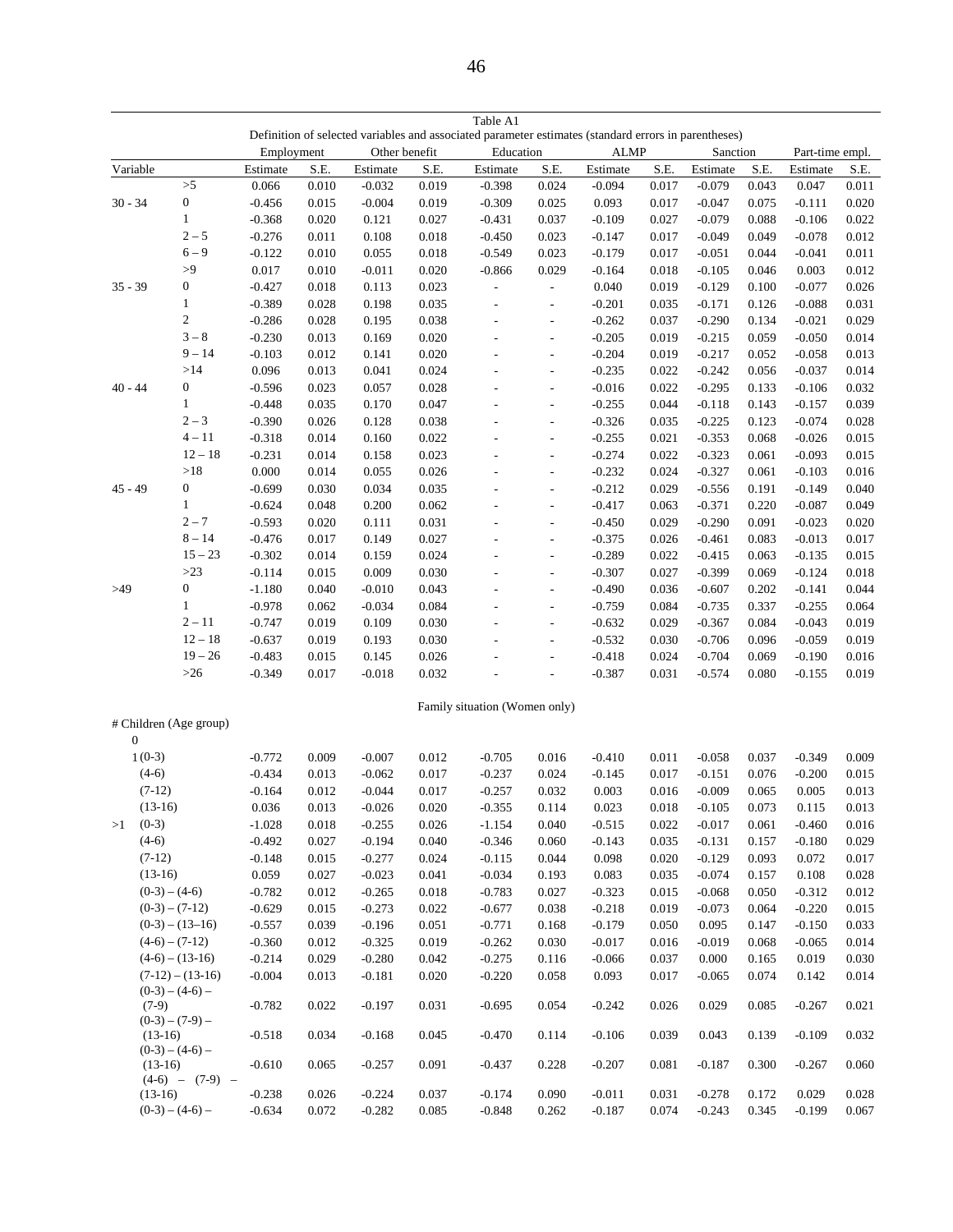|                                                                                                                     |           | Definition of selected variables and associated parameter estimates (standard errors in parentheses) |       |               |       |           |       |             |       |          |       |                 |       |
|---------------------------------------------------------------------------------------------------------------------|-----------|------------------------------------------------------------------------------------------------------|-------|---------------|-------|-----------|-------|-------------|-------|----------|-------|-----------------|-------|
|                                                                                                                     |           | Employment                                                                                           |       | Other benefit |       | Education |       | <b>ALMP</b> |       | Sanction |       | Part-time empl. |       |
| Variable                                                                                                            |           | Estimate                                                                                             | S.E.  | Estimate      | S.E.  | Estimate  | S.E.  | Estimate    | S.E.  | Estimate | S.E.  | Estimate        | S.E.  |
| $(7-9) - (13-16)$                                                                                                   |           |                                                                                                      |       |               |       |           |       |             |       |          |       |                 |       |
|                                                                                                                     |           |                                                                                                      |       |               |       |           |       |             |       |          |       |                 |       |
| Education                                                                                                           |           |                                                                                                      |       |               |       | Education |       |             |       |          |       |                 |       |
| (Type)                                                                                                              | Years     |                                                                                                      |       |               |       |           |       |             |       |          |       |                 |       |
| Compulsory<br>school                                                                                                | 9         | $-0.459$                                                                                             | 0.012 | 0.728         | 0.022 | $-0.495$  | 0.020 | $-0.097$    | 0.018 | 0.049    | 0.064 | $-0.271$        | 0.016 |
| High school                                                                                                         | $10 - 11$ | $-0.110$                                                                                             | 0.012 | 0.045         | 0.023 | 0.158     | 0.019 | $-0.109$    | 0.018 | $-0.011$ | 0.065 | $-0.065$        | 0.016 |
| (ordinary)                                                                                                          | 12        | Ref                                                                                                  |       |               |       |           |       |             |       |          |       |                 |       |
| High school                                                                                                         | $10 - 11$ | $-0.223$                                                                                             | 0.011 | 0.514         | 0.021 | $-0.695$  | 0.018 | 0.004       | 0.017 | $-0.032$ | 0.061 | $-0.132$        | 0.015 |
| (occupational)                                                                                                      | 12        | 0.108                                                                                                | 0.012 | 0.082         | 0.022 | $-0.424$  | 0.019 | 0.081       | 0.018 | $-0.003$ | 0.062 | $-0.052$        | 0.015 |
| Ex. Phil                                                                                                            | 13        | $-0.275$                                                                                             | 0.018 | $-0.392$      | 0.036 | 0.924     | 0.024 | $-0.291$    | 0.027 | 0.046    | 0.087 | $-0.148$        | 0.022 |
| Higher educa-                                                                                                       | 13        |                                                                                                      |       |               |       |           |       |             |       |          |       |                 |       |
| tion (one Year)                                                                                                     |           | $-0.089$                                                                                             | 0.014 | $-0.273$      | 0.027 | 0.766     | 0.021 | $-0.156$    | 0.021 | 0.060    | 0.071 | $-0.118$        | 0.018 |
| Higher ed.                                                                                                          |           |                                                                                                      |       |               |       |           |       |             |       |          |       |                 |       |
| Public sector<br>related 2 Years                                                                                    | 14        | 0.626                                                                                                | 0.025 | 0.183         | 0.058 | 0.367     | 0.049 | $-0.571$    | 0.064 | 0.289    | 0.139 | 0.002           | 0.034 |
| Higher ed.                                                                                                          |           |                                                                                                      |       |               |       |           |       |             |       |          |       |                 |       |
| Private sector                                                                                                      | 14        |                                                                                                      |       |               |       |           |       |             |       |          |       |                 |       |
| related                                                                                                             |           | 0.169                                                                                                | 0.020 | $-0.529$      | 0.048 | 0.328     | 0.033 | 0.032       | 0.032 | $-0.086$ | 0.102 | $-0.183$        | 0.026 |
| Higher ed.                                                                                                          |           |                                                                                                      |       |               |       |           |       |             |       |          |       |                 |       |
| Public sector                                                                                                       | $15-16$   |                                                                                                      |       |               |       |           |       |             |       |          |       |                 |       |
| related                                                                                                             |           | 0.441                                                                                                | 0.025 | 0.085         | 0.054 | 0.460     | 0.055 | $-0.319$    | 0.051 | 0.181    | 0.134 | 0.020           | 0.032 |
| Higher ed.                                                                                                          |           |                                                                                                      |       |               |       |           |       |             |       |          |       |                 |       |
| Private sector                                                                                                      | 15.16     |                                                                                                      |       |               |       |           |       |             |       |          |       |                 |       |
| related                                                                                                             |           | 0.285                                                                                                | 0.017 | $-0.468$      | 0.038 | 0.468     | 0.026 | $-0.031$    | 0.027 | $-0.020$ | 0.089 | $-0.076$        | 0.022 |
| Higher ed.                                                                                                          |           |                                                                                                      |       |               |       |           |       |             |       |          |       |                 |       |
| Without final                                                                                                       | 13-15     |                                                                                                      |       |               |       |           |       |             |       |          |       |                 |       |
| exam                                                                                                                |           | 0.357                                                                                                | 0.021 | $-0.464$      | 0.049 | $-0.004$  | 0.039 | $-0.245$    | 0.038 | $-0.030$ | 0.109 | $-0.095$        | 0.027 |
| Cand. Mag                                                                                                           | 16        | $-0.112$                                                                                             | 0.022 | $-0.985$      | 0.052 | 0.813     | 0.030 | $-0.481$    | 0.036 | $-0.018$ | 0.114 | $-0.066$        | 0.027 |
| Higher ed.                                                                                                          |           |                                                                                                      |       |               |       |           |       |             |       |          |       |                 |       |
| Public sector                                                                                                       | $17-18$   |                                                                                                      |       |               |       |           |       |             |       |          |       |                 |       |
| related<br>Higher ed.                                                                                               |           | 0.330                                                                                                | 0.025 | $-1.026$      | 0.070 | 0.450     | 0.047 | $-0.589$    | 0.050 | $-0.138$ | 0.132 | 0.088           | 0.029 |
| Private sector                                                                                                      | $17-18$   |                                                                                                      |       |               |       |           |       |             |       |          |       |                 |       |
| related                                                                                                             |           | 0.025                                                                                                | 0.016 | 0.099         | 0.028 | 0.074     | 0.031 | $-0.104$    | 0.023 | $-0.059$ | 0.079 | $-0.192$        | 0.020 |
| Ph-d                                                                                                                | >18       | 0.323                                                                                                | 0.070 | $-0.757$      | 0.189 | 0.017     | 0.271 | $-0.755$    | 0.139 | $-0.616$ | 0.418 | $-0.021$        | 0.080 |
| Unknown                                                                                                             |           | $-0.244$                                                                                             | 0.015 | 0.606         | 0.024 | $-0.852$  | 0.025 | $-0.044$    | 0.019 | 0.019    | 0.075 | $-0.250$        | 0.020 |
| Male                                                                                                                |           | 0.094                                                                                                | 0.005 | 0.106         | 0.008 | 0.163     | 0.008 | $-0.081$    | 0.007 | 0.147    | 0.025 | $-0.530$        | 0.006 |
| Log (benefits)                                                                                                      |           | $-0.010$                                                                                             | 0.001 | $-0.073$      | 0.001 | 0.003     | 0.002 | $-0.003$    | 0.001 | $-0.033$ | 0.014 | 0.032           | 0.001 |
|                                                                                                                     |           |                                                                                                      | 0.001 | $-0.012$      | 0.001 | $-0.025$  | 0.001 | $-0.013$    | 0.001 | $-0.001$ | 0.004 | 0.017           | 0.001 |
| Log (Earlier Income)                                                                                                |           | 0.001                                                                                                |       |               |       |           |       |             |       |          |       |                 |       |
| Single<br>Entitled to 78 weeks in                                                                                   |           | $-0.197$                                                                                             | 0.005 | 0.402         | 0.008 | 0.287     | 0.013 | $-0.129$    | 0.007 | 0.166    | 0.022 | $-0.183$        | 0.006 |
|                                                                                                                     |           |                                                                                                      |       |               |       |           |       |             |       |          |       |                 |       |
| new regime for<br>the<br>spells in regime I and V                                                                   |           | $-0.101$                                                                                             | 0.006 | 0.030         | 0.009 | 0.224     | 0.010 | 0.270       | 0.013 | 0.020    | 0.026 | $-0.128$        | 0.006 |
| No benefit entitlements                                                                                             |           |                                                                                                      |       |               |       |           |       |             |       |          |       |                 |       |
| in the new regime for                                                                                               |           |                                                                                                      |       |               |       |           |       |             |       |          |       |                 |       |
| spells in regime I and V                                                                                            |           | $-0.093$                                                                                             | 0.011 | 0.093         | 0.013 | 0.370     | 0.015 | 0.302       | 0.019 | 0.099    | 0.042 | $-0.288$        | 0.010 |
| Note: The following variables were also included in the model, but not reported in the table: 96 calendar-time dum- |           |                                                                                                      |       |               |       |           |       |             |       |          |       |                 |       |

Table A1

Note: The following variables were also included in the model, but not reported in the table: 96 calendar-time dummies, 110 intrinsic duration dependence dummies (from group 6 and above), 19 county dummies.